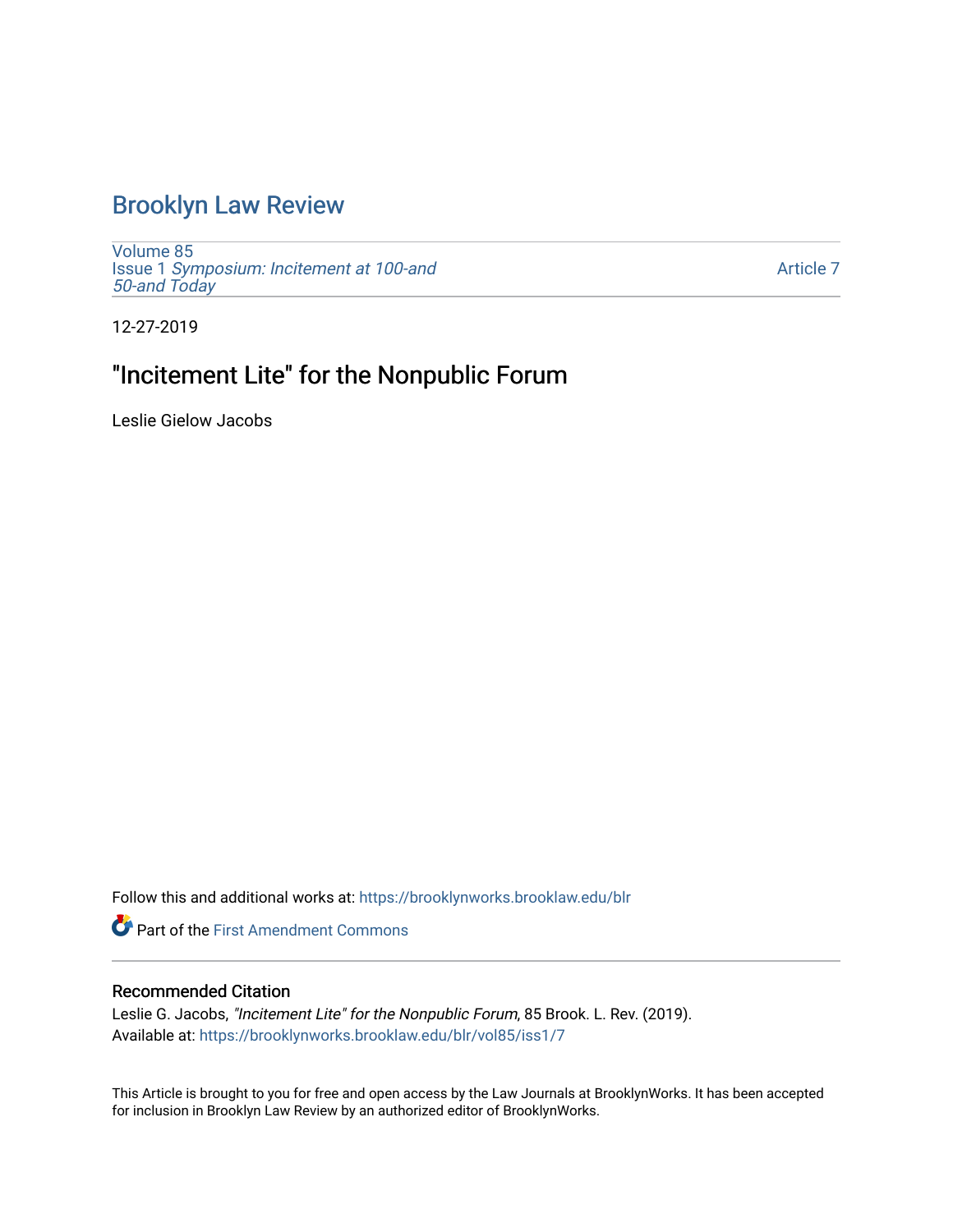# "Incitement Lite" for the Nonpublic Forum

### *Leslie Gielow Jacobs*†

#### INTRODUCTION

The incitement exception just celebrated its hundredth birthday, or its fiftieth in its modern version.<sup>1</sup> Forged amidst the turmoil of political protest, the exception articulated in *Brandenburg v. Ohio*, defines the circumstances in which protected abstract advocacy of unlawful conduct crosses the constitutional line and becomes unprotected "incitement" of it.<sup>2</sup> Regulation of speech to avoid the persuasive effect of its message on listeners presumptively violates the Constitution.<sup>3</sup> The exception permits the government to do so in circumstances where the speaker intends, by means of speech that urges action, to persuade listeners to engage in unlawful conduct, and the listeners' move from receipt of the speech to action

<sup>†</sup> Justice Anthony M. Kennedy Endowed Professor of Law and Director, Capital Center for Law & Policy, University of the Pacific, McGeorge School of Law. Thanks to Brooklyn Law School and the *Brooklyn Law Review* for hosting the Symposium: Incitement At 100—And 50—And Today: Free Speech and Violence in the Modern World. Thanks to Caroline Mala Corbin, David Han, Genevieve Lakier, and Rodney Smolla for helpful comments on the presentation and on drafts. Thanks also to Paul Howard for quick and useful research assistance, and to Emma Woidtke for helpful research and cite-checking assistance.

<sup>1</sup> *See* Schenck v. United States, 249 U.S. 47, 52 (1919) (articulating the clear and present danger test); Debs v. United States, 249 U.S. 211, 216–17 (1919); Brandenburg v. Ohio, 395 U.S. 444, 447 (1969) (per curiam) (articulating the current incitement exception).

<sup>2</sup> *See Brandenburg*, 395 U.S. at 445, 449.

<sup>3</sup> *See, e.g.*, McCullen v. Coakley, 573 U.S. 464, 481 (2014) (noting a law is not content-neutral if it is "concerned with undesirable effects that arise from 'the direct impact of speech on its audience' or '[l]isteners' reactions to speech'" (alteration in original) (quoting Boos v. Barry, 485 U.S. 312, 321 (1988))).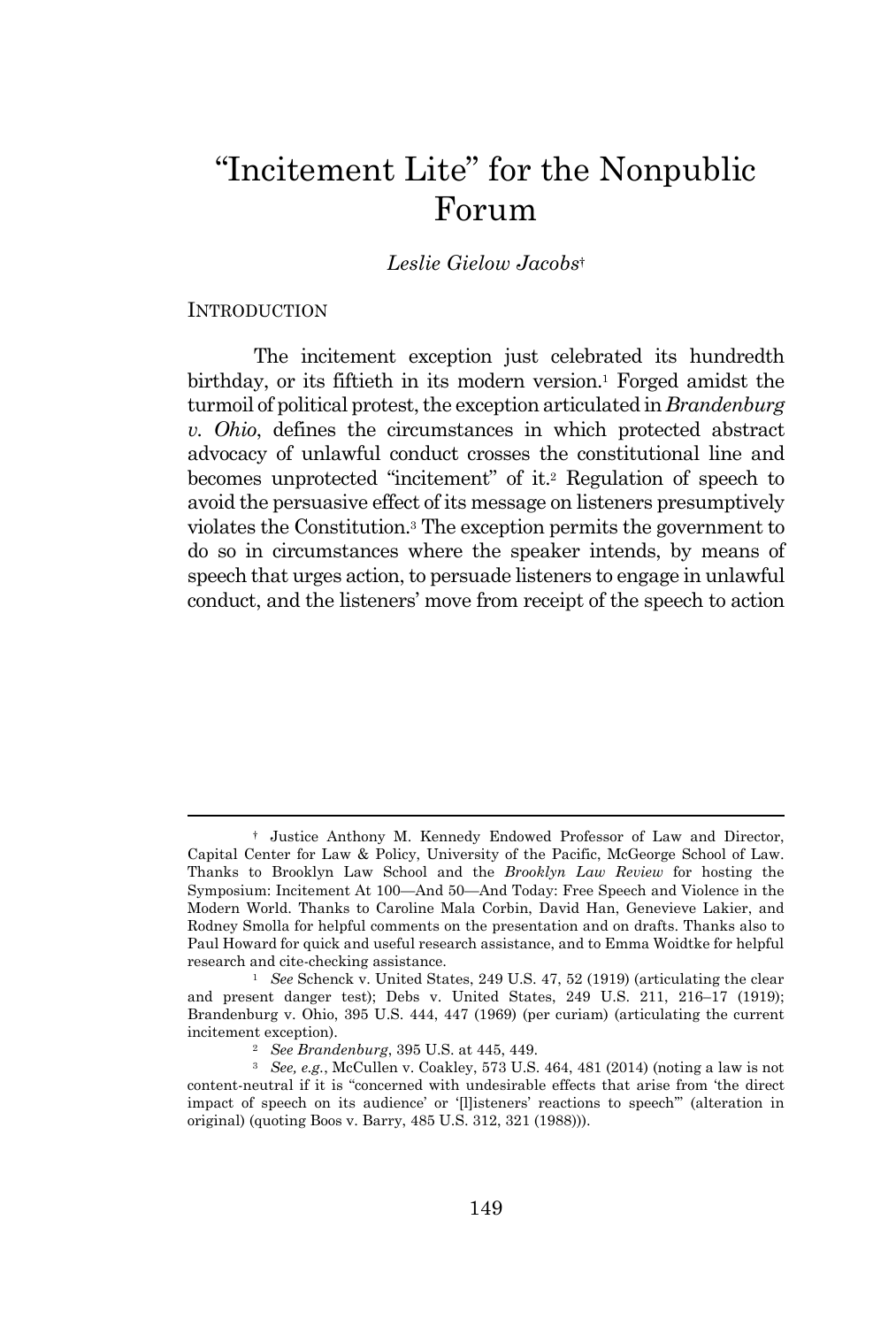is both likely and imminent.<sup>4</sup> In this modern form, the Court has never found speech to fit within the definition.<sup>5</sup>

The Court crafted the multiple elements of the *Brandenburg* exception to rigorously protect advocacy of ideas in the realm of public communication while preserving some scope of authority of the government, acting in its sovereign capacity, to fulfill its delegated function of ensuring public safety by means of restricting speech that persuades listeners to commit specific crimes.<sup>6</sup> The narrow exception continues to do good work in the context in which it was born, and has developed, where the alleged calls to action occur within collective public speech activities and the consequence of falling within the exception is criminal punishment.<sup>7</sup> Outside the realm of public communication, and particularly where the heavy threat of criminal punishment for speaking within the definition of the exception does not exist, some form of "incitement lite," with elements adjusted to fit the different balance of government authority and individual speech rights and impacts, may better implement the spirit that animates and explains the exception.

Management by government agencies of private speech on nonpublic forum property is one circumstance far outside the realms of public communication and criminal punishment.<sup>8</sup> Government entities operate nonpublic forums inside their institutions in the course of fulfilling specific delegated functions.<sup>9</sup> Nonpublic forums include intra-agency mail

<sup>7</sup> Rodney A. Smolla, *Should the* Brandenburg v. Ohio *Incitement Test Apply in Media Violence Tort Cases?*, 27 N. KY. L. REV. 1, 29 (2000).

<sup>4</sup> *Brandenburg*, 395 U.S. at 447 (noting a state cannot "proscribe advocacy of the use of force or of law violation except where such advocacy is directed to inciting or producing imminent lawless action and is likely to incite or produce such action"); Bible Believers v. Wayne County, 805 F.3d 228, 246 (6th Cir. 2015) (en banc) ("The *Brandenburg* test precludes speech from being sanctioned as incitement to riot unless (1) the speech explicitly or implicitly encouraged the use of violence or lawless action, (2) the speaker intends that his speech will result in the use of violence or lawless action, and (3) the imminent use of violence or lawless action is the likely result of his speech." (footnote omitted)).

<sup>5</sup> Am. Freedom Def. Initiative v. Metro. Transp. Auth., 70 F. Supp. 3d 572, 581 (S.D.N.Y.) ("[T]he Supreme Court has rarely applied the *Brandenburg* incitement standard, and never explicitly found speech to be on the proscribable side of the standard." (citing ERWIN CHEMERINSKY, CONSTITUTIONAL LAW 1328 (4th ed. 2013))), *vacated on other grounds*, 109 F. Supp. 3d 626 (S.D.N.Y. 2015).

<sup>6</sup> *See infra* notes 61–68 and accompanying text.

<sup>8</sup> Minn. Voters All. v. Mansky, 138 S. Ct. 1876, 1885 (2018) (noting a nonpublic forum is not a "space . . . for public communication" (internal quotation marks omitted)); Walker v. Tex. Div., Sons of Confederate Veterans, Inc., 135 S. Ct. 2239, 2250 (2015) ("We have previously used what we have called 'forum analysis' to evaluate government restrictions on purely private speech that occurs on government property.").

<sup>9</sup> *See* Int'l Soc'y for Krishna Consciousness, Inc. v. Lee, 505 U.S. 672, 678 (1992) (stating a nonpublic forum exists when the role of the government, when it regulates access to its property, is "as a proprietor, managing its internal operations, rather than acting as [a] lawmaker with the power to regulate or license").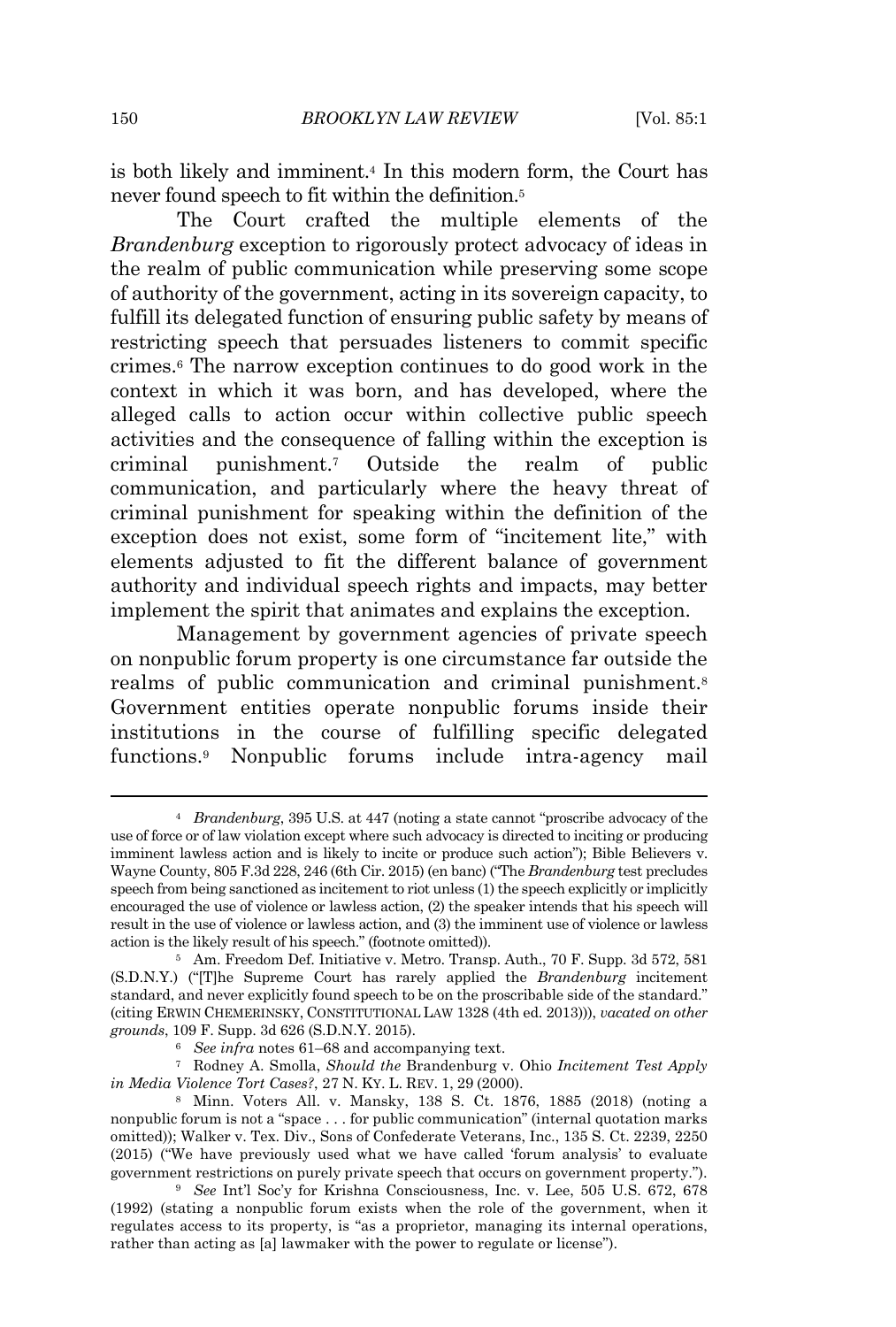systems,<sup>10</sup> chat rooms, and social media channels;<sup>11</sup> the grounds of military bases,<sup>12</sup> and other government entities, such as a post office<sup>13</sup> or airports,<sup>14</sup> which are not open to public speakers generally; advertising platforms located inside transit vehicles or facilities, <sup>15</sup> or on websites that serve agency clients;<sup>16</sup> and bulletin boards, display cases, and literature distribution kiosks aimed at employees or members of the public who form the clientele for a government agency, such as library patrons.<sup>17</sup>

By contrast to the government when it manages property dedicated to public communication among citizens, nonpublic forum managers have substantial authority to distinguish among types of outside speech they invite onto their properties to ensure that the speech content is compatible with the properties and does not provoke listener reactions that disrupt the operations of their enterprises.<sup>18</sup> They may restrict access so long as their judgments are "reasonable and not an effort to suppress expression merely because public officials oppose the speaker's view."<sup>19</sup> Speakers engaging in nonpublic forum speech face much less severe impacts than criminal punishment. These impacts range from requests that they modify the form or content of their speech to exclusion from the single speech channel. And, notably, exclusion of speakers from nonpublic forums is limited to that speech channel alone and all other channels of public communication remain open for the speakers to spread their ideas and points of view.

The government's institutional interest in restricting both persuasive speech and the form of communication typical of nonpublic forums also differs from those that explain the *Brandenburg* exception elements. The persuasive speech that nonpublic forum managers predict to be most threatening to their abilities to fulfill their delegated functions is not speech

<sup>10</sup> Perry Educ. Ass'n v. Perry Local Educators' Ass'n, 460 U.S. 37, 46 (1983).

<sup>11</sup> Electronic communication channels directed at an agency's internal audience, and which are not generally open to speakers from outside the agency, should be classified as nonpublic forums like the physical school mail system in *Perry*. *See Perry*, 460 U.S. at 46.

<sup>12</sup> Greer v. Spock, 424 U.S. 828, 830–31 (1976).

<sup>13</sup> United States v. Kokinda, 497 U.S. 720, 730 (1990).

<sup>14</sup> *Lee*, 505 U.S. at 681.

<sup>15</sup> Lehman v. City of Shaker Heights, 418 U.S. 298, 300–01, 304 (1974).

<sup>16</sup> Putnam Pit, Inc. v. City of Cookeville, 221 F.3d 834, 844 (6th Cir. 2000).

<sup>17</sup> Gay Guardian Newspaper v. Ohoopee Reg'l Library Sys., 235 F. Supp. 2d 1362, 1375, 1379 (S.D. Ga. 2002), *aff'd*, 90 F. App'x 386 (11th Cir. 2003) (unpublished table decision).

<sup>18</sup> Minn. Voters All. v. Mansky, 138 S. Ct. 1876, 1885 (2018) ("[T]he government has much more flexibility to craft rules limiting speech [on nonpublic forum property]." (citing Perry Educ. Ass'n v. Perry Local Educators' Ass'n, 460 U.S. 37, 46 (1983))); *Perry*, 460 U.S. at 45 ("For the State to enforce a content-based exclusion [in a traditional public forum,] it must show that its regulation is necessary to serve a compelling state interest and that it is narrowly drawn to achieve that end.").

<sup>19</sup> *Perry*, 460 U.S. at 46.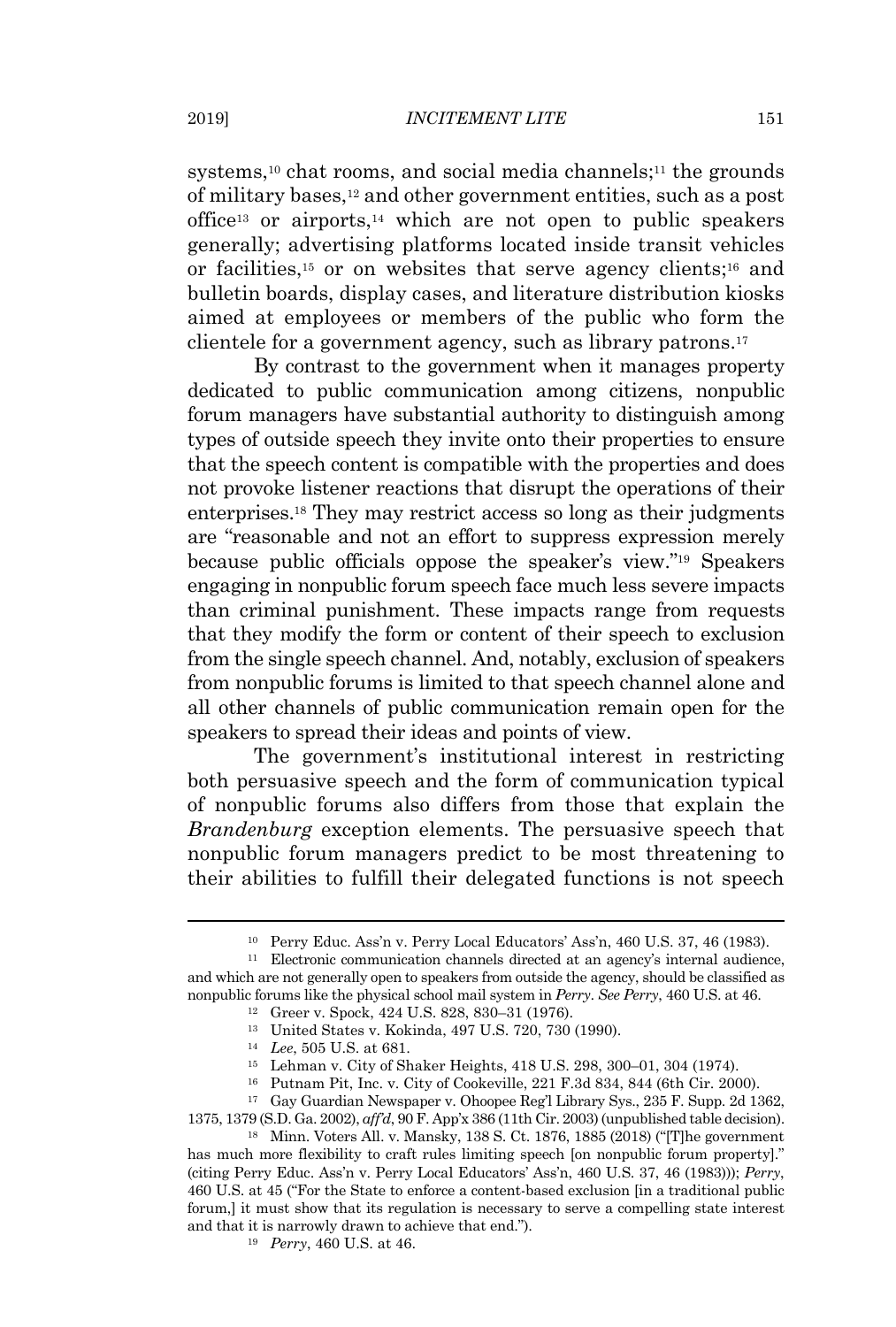that advocates unlawful conduct, but rather speech that severely disrupts their operations by persuading their internal audience—employees or the members of the public they are charged with serving—to abandon the enterprise.<sup>20</sup> And, although some instances of private speech may specifically urge that listeners engage in this type of highly disruptive conduct and indeed the nonpublic forum's operations are disturbed, the private speech at issue rarely takes the form of face-to-face communication, in which the timing of the speech and response could possibly meet a strict definition of the *Brandenburg* exception's imminence requirement. 21

Despite the very substantial differences in context, doctrine drawn from the realm of public communication seems to eliminate the ability of nonpublic forum managers to avoid hosting this type of highly disruptive speech. On the one hand, an unmodified application of the elements of the *Brandenburg* exception does not permit institutional government entities to exclude such speech as incitement. On the other hand, the prohibition against viewpoint discrimination in nonpublic forum management seems to make it impossible for these managers to exclude speech, or even request the most minor modifications of it, to avoid the result of the persuasive impact of its message outside the boundaries of the incitement exception. <sup>22</sup> This double bind requires these government agencies to make a choice: open their office mail systems, bulletin boards, websites, and internal display and advertising spaces to private speech and accept the damaging consequences or close these speech channels entirely.<sup>23</sup> More and more government entities are opting for the latter choice, thus restricting the free flow of information and ideas, and raising the question of whether applying the *Brandenburg* exception as the outer boundary of government authority to

<sup>20</sup> *See* Cornelius v. NAACP Legal Def. & Educ. Fund, 473 U.S. 788, 804 (1985) (accepting the President's decision to exclude advocacy groups from participating in the Combined Charitable Campaign as reasonable, based on evidence in the record that including such groups caused employees to refuse to contribute).

<sup>21</sup> Government entities may sometimes permit outside speakers to come onto their property to address their internal audience, such as when the military invites occasional outside speakers onto its base. *See* Greer v. Spock, 424 U.S. 828, 830–31 (1976). More often, government entities permit outside speakers to be "present" on their property by "virtual" means, such as distributing literature, *see Perry*, 460 U.S. at 46– 47, displaying advertisements, *see* Lehman v. City of Shaker Heights, 418 U.S. 298, 300– 01, 304 (1974), or publishing content electronically. *See* Putnam Pit, Inc. v. City of Cookeville, 221 F.3d 834, 844 (6th Cir. 2000).

<sup>22</sup> *See* Matal v. Tam, 137 S. Ct. 1744, 1763 (2017) (plurality opinion) (describing the Court's cases as defining the concept of viewpoint discrimination "in a broad sense").

<sup>23</sup> *See* Cornelius v. NAACP Legal Def. & Educ. Fund, 473 U.S. 788, 802 (1985) ("Of course, the government 'is not required to indefinitely retain the open character of the facility.'" (quoting *Perry*, 460 U.S. at 46)).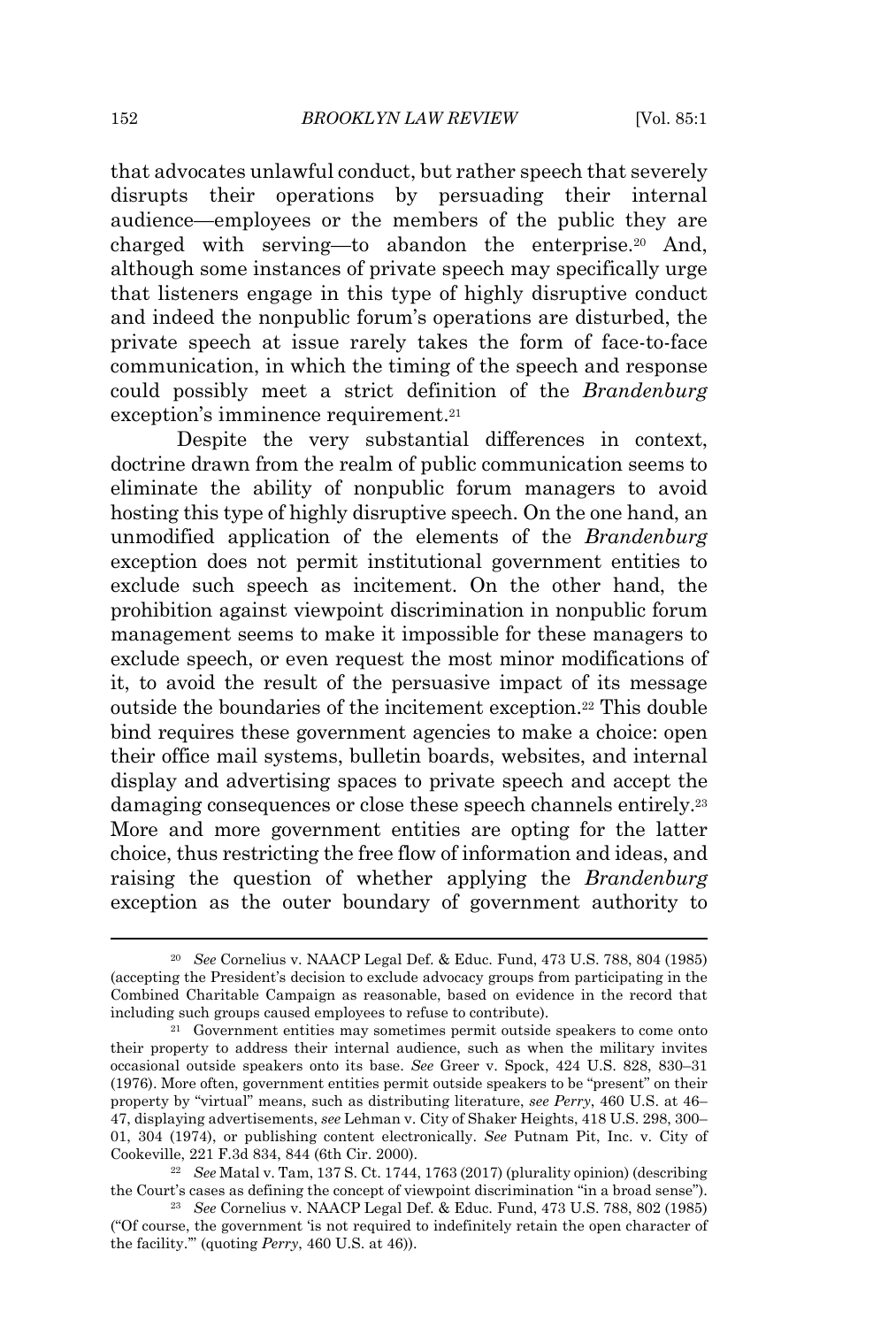regulate persuasive speech best balances constitutional values on nonpublic forum property.<sup>24</sup>

This piece proceeds in two parts. Part I sets out the background of the incitement exception in the context of criminal punishment. Its sections discuss the historical development of the incitement exception, lines of cases outside the *Brandenburg* paradigm, and recent applications. Part II explores the possibilities for incitement lite adjustments to fit the nonpublic forum. The first two sections explain the different balance of government authority and speaker rights and impacts on nonpublic forum property and describe a recent lower court's rejection of a transit agency's claim that the *Brandenburg* exception allowed it to exclude an advertisement as a means to show its poor fit in the nonpublic forum context. Its third section suggests incitement lite adjustments that better implement the spirit of the *Brandenburg* exception in nonpublic forum management.

# I. THE INCITEMENT EXCEPTION IN THE CONTEXT OF CRIMINAL PUNISHMENT

### *A. Historical Development*

The Court's initial discussions about the existence and scope of the current incitement exception also mark the origin of its modern, highly speech-protective Free Speech Clause jurisprudence. <sup>25</sup> The concept of an incitement exception began and evolved in response to government efforts to criminalize speakers because the content of their public advocacy strongly criticized that government's structure or actions and so, the government argued, risked persuading listeners to engage in conduct that would undermine the state.<sup>26</sup> In developing the exception, the Court identified and articulated the enduring principle that government censorship of ideas expressed by individual citizens is a fundamental constitutional evil and protection of the public expression of those ideas is a fundamental purpose of the First Amendment's free speech guarantee.<sup>27</sup> This principle underpins modern doctrine, whereby

<sup>24</sup> *See infra* notes 182–185 and accompanying text.

<sup>25</sup> *See* Dennis v. United States, 341 U.S. 494, 503 (1951) ("No important case involving free speech was decided by this Court prior to *Schenck v. United States* . . . .").

<sup>26</sup> *See, e.g.*, *id.* at 497 (World War I protest); Gitlow v. New York, 268 U.S. 652, 655 (1925) (distributing a "Left Wing Manifesto"); Debs v. United States, 249 U.S. 211, 213 (1919) (public speech praising Socialism).

<sup>27</sup> *See, e.g.*, Consol. Edison Co. of N. Y. v. Pub. Serv. Comm'n of N.Y., 447 U.S. 530, 538 (1980) ("To allow a government the choice of permissible subjects for public debate would be to allow that government control over the search for political truth.").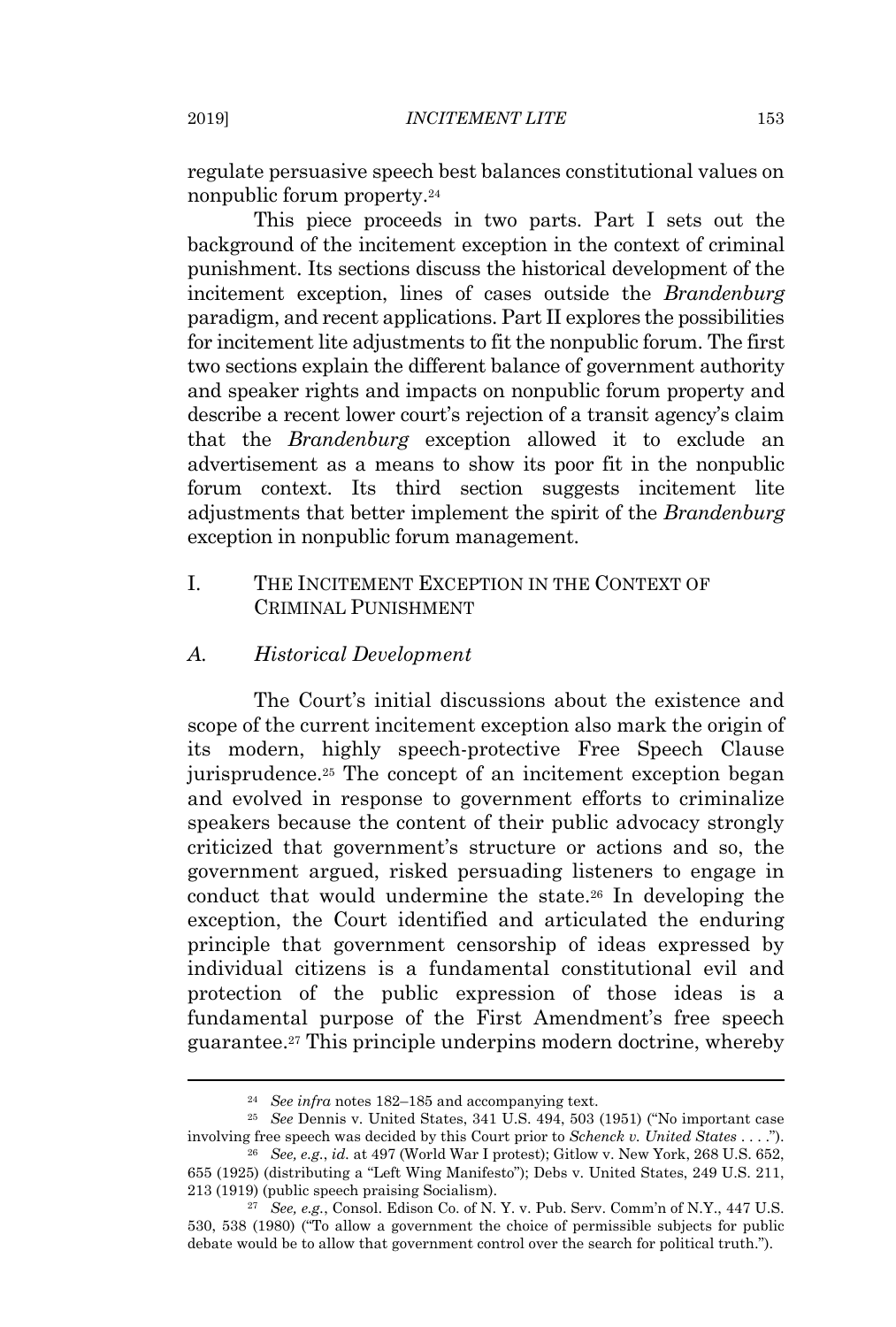"[c]ontent-based laws—those that target speech based on its communicative content"—raise the presumption that the government has engaged in unconstitutional censorship. <sup>28</sup> To overcome the presumption, a content-based speech restriction must survive strict scrutiny review, meaning that the government must prove that it "is necessary to serve a compelling state interest and . . . [is] narrowly drawn to achieve [it]." <sup>29</sup> As an alternative to strict scrutiny review, the government may overcome the presumption of unconstitutional action by demonstrating that the speech it seeks to suppress falls within the precise definition of a category of speech determined by the Court to be within the power of the government to prohibit entirely.<sup>30</sup> Incitement exists today within free speech doctrine as one of these few *per se* exceptions.<sup>31</sup>

Evolution of the incitement exception began in the context of anti-war protest. In *Schenck v. United States*, the government charged and secured the conviction of two Socialist party officials under the federal Espionage Act of 1917 for conspiracy to cause insubordination in the Armed Forces and obstruct the recruitment and enlistment of services. <sup>32</sup> Their crime was printing and distributing pamphlets to draft-age men that argued that the war constituted involuntary servitude and a "monstrous wrong against humanity in the interest of Wall Street's chosen few," and urging them not to "submit to intimidation" and to "[a]ssert [their] [r]ights," most apparently their right to petition for legislative change.<sup>33</sup> Although the Court unanimously upheld the conviction, Justice Holmes, in his opinion, planted the seeds of the current incitement exception by acknowledging that the Constitution limits the government's ability to punish speakers engaged in public advocacy on the ground that their words may persuade listeners to engage in harmful conduct to circumstances under which a "clear and present danger" that such conduct will occur exists.<sup>34</sup>

<sup>28</sup> Reed v. Town of Gilbert, 135 S. Ct. 2218, 2226 (2015).

<sup>29</sup> Ark. Educ. Television Comm'n v. Forbes, 523 U.S. 666, 677 (1998) (citing Cornelius v. NAACP Legal Def. & Educ. Fund, 473 U.S. 788, 800 (1985)).

<sup>30</sup> United States v. Stevens, 559 U.S. 460, 468–69 (2010) ("[T]he First Amendment has permitted restrictions upon the content of speech in a few limited areas . . . . These historic and traditional categories long familiar to the bar—including obscenity, defamation, fraud, incitement, and speech integral to criminal conduct—are well-defined and narrowly limited classes of speech, the prevention and punishment of which have never been thought to raise any Constitutional problem." (internal quotation marks and citations omitted)).

<sup>31</sup> *Id.*

<sup>32</sup> Schenck v. United States, 249 U.S. 47, 48–49 (1919).

<sup>33</sup> *Id.* at 51.

<sup>34</sup> *Id.* at 52.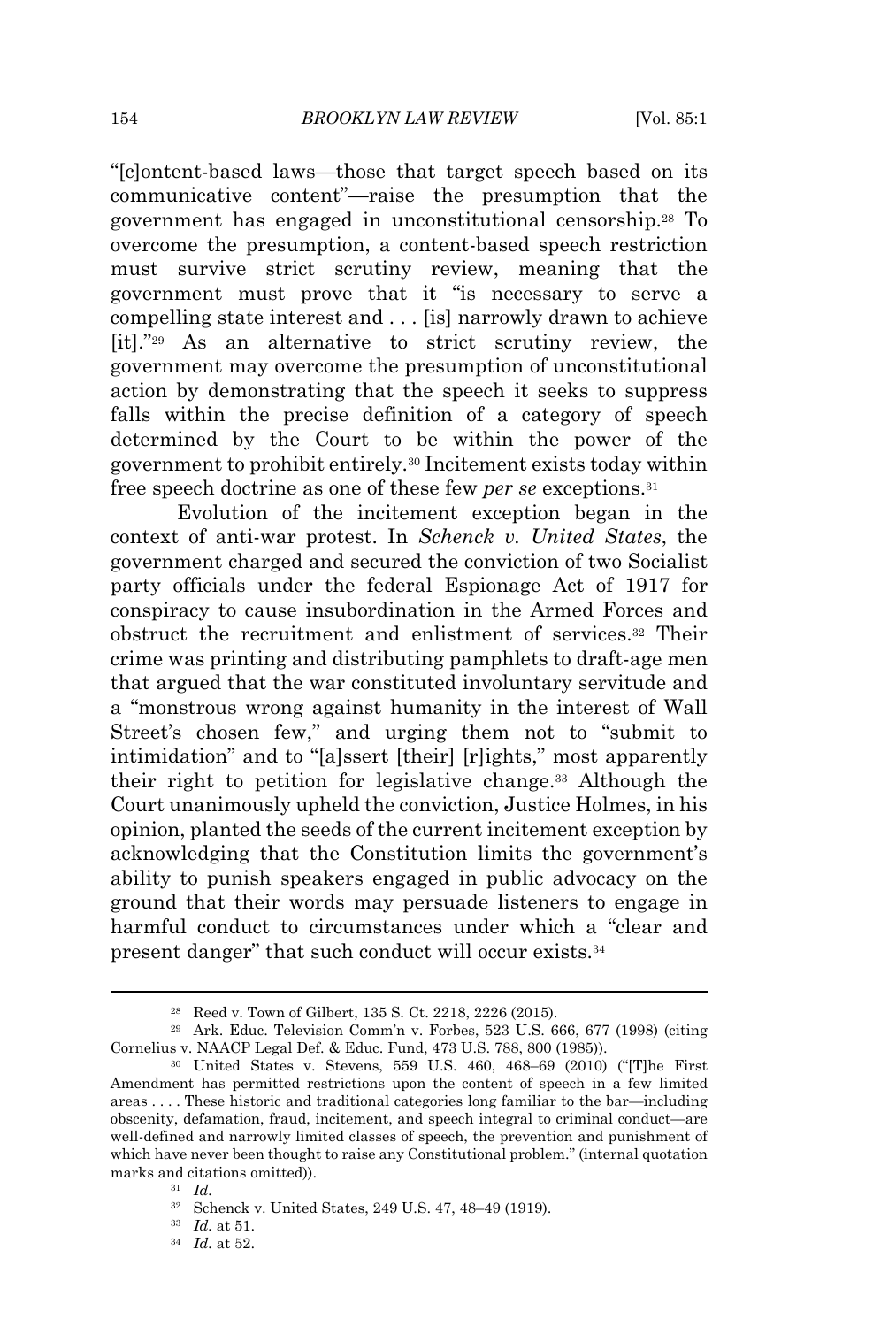#### 2019] *INCITEMENT LITE* 155

The Court experimented with the incitement exception over the next number of decades. Its modern, narrow scope is most traceable to the opinions of Justices Holmes and Brandeis, dissenting from and concurring with the Court's decisions. In these opinions, they articulated principles that explain the narrow scope of the incitement exception and underpin the entire free speech jurisprudence. Their discussions include the purposes of free speech—to preserve a marketplace of ideas,<sup>35</sup> facilitate representative democracy,<sup>36</sup> and promote individual self-development.<sup>37</sup> They set root the understanding that for these purposes to be fulfilled, the Constitution must protect expression of even highly dangerous ideas,<sup>38</sup> and the doctrinal response that, almost always, the government must resort to the remedy of "more speech" rather than repression to avoid harmful listener responses to free expression.<sup>39</sup>

The exception evolved in response to speech that was critical of other war efforts, capitalism, and the United States system of government, as well as speech that advocated overthrow of the government.<sup>40</sup> In its brief per curiam decision in *Brandenburg v. Ohio*, the Court consolidated its doctrine and articulated the definition of the incitement exception that remains

<sup>37</sup> C. Edwin Baker, *Autonomy and Free Speech*, 27 CONST. COMMENT. 251, 254 (2011) (free speech facilitates "a person's authority (or right) to make decisions about herself").

<sup>38</sup> *See* Virginia v. Black, 538 U.S. 343, 358 (2003) (noting the government may not ban speech that even "a vast majority of its citizens believes to be false and fraught with evil consequence" (quoting *Whitney*, 274 U.S. at 374 (Brandeis, J., concurring))).

<sup>39</sup> *Whitney*, 274 U.S. at 377 (Brandeis, J., concurring) (arguing that "more speech" is a remedy which should only be stifled in instances of emergency).

<sup>35</sup> *See* Abrams v. United States, 250 U.S. 616, 630 (1919) (Holmes, J., dissenting) ("[T]he best test of truth is the power of the thought to get itself accepted in the competition of the market  $\dots$ .").

<sup>36</sup> *See* Whitney v. California, 274 U.S. 357, 375 (1927) (Brandeis, J., concurring) ("Those who won our independence believed . . . . that fear breeds repression; that repression breeds hate; that hate menaces stable government; that the path of safety lies in the opportunity to discuss freely supposed grievances and proposed remedies; and that the fitting remedy for evil counsels is good ones."), *overruled in part by* Brandenburg v. Ohio, 395 U.S. 444, 449 (1969) (per curiam); Gitlow v. New York, 268 U.S. 652, 673 (1925) (Holmes, J., dissenting) ("Every idea is an incitement. . . . Eloquence may set fire to reason. . . . If in the long run the beliefs expressed in proletarian dictatorship are destined to be accepted by the dominant forces of the community, the only meaning of free speech is that they should be given their chance and have their way.").

<sup>40</sup> *See* Dennis v. United States, 341 U.S. 494, 516–17 (1951) (communist party literature); Herndon v. Lowry, 301 U.S. 242, 245 (1937) (communist party literature); *Whitney*, 274 U.S. at 360, 363 (communist labor party convention); *Gitlow*, 268 U.S. at 655 (distributing a "Left Wing Manifesto"); *Abrams*, 250 U.S. at 617–18 (Russian citizens printing and distributing leaflets and circulars to encourage resistance to the United States' involvement in war); Debs v. United States, 249 U.S. 211, 212–13 (1919) (public speech praising Socialism); Frohwerk v. United States, 249 U.S. 204, 205–07 (1919) (criticizing the United States' involvement in World War I); Schenck v. United States, 249 U.S. 47, 48–49 (1919) (World War I protest).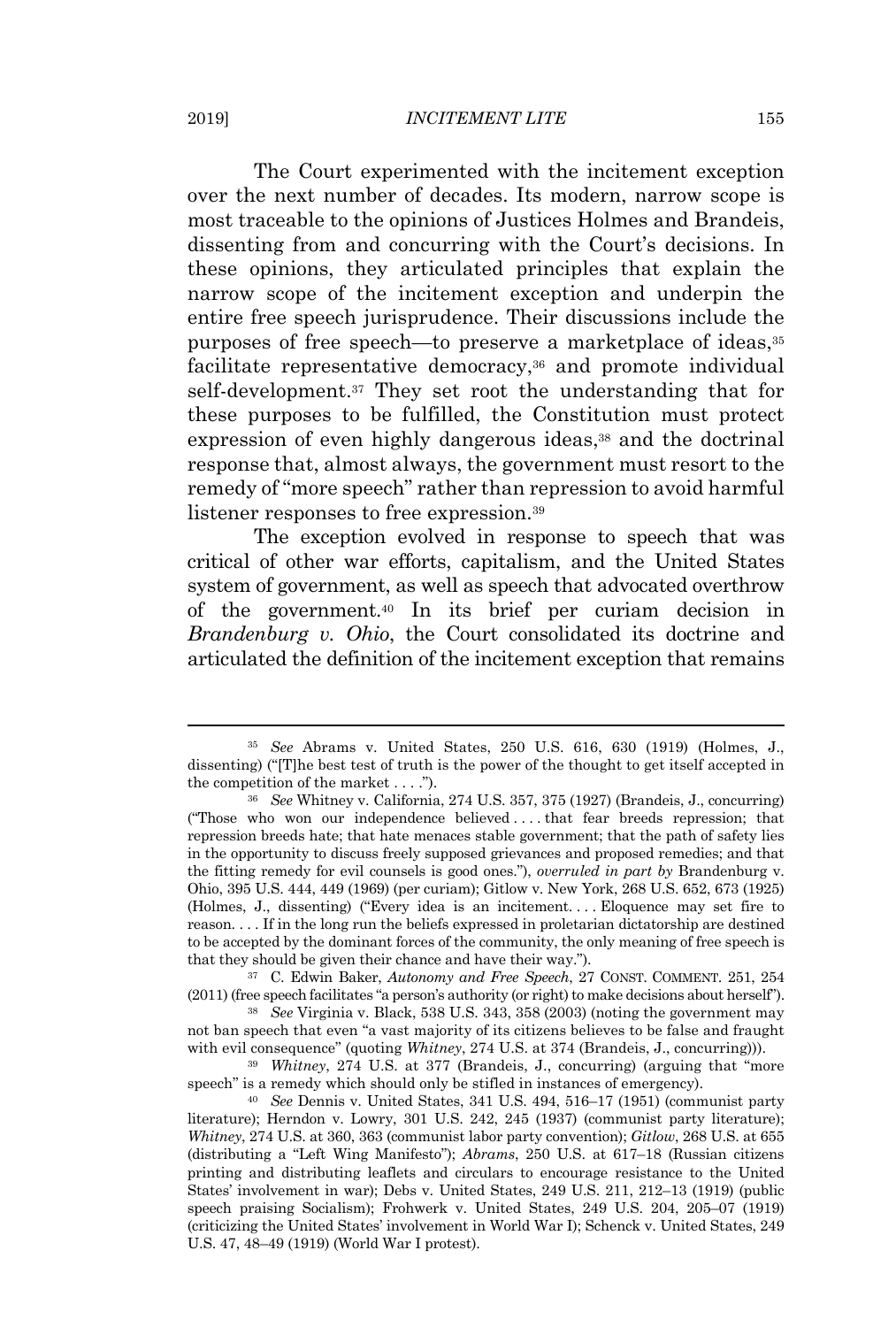the law today.<sup>41</sup> At issue was the conviction of a Ku Klux Klan leader under an Ohio anti-syndicalism statute substantially similar to a California version, which the Court held to be consistent with the free speech guarantee forty years earlier.<sup>42</sup> The Ohio statute made it a crime to "advocat[e] . . . the duty, necessity, or propriety of crime, sabotage, violence, or unlawful methods of terrorism as a means of accomplishing industrial or political reform" or to "voluntarily assembl[e] with any society, group, or assemblage of persons formed to teach or advocate the doctrines of criminal syndicalism."<sup>43</sup> Clarence Brandenburg was convicted under the statute for speaking at a twelve-person Klan gathering in rural Ohio. Participants wore hoods, some carried weapons, and a news reporter's film of the gathering was broadcast on local and national television.<sup>44</sup> His speech contained derogatory references to black and Jewish people, complained about the federal government's treatment of Caucasians, and stated that if such treatment continued it was "possible that there might have to be some revengeance [sic] taken."<sup>45</sup>

Without reviewing the application of the statute to the speech at issue, the Court overruled its prior decision and held the statute on its face to be invalid. The Court noted it had previously upheld the California statute "on the ground that, without more, 'advocating' violent means to effect political and economic change involves such danger to the security of the State that the State may outlaw it" but that the conclusion that the Constitution permits the government this broad a scope of authority had been "thoroughly discredited by later decisions."<sup>46</sup> Those decisions, it explained, established a core constitutional distinction between "the mere abstract teaching . . . of the moral propriety or even moral necessity for a resort to force and violence" and more concrete speech "preparing a group for violent action and steeling it to such action."<sup>47</sup> The "principle" it drew from those decisions was that the government may only "forbid or proscribe advocacy of the use of force or of law violation" in circumstances "where such advocacy is directed to inciting or producing imminent lawless action and is likely to incite or produce such action." <sup>48</sup> Because the Ohio statute, by its terms,

<sup>41</sup> *Brandenburg*, 395 U.S. at 447.

<sup>42</sup> *See id.* at 444–45; *Whitney*, 274 U.S. at 371.

<sup>43</sup> *Brandenburg*, 395 U.S. at 444–45 (quoting OHIO REV. CODE ANN. § 2923.13).

<sup>44</sup> *Id.* at 445–46.

<sup>45</sup> *Id.* at 446.

<sup>46</sup> *Id.* at 447.

<sup>47</sup> *Id.* at 447–48 (quoting Noto v. United States, 367 U.S. 290, 297–98 (1961)).

<sup>48</sup> *Id.* at 447.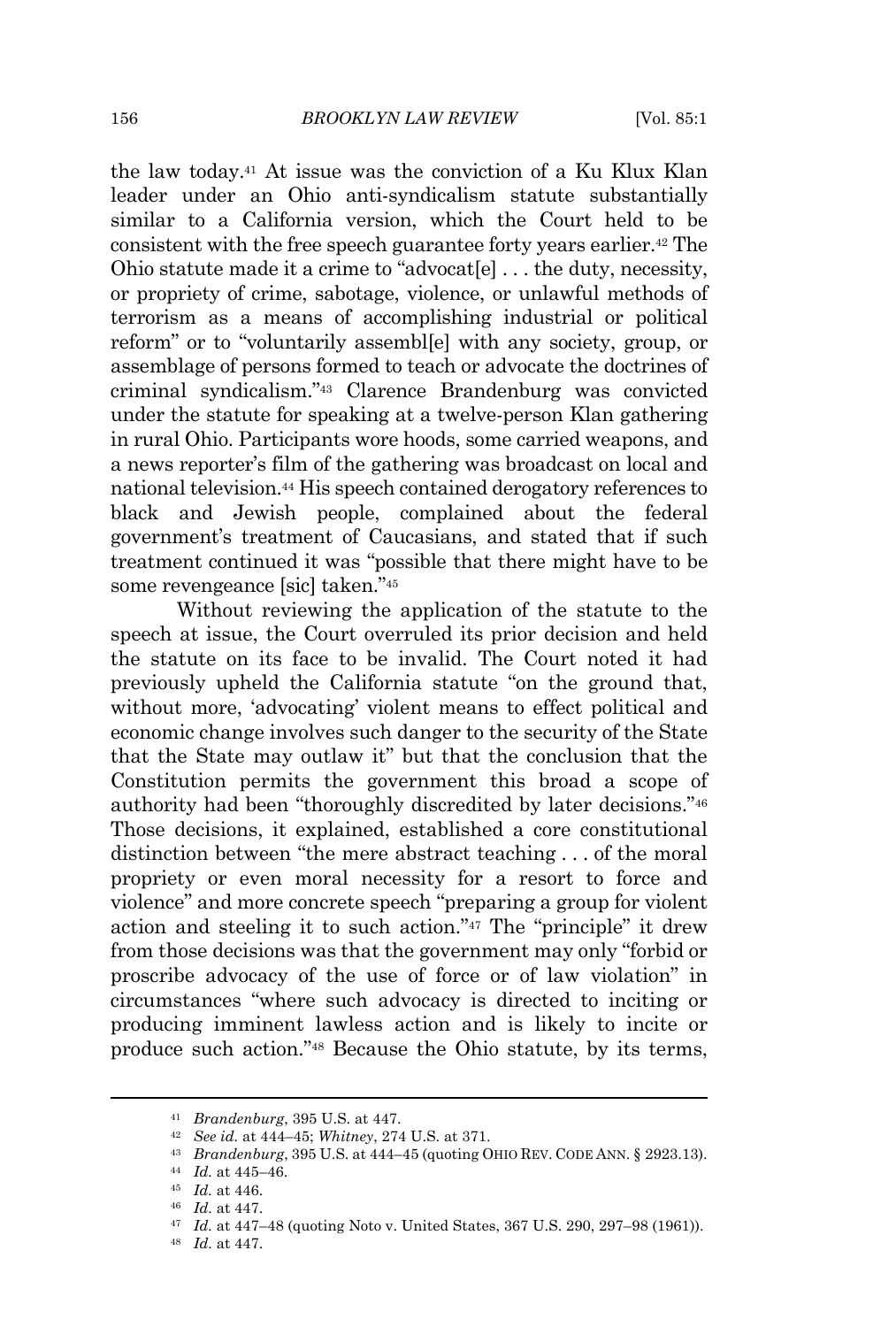criminalized "mere advocacy," it, like many similar statutes across the nation, could not constitutionally be the ground for convicting Clarence Brandenburg or any other speaker. 49

The Court has considered application of the *Brandenburg* incitement exception in a range of other circumstances in which it could appear that the speaker engaged in "advocacy of the use of force or of law violation,"<sup>50</sup> but has never found the definition to be met.<sup>51</sup> In fact, the meaning of the multiple elements of the incitement exception remains unclear.<sup>52</sup> "[D]irected to inciting or producing" means that the speaker must intend that the listener's reaction to the communication move beyond mere opinion change to action.<sup>53</sup> The Court has not explained the constitutional grounding for the intent requirement.<sup>54</sup> It appears to stem, at least in part, from concerns about the level of culpability that should be present for a speaker to qualify for criminal punishment.<sup>55</sup> Free speech concerns about the chilling effect on potential speakers who fear criminal punishment for unintentional speech likely explain the intent requirement as well.<sup>56</sup>

The occurrence of violent or unlawful conduct must be both likely and imminent. Together, these requirements are supposed to identify the circumstances in which the government's need to suppress speech to protect from harm outweighs the value of the speech. <sup>57</sup> The likelihood requirement obviously sets some sort of

<sup>52</sup> Am. Freedom Def. Initiative v. Metro. Transp. Auth., 70 F. Supp. 3d 572, 581 (S.D.N.Y.) (noting that "[t]he Court's subsequent substantive discussions of *Brandenburg* reveal no precise contours of the standard"), *vacated on other grounds*, 109 F. Supp. 3d 626, 635 (S.D.N.Y. 2015).

<sup>53</sup> *Hess*, 414 U.S. at 108–09 (finding the speech at issue not to meet the *Brandenburg* exception requirements because "there was no evidence or rational inference from the import of the language, that his words were intended to produce, and likely to produce, *imminent* disorder"); *see* Nwanguma v. Trump, 903 F.3d 604, 609 (6th Cir. 2018) (noting an element of the *Brandenburg* test is that "the speaker intends that his speech will result in the use of violence or lawless action").

<sup>54</sup> Larry Alexander, *Reddish on Free Speech*, 107 NW. U. L. REV. 593, 596 (2013) (*Brandenburg*'s intent requirement "serves no obvious free speech value").

<sup>55</sup> *See* Leslie Kendrick, *Speech, Intent, and the Chilling Effect*, 54 WM. & MARY L. REV. 1633, 1648 n.72 (2013) (noting, with respect to the origin of the intent requirement, that cases prior to *Brandenburg* "likened incitement to criminal attempt").

<sup>56</sup> *See id.* at 1684–85, 1685 n.229 (citing commenters and noting that "the chilling effect is the only possible legitimate justification for speaker's intent requirements" but demonstrating that "empirical difficulties" make it impossible to support the theory with respect to a particular legal rule).

<sup>57</sup> *See* Abrams v. United States, 250 U.S. 616, 628 (1919) (Holmes, J., dissenting) (combining the elements of likelihood and imminence to observe, with respect

<sup>49</sup> *Id.* at 449.

<sup>50</sup> *Id.* at 447.

<sup>51</sup> *See, e.g.*, Texas v. Johnson, 491 U.S. 397, 399 (1989) (flag burning); NAACP v. Claiborne Hardware Co., 458 U.S. 886, 928 (1982) (civil rights boycott); Carey v. Population Servs. Int'l, 431 U.S. 678, 701–02 (1977) (contraceptive advertisements); Hess v. Indiana, 414 U.S. 105, 106–09 (1973) (per curiam) (Vietnam War protest); Cohen v. California, 403 U.S. 15, 18 (1971) (anti-draft message on the back of a jacket).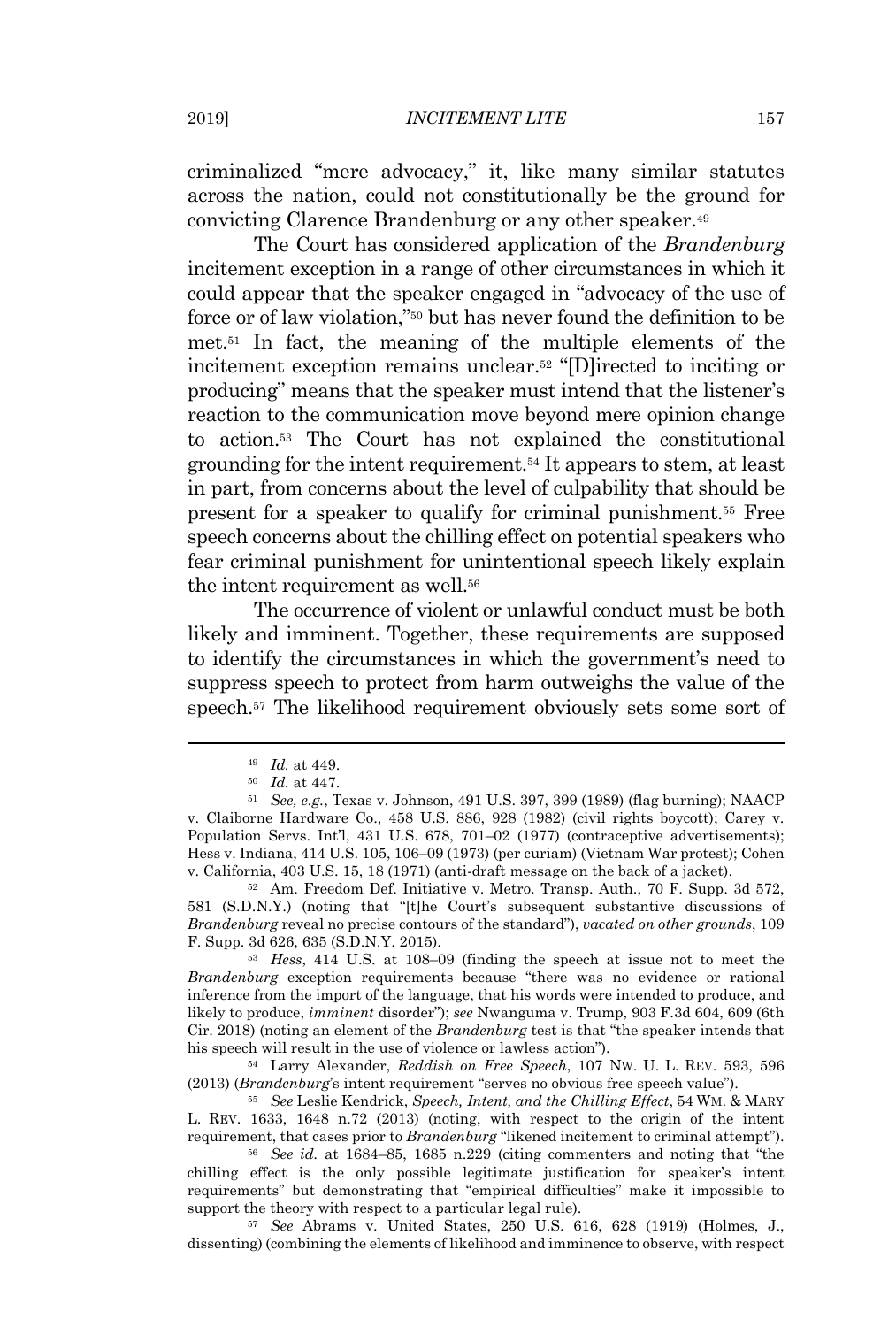probability threshold, but what that level is and what conduct must be probable is unclear. <sup>58</sup> The requirement that the move from speech to conduct also be imminent requires some level of immediacy. It certainly stems from a strong preference for discussion and deliberation, rather than suppression, as the antidote to speech that may spur dangerous conduct.<sup>59</sup> According to strict interpretations of the requirement, the listener's response must be almost instantaneous.<sup>60</sup>

The Court's few in-depth applications of the *Brandenburg* incitement exception provide some guidance as to the meaning of its elements. In *Hess v. Indiana*, the Court reversed the Indiana Supreme Court's holding that words uttered by a participant in an anti-war protest met the incitement standard. <sup>61</sup> In response to law enforcement orders to clear the street, Gregory Hess along with the  $100-150$  other protesters obeyed but Hess responded, "We'll take the [f-ing] street later [or again]." <sup>62</sup> According to the Court, the words "at worst, . . . amounted to nothing more than advocacy of illegal action at some indefinite future time" and so failed to meet the requirements that they be "intended to produce, and likely to produce, *imminent* disorder."<sup>63</sup>

to the speech the government sought to criminalize in the case, that "nobody can suppose that the surreptitious publishing of a silly leaflet by an unknown man, without more, would present any immediate danger that its opinions would hinder the success of the government arms or have any appreciable tendency to do so"); Smolla, *supra* note 7, at 29 ("The immediacy requirement plays a vital role in the context of public demonstrations and protest, in which there is grave concern that police may engage in censorship of ideas in situations in which there may certainly be some *risk* of violence at some indefinite future time, but there is no immediate physical emergency.").

<sup>58</sup> At one point, the Court weighed the level of probability against the severity of the harm. Dennis v. United States, 341 U.S. 494, 509–10 (1951). But the firm likelihood requirement seems to require that the probability of conduct occurring must exceed fifty percent. The number or percentage of listeners that must be likely to react by means of conduct is also uncertain.

<sup>59</sup> *See, e.g.*, *Abrams*, 250 U.S. at 630–31 (Holmes, J., dissenting) ("Only the emergency that makes it immediately dangerous to leave the correction of evil counsels to time warrants [suppressing speech]."); Whitney v. California, 274 U.S. 357, 377 (1927) (Brandeis, J., concurring) ("[N]o danger flowing from speech can be deemed clear and present, unless the incidence of the evil apprehended is so imminent that it may befall before there is opportunity for full discussion."), *overruled in part by* Brandenburg v. Ohio, 395 U.S. 444, 449 (1969) (per curiam).

<sup>60</sup> Some commentators insist that the move from speech to conduct must be impulsive, rather than rational. *See, e.g.*, S. Elizabeth Wilborn Malloy & Ronald J. Krotoszynski, Jr., *Recalibrating the Cost of Harm Advocacy: Getting Beyond* Brandenburg, 41 WM. & MARY L. REV. 1159, 1169 (2000) (noting *Brandenburg*'s imminence requirement "demands that the speech cause an individual to act without rational thought"); David A. Strauss, *Persuasion, Autonomy, and Freedom of Expression*, 91 COLUM. L. REV. 334, 339 (1991) (arguing *Brandenburg*'s imminence element requires that the speech "brings about the violation [of law] by bypassing the rational processes of deliberation").

<sup>61</sup> Hess v. Indiana, 414 U.S. 105, 106–09 (1973) (per curiam).

<sup>62</sup> *Id.* at 106–07.

<sup>63</sup> *Id.* at 108–09.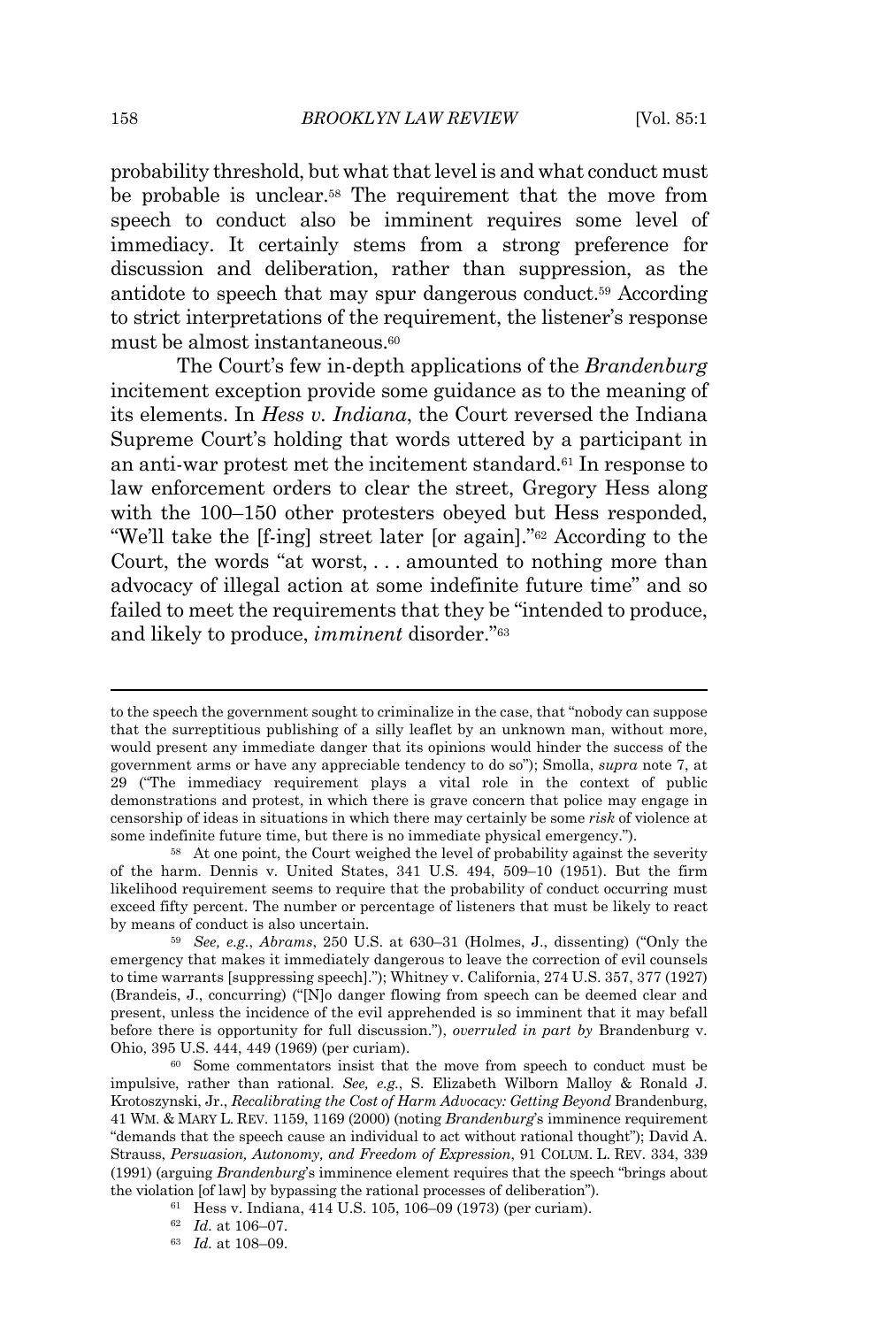#### 2019] *INCITEMENT LITE* 159

In *NAACP v. Claiborne Hardware Co.*,the Courtinvalidated an award of damages against black participants in a seven year boycott of white-owned businesses.<sup>64</sup> Its incitement discussion focused on speeches given by Charles Evers, one of the leaders of the boycott, in which he used "strong language" to urge listeners in the crowd to comply with the boycott.<sup>65</sup> One speech included a statement that "boycott violators would be 'disciplined' by their own people" and another threatened, "If we catch any of you going in any of them racist stores, we're gonna break your damn neck."<sup>66</sup> Nevertheless, in the Court's evaluation, the "emotionally charged rhetoric . . . did not transcend the bounds of protected speech set forth in *Brandenburg*."<sup>67</sup> The Court continued to opine that "[s]trong and effective extemporaneous rhetoric cannot be nicely channeled in purely dulcet phrases" and "[a]n advocate must be free to stimulate his audience with spontaneous and emotional appeals."<sup>68</sup> The Court further stated that "[w]hen such appeals do not incite lawless action, they must be regarded as protected speech."<sup>69</sup>

# *B. Lines of Cases Outside the* Brandenburg *Paradigm*

Several other lines of cases qualify the constitutional standard used to gauge the government's authority to punish harm-causing speech under the *Brandenburg* incitement exception. These three lines of cases address hostile audience reaction, intentional efforts to persuade someone to commit crimes, and true threats.

The first line of cases precludes the government from suppressing speech to protect listeners from "offense," or from enforcing a "heckler's veto" to avoid violence or other harmful conduct by listeners hostile to the message. <sup>70</sup> Extreme offensive

<sup>64</sup> NAACP v. Claiborne Hardware Co., 458 U.S. 886, 915–20 (1982) (damages awarded for the tort of malicious interference with business relations).

<sup>65</sup> *Id.* at 928.

<sup>66</sup> *Id.* at 902.

<sup>67</sup> *Id.* at 928.

<sup>68</sup> *Id.*

<sup>69</sup> *Id.*

<sup>70</sup> *See* Matal v. Tam, 137 S. Ct. 1744, 1763 (2017) (plurality opinion) ("[P]ublic expression of ideas may not be prohibited merely because the ideas are themselves offensive to some of their hearers." (quoting Street v. New York, 394 U.S. 576, 592 (1969))); *see also* Snyder v. Phelps, 562 U.S. 443, 460–61 (2011) (speech can "inflict great pain" but the speaker cannot be punished for this); Forsyth County v. Nationalist Movement, 505 U.S. 123, 134–35 (1992) ("Speech cannot be financially burdened, any more than it can be punished or banned, simply because it might offend a hostile mob."); Texas v. Johnson, 491 U.S. 397, 414 (1989) ("If there is a bedrock principle underlying the First Amendment, it is that the government may not prohibit the expression of an idea simply because society finds the idea itself offensive or disagreeable."); HARRY KALVEN, JR., THE NEGRO AND THE FIRST AMENDMENT 140 (1965) ("If the police can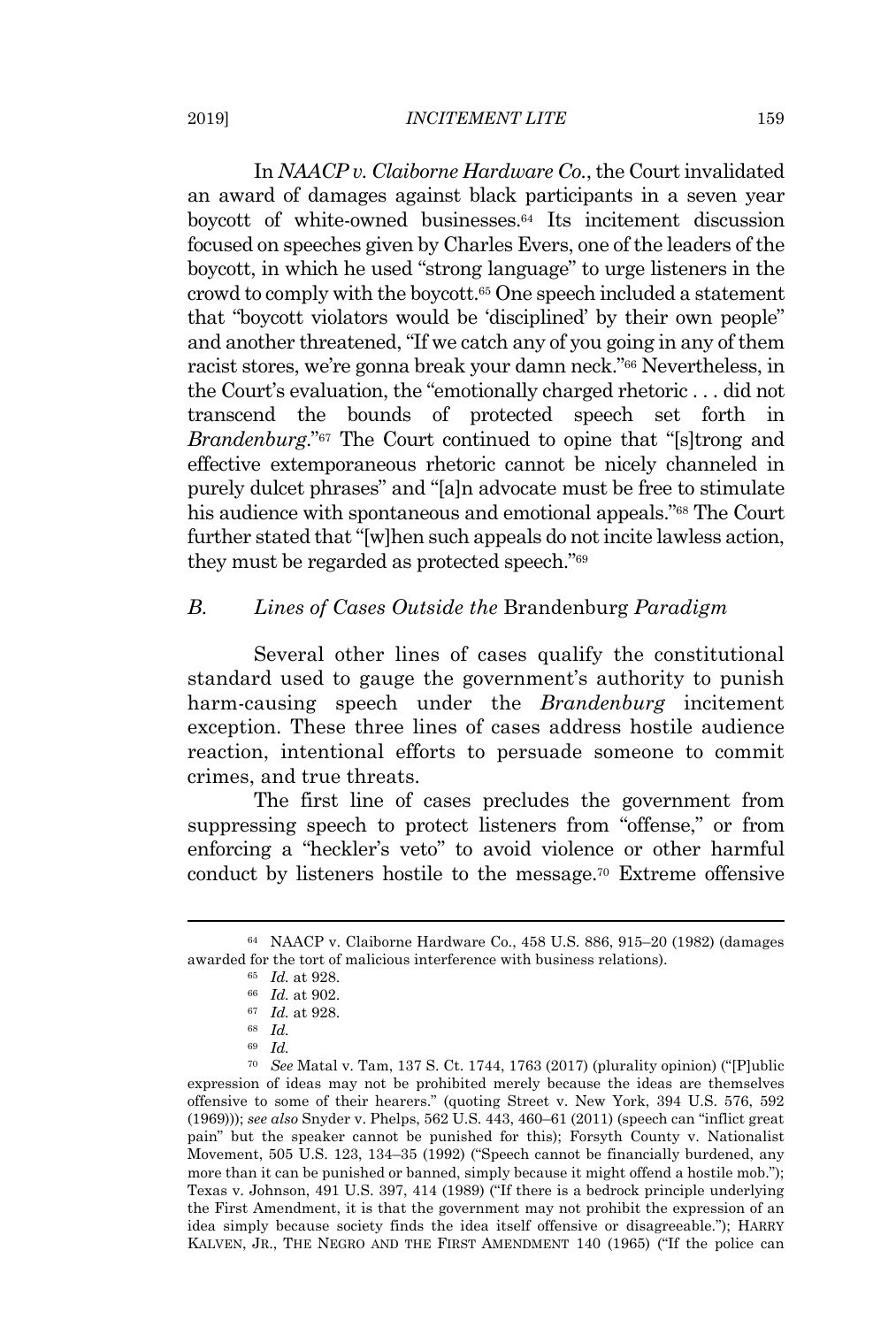and hurtful hate speech is constitutionally protected when uttered in the public sphere.<sup>71</sup> Government actions to suppress speech that demeans on the basis of race, religion, sex, or other group traits unconstitutionally discriminate on the basis of viewpoint. <sup>72</sup> The pre-*Brandenburg* case, *Feiner v. New York*, stands as the possible example of the Court interpreting the Constitution to allow punishment of a speaker because of the predicted reactions of hostile listeners.<sup>73</sup> But the facts of the case make this reading one of several possibilities and in later cases, "the Supreme Court appears to have eviscerated *Feiner* of whatever authority it had."<sup>74</sup> More recent cases limit the government's ability to rely on the incitement exception as the ground for imposing criminal punishment for instances of public advocacy to those where the conductit seeks to avoid occurs because listeners may be persuaded by the speaker's message rather than react with hostility to it.<sup>75</sup>

Another line of cases makes clear that the *Brandenburg* incitement exception does not establish the limit to the government's authority to suppress speech integral to criminal conduct.<sup>76</sup> Definitions of crimes such as aiding and abetting,<sup>77</sup>

<sup>76</sup> *See* Giboney v. Empire Storage & Ice Co., 336 U.S. 490, 498, 504 (1949) (holding injunction against labor picketing did not violate free speech guarantee because the message on the signs and the activity of picketing were part of "a single and integrated course of [illegal] conduct").

<sup>77</sup> CAL. PENAL CODE § 31 (criminalizing a person who has "advised and encouraged its commission").

silence the speaker, the law in effect acknowledges a veto power in hecklers who can, by being hostile enough, get the law to silence any speaker of whom they do not approve.").

<sup>71</sup> *See Matal*, 137 S. Ct. at 1764–65 ("Speech that demeans on the basis of race, ethnicity, gender, religion, age, disability, or any other similar ground is hateful; but the proudest boast of our free speech jurisprudence is that we protect the freedom to express 'the thought that we hate.'" (quoting United States v. Schwimmer, 279 U.S. 644, 655 (1929) (Holmes, J., dissenting))).

<sup>72</sup> *See id.* at 1764.

<sup>73</sup> *See* Feiner v. New York. 340 U.S. 315, 319–21 (1951).

<sup>74</sup> Bible Believers v. Wayne County, 805 F.3d 228, 245 (6th Cir. 2015) (en banc) ("Supreme Court precedent illustrates that the speaker's advocacy in *Feiner* itself could no longer be sanctioned as incitement."); *see* Frederick Schauer, *The Hostile Audience Revisited*, KNIGHT FIRST AMEND. INST. AT COLUM. U. (Nov. 2, 2017), https://knight columbia.org/content/hostile-audience-revisited [https://perma.cc/C2V2-F6MG] (asking "[w]as Feiner charged with provoking a hostile audience or with inciting a sympathetic one?" and reviewing the cases and concluding that one thing that is "settled" or probably settled when an audience threatens violence in hostile reaction to a speaker is that "the state may not prosecute on grounds of incitement the speakers whose speech has prompted the reactions").

<sup>75</sup> *See* Cohen v. California, 403 U.S. 15, 20 (1971) (defining fighting words as a "direct personal insult"); Chaplinsky v. New Hampshire, 315 U.S. 568, 572 (1942) (words must "inflict injury or tend to incite an immediate breach of the peace"); *Bible Believers*, 805 F.3d at 246 (reviewing Supreme Court cases and concluding "[t]he hostile reaction of a crowd does not transform protected speech into incitement"; and explaining that the hostile reaction of an individual to speech delivered one-on-one may justify criminal punishment under the "fighting words" exception).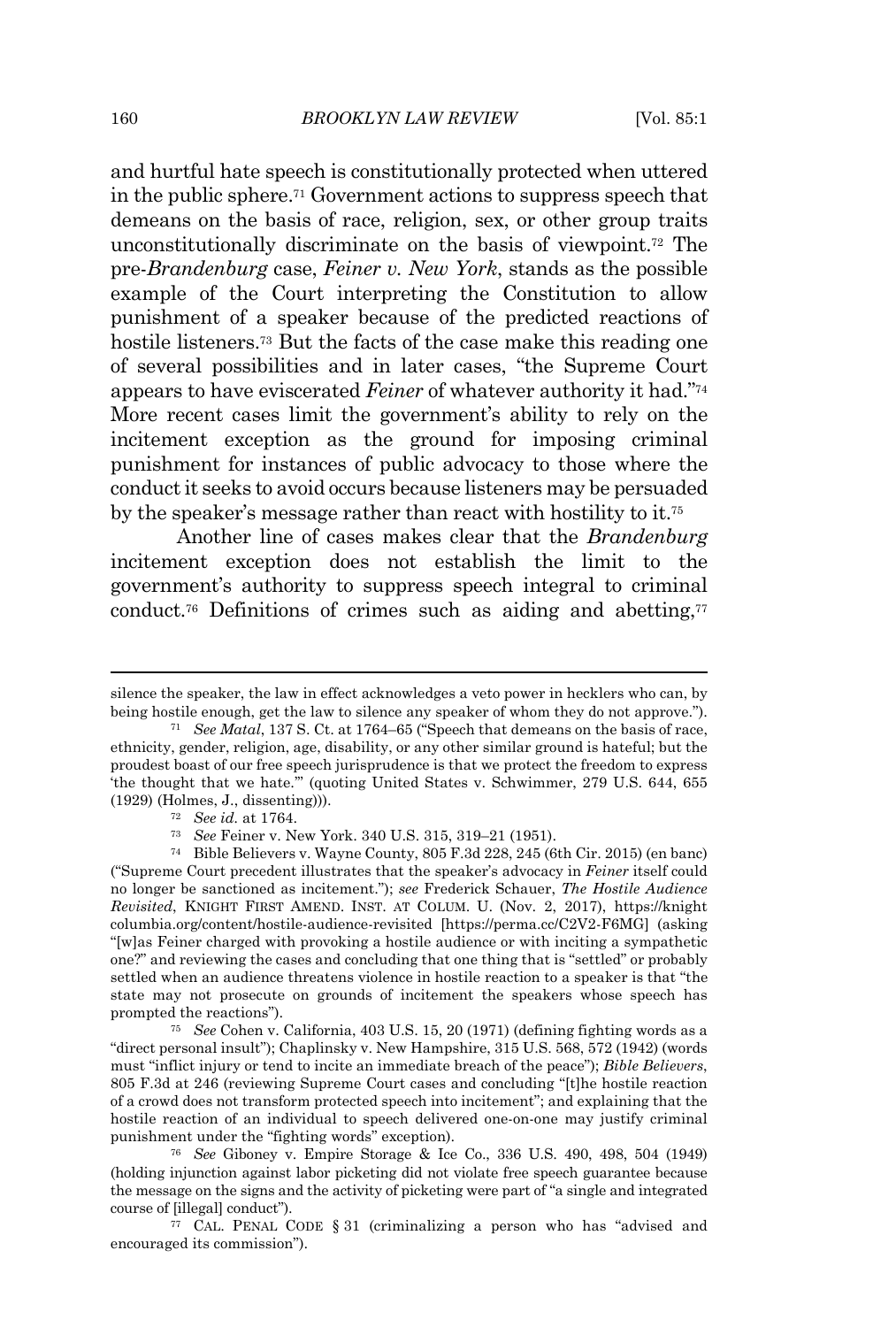solicitation,<sup>78</sup> and obstruction of justice<sup>79</sup> criminalize intentionally persuading another to commit a crime. In *United States v. Williams*, the Court rejected the lower court's application of the incitement exception to limit the federal government's authority to criminalize speech soliciting the transfer of child pornography.<sup>80</sup> It distinguished "proposal[s] to engage in illegal activity," which it held to be "categorically excluded from the First Amendment," from "the abstract advocacy of illegality" protected by the *Brandenburg* incitement definition.<sup>81</sup> The Court specifically rejected the lower court's interpretation of the incitement exception as protecting noncommercial "promotion" of child pornography, distinguishing the statute's focus on speech aimed at inducing entry into a particular illegal transaction from "abstract advocacy, such as the statement 'I believe that child pornography should be legal' or even 'I encourage you to obtain child pornography.'"<sup>82</sup> Although the precise line between protected advocacy of unlawful action and unprotected persuasion to commit a crime blurs at the intersection,<sup>83</sup> the Court's firm placement of the common law crimes of complicity and encouragement outside First Amendment protection confirms that the constitutional protection for persuasive speech varies according to the balance of speaker rights and government authority in the circumstances of delivery and that even when the speaker faces criminal punishment, words of persuasion alone may form the basis for liability.

In a third line of cases, lower courts have held that the incitement exception does not mark the limit of government authority to criminalize persuasive speech uttered in the public realm when the speech falls within the definition of a "true threat," another categorical exception.<sup>84</sup> The same speech may persuade some listeners to engage in harmful conduct, and other listeners that the harmful conduct will befall them.<sup>85</sup> The Ninth

<sup>78</sup> 18 U.S.C.§ 373(a) (criminalizing a person who intentionally "solicits, commands, induces, or otherwise endeavors to persuade [an] other person to engage in [a crime of violence]").

<sup>79</sup> 18 U.S.C. § 1512(b) (criminalizing a person who knowingly "corruptly persuades another person [to engage in acts that obstruct justice]).

<sup>80</sup> United States v. Williams, 553 U.S. 285, 289, 298–99 (2008) (rejecting an overbreadth challenge to statutory language that criminalizes a person who knowingly "advertises, promotes, presents, distributes, or solicits" child pornography).

<sup>81</sup> *Id.* at 298–99.

<sup>82</sup> *Id.* at 299–300.

<sup>83</sup> *See* United States v. Sineneng-Smith, 910 F.3d 461, 485 (9th Cir. 2018) (holding statute that allows conviction for encouraging or persuading violation of immigration laws to be overbroad on its face), *cert. granted*, No. 19-67, 2019 WL 4889927 (Oct. 4, 2019).

<sup>84</sup> *See* Virginia v. Black, 538 U.S. 343, 359 (2003) (citing Watts v. United States, 394 U.S. 705, 708 (1969) (per curiam)).

<sup>85</sup> *Id.* at 360 ("[A] prohibition on true threats 'protect[s] individuals from the fear of violence' and 'from the disruption that fear engenders,' in addition to protecting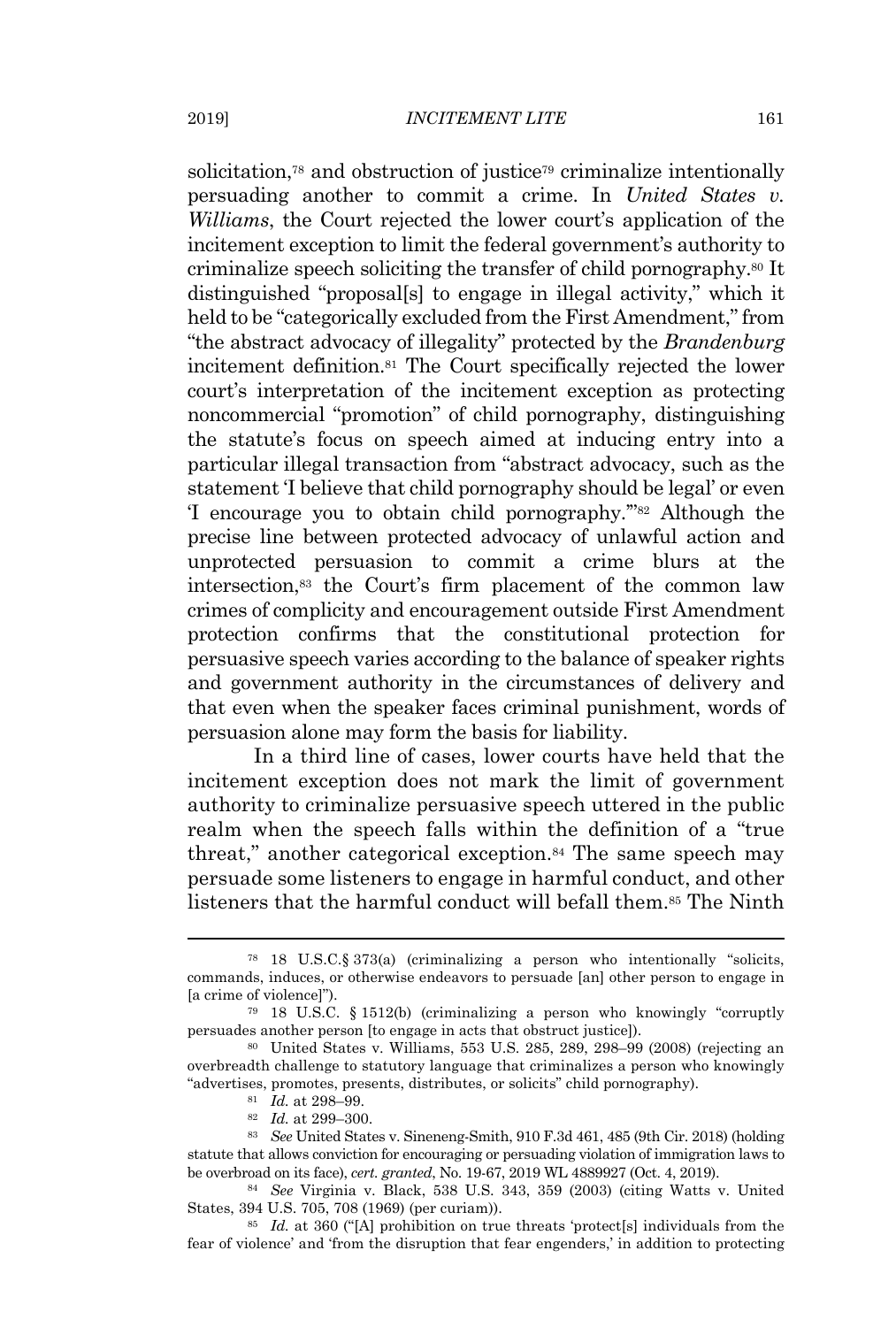Circuit's en banc decision upholding a civil damages award and an injunction against the "Nuremberg Files" website provides an early example of such speech.<sup>86</sup> The American Coalition of Life Activists (ACLA) maintained an anti-abortion website on which it published "WANTED" posters of physicians who performed abortions along with identifying information.<sup>87</sup> As physicians identified by the posters were murdered, their names were struck through on the website.<sup>88</sup> The content and the circumstances of ACLA's expression did not seem to satisfy the incitement exclusion's requirement that there be a sufficiently tight link between intentional persuasion and sympathetic listener action.<sup>89</sup> Viewed from the perspective of different listeners, however, the court held the persuasive content of the speech to link sufficiently tightly to the different harm addressed by the true threat exception, which the Court has held that the government may suppress speech to prevent.<sup>90</sup> Other courts have reached similar conclusions.<sup>91</sup> The precise means by which to distinguish circumstances in which speech should be analyzed as presenting true threats as well as, or as opposed to, incitement remains subject to dispute, and the Court has not weighed in. These cases remain significant to the scope of the government's discretion to suppress persuasive speech; however, because they illustrate that perceptions of different listeners to a single communication may differ, those different perceptions may result in harms outside the incitement exception that the government may also restrict speech to prevent.

people 'from the possibility that the threatened violence will occur.'" (second alteration in original) (quoting R.A.V. v. City of St. Paul, 505 U.S. 377, 388 (1992))).

<sup>86</sup> *See* Planned Parenthood of Columbia/Willamette, Inc. v. Am. Coal. of Life Activists, 290 F.3d 1058, 1063 (9th Cir. 2002). The court remanded for consideration of whether the punitive damages awarded comported with due process. *Id.*

<sup>87</sup> *Id.* at 1062.

<sup>88</sup> *Id.* at 1065.

<sup>89</sup> *Id.* at 1072 ("If ACLA had merely endorsed or encouraged the violent actions of others, its speech would be protected. However, while advocating violence is protected, threatening a person with violence is not.").

<sup>90</sup> *Id.* at 1077 (defining a true threat as "a statement which, in the entire context and under all the circumstances, a reasonable person would foresee would be interpreted by those to whom the statement is communicated as a serious expression of intent to inflict bodily harm upon that person"). The Ninth Circuit later adjusted its definition of true threat. *See* United States v. Bagdasarian, 652 F.3d 1113, 1116–18 (9th Cir. 2011).

<sup>91</sup> *See, e.g.*, United States v. Turner, 720 F.3d 411, 432–34 (2d Cir. 2013); *see also* Marc Rohr, *"Threatening" Speech: The Thin Line Between Implicit Threats, Solicitation, and Advocacy of Crime*, 13 RUTGERS J.L. & PUB. POL'Y 150, 155–67 (2015) (discussing cases).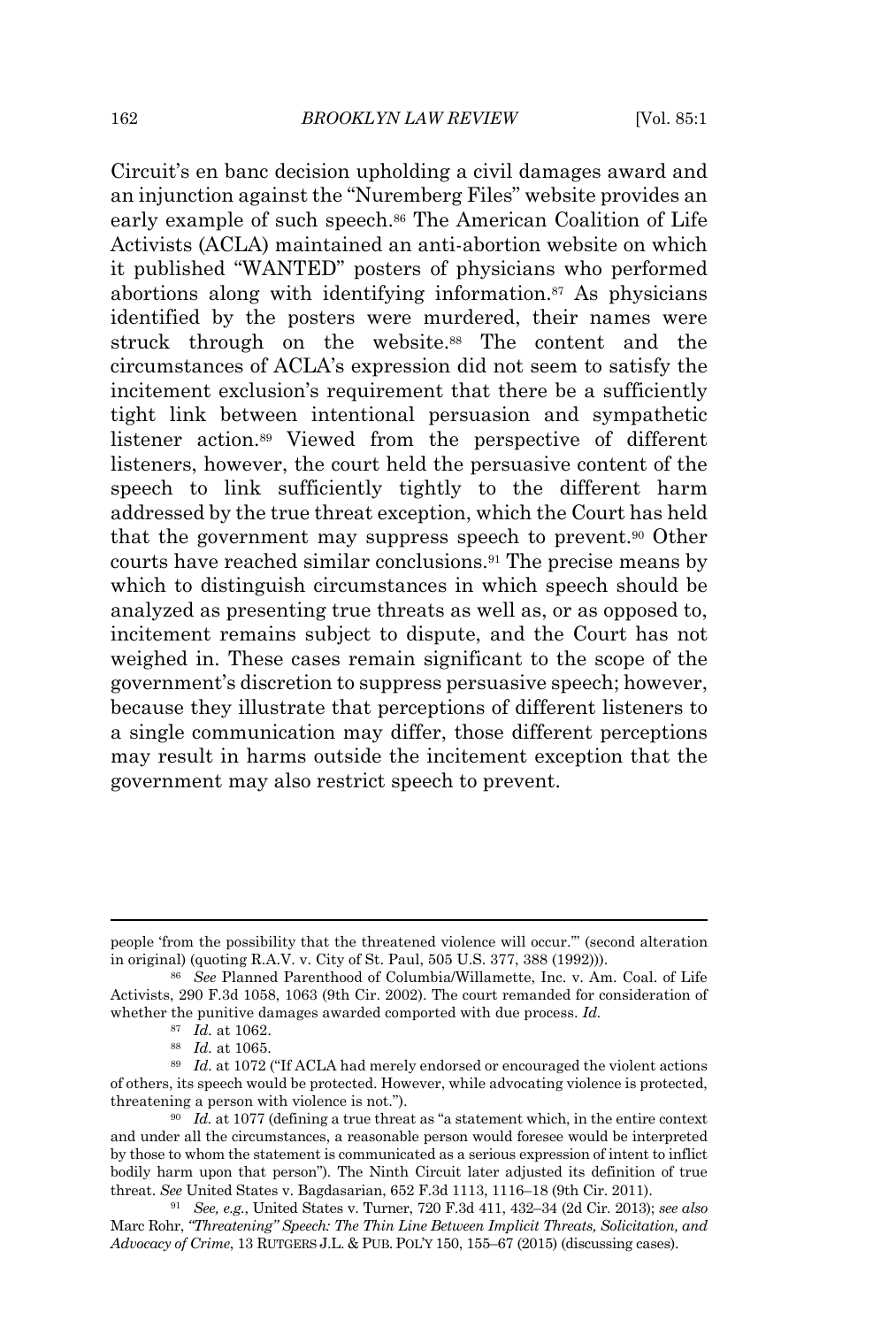## *C. Recent Applications*

Two recent decisions from the Sixth Circuit illustrate the modern context and scope of the incitement exception. The first case, *Bible Believers v. Wayne County*, arose from the effective removal of members of an evangelical Christian group from the 2012 Arab International Festival in Dearborn, Michigan. 92 Members of the group entered the grounds of the festival, which was open to the public, displaying banners, signs, and T-shirts with Christian conversion and anti-Muslim messages.<sup>93</sup> One member "carried a severed pig's head on a spike," to "ke[ep] [the Muslims] at bay." <sup>94</sup> Although the activities of the Bible Believers group remained non-violent, a separate group of teenagers gathered around the group, jeered, shouted profanities, and threw bottles, eggs, and, at one point, milk crates, injuring at least one of the Bible Believers protesters. Although the group leader requested protection, the police refused, and instead asked them to leave, threatening arrest if they did not.<sup>95</sup> Members of the group brought a federal civil rights action against the police.<sup>96</sup> The Sixth Circuit held that police officers' removal of the protesters without first making "bona fide efforts to protect the speaker from the crowd's hostility by other, less restrictive means," resulted in a "heckler's veto" that violated the members' free speech rights.<sup>97</sup>

Before reaching this conclusion, the court addressed the applicability of the incitement exception to justify the police action of restricting the members' right to speak. The court restated the *Brandenburg* test to require that "(1) the [restricted] speech explicitly or implicitly encouraged the use of violence or lawless action, (2) the speaker intends that his speech will result in the use of violence or lawless action, and (3) the imminent use of violence or lawless action is the likely result of his speech." It found the first two elements to be missing "simply because [the Bible Believers] did not utter a single word that can be perceived as encouraging violence or lawlessness"

<sup>92</sup> Bible Believers v. Wayne County, 805 F.3d 228, 238–41 (6th Cir. 2015) (en banc). Police officers threatened members of the group with a disorderly conduct citation if they did not leave, then followed their van, stopped it, and cited them for removing a license plate. *Id.* at 240-41

<sup>93</sup> *Id.* at 238. Slogans included, "Islam Is A Religion of Blood and Murder" and "Jesus Is the Way, the Truth and the Life. All Others Are Thieves and Robbers." *Id.*

<sup>94</sup> *Id.* (alterations in original). The group leader explained that "unfortunately, they are kind of petrified of that animal." *Id.*

<sup>95</sup> *Id.* at 239–41.

<sup>96</sup> *Id.* at 233.

<sup>97</sup> *Id.* at 252, 255 ("Simply stated, the First Amendment does not permit a heckler's veto."). The court also held that the removal violated the members' rights to free exercise of religion and equal protection. *Id.* at 255–57.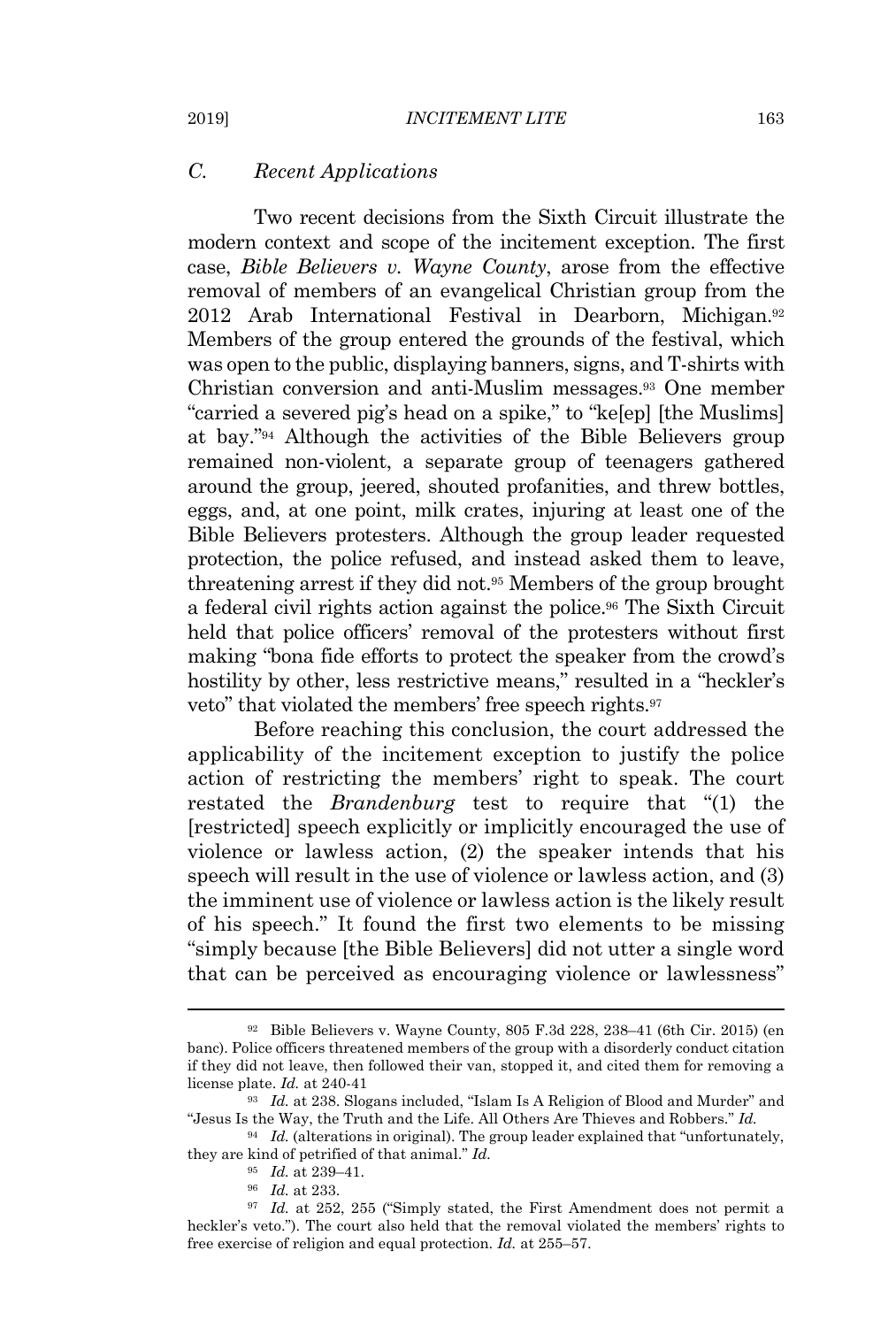and "there is absolutely no indication of the Bible Believers' subjective intent to spur their audience to violence."<sup>98</sup> As to the third element, even though unlawful violent action in fact occurred, the court concluded bluntly, "[t]he hostile reaction of a crowd does not transform protected speech into incitement." 99

The events addressed by the Sixth Circuit in *Nwanguma v. Trump* occurred at a presidential campaign rally at the Kentucky International Convention Center in Louisville. <sup>100</sup> In response to peaceful protest activities which occurred during his speech, candidate Donald Trump five times interjected "get 'em out of here" followed at least once by the caveat, "Don't hurt 'em." <sup>101</sup> Listeners responded by "assault[ing], push[ing] and shov[ing]" the protesters and punching one of them in the stomach. <sup>102</sup> The protesters filed suit against Trump, his campaign, and the supporters who engaged in the acts of violence, alleging, among other things, Trump's words and conduct met the state law definition of incitement to riot. 103

The court held that Trump's words failed to meet the statutory definition but nevertheless continued to evaluate whether the Constitution protects his speech because the messages fall outside the *Brandenburg* definition of incitement. <sup>104</sup> The court applied the *Bible Believers* court's summary of the *Brandenburg* requirements finding, as to the first element, that "not a single word [in Trump's speech] encouraged violence or lawlessness, explicitly or implicitly." <sup>105</sup> The court acknowledged that "[i]n the ears of some supporters, Trump's words ['get 'em out of here'] may have had a tendency to elicit a physical response, in the event a disruptive protester refused to leave," but concluded that because the words "did not specifically advocate for listeners to take

<sup>105</sup> *Id.* at 610.

<sup>98</sup> *Id.* at 246 (footnote omitted).

<sup>99</sup> *Id.*

<sup>100</sup> Nwanguma v. Trump, 903 F.3d 604, 606–07 (6th Cir. 2018).

<sup>101</sup> *Id.* at 608.

<sup>102</sup> *Id.* at 606–07.

<sup>103</sup> *Id.* at 607. Plaintiffs filed their complaint in state court. The Trump defendants removed it to federal court. The district court dismissed all claims against the Trump defendants except incitement to riot. *Id.* at 607. Incitement to riot, KY. REV. STAT. § 525.040, is actionable in damages under KY. REV. STAT. § 446.070. Incitement to riot occurs when a person "incites or urges five (5) or more persons to create or engage in a riot." KY. REV. STAT. § 525.040(1). A "[r]iot" is "a public disturbance involving an assemblage of five (5) or more persons which by tumultuous and violent conduct creates grave danger of damage or injury to property or persons." KY. REV. STAT. § 525.010(5).

<sup>104</sup> *Nwanguma*, 903 F.3d at 609 ("The notion that Trump's direction to remove a handful of disruptive protesters from among hundreds or thousands in attendance could be deemed to implicitly incite a riot is simply not plausible—especially where any implication of incitement to riotous violence is explicitly negated by the accompanying words, 'don't hurt 'em.'").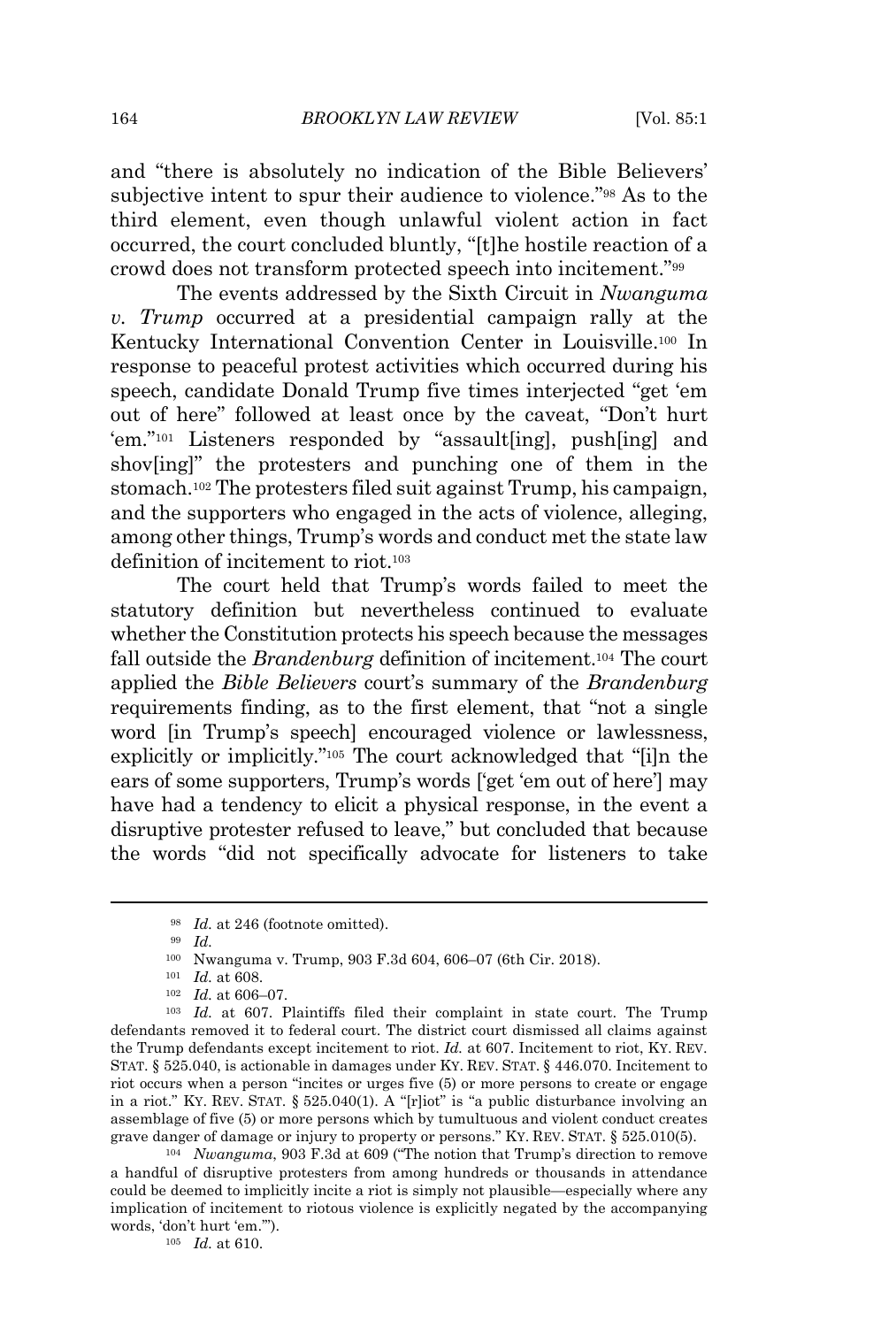unlawful action," they fell outside the *Brandenburg* definition. 106 Additionally, the admonition, "don't hurt 'em[,]... undercut[] the alleged violence-inciting sense of [the] words."<sup>107</sup>

The Sixth Circuit chastised the district court for relying on the second and third elements to attribute a message of encouragement of violence to the words. The court read Supreme Court doctrine to teach that the three elements of incitement must be met independently, meaning that "the speaker's intent to encourage violence (second factor) and the tendency of his statement to result in violence (third factor) are not enough to forfeit First Amendment protection unless the words used specifically advocate[] the use of violence, whether explicitly or implicitly (first factor)."<sup>108</sup> So, the fact that some Trump supporters reacted to his words with violence was not dispositive as to the meaning of the words.<sup>109</sup> Emphasizing that the "actual words used by the speaker" must be the focus of the incitement inquiry, the court rejected the protesters' claim that those words advocated, either explicitly or implicitly, the acts of violence perpetrated against them by Trump's listeners.<sup>110</sup>

These modern cases demonstrate the very small slice of space the *Brandenburg* incitement exception currently occupies in free speech doctrine. The circumstances of both cases mirror those in which the concept of incitement as a mode of unprotected speech developed—words uttered as part of the broader advocacy of opinions and ideas about public issues, directed toward listeners in their status as citizens, in which criminal punishment is the consequence of speaking within the exception. Both cases involve in-person, ongoing communication between speakers and a crowd of listeners, in which members of the crowd threatened immediate violent action. The contemporaneous crowd-control context is the only one in the last number of decades in which the Court has seriously considered application of the *Brandenburg* exception and, if its elements are read strictly, the only one in which it could be found to apply.

<sup>106</sup> *Id.* at 610, 612.

<sup>107</sup> *Id.* at 612.

<sup>108</sup> *Id.* at 611 (interpreting the Court's statements in Hess v. Indiana, 414 U.S. 105 (1973) (per curiam)).

<sup>109</sup> *Id.* at 613 ("[T]he subjective reaction of any particular listener cannot dictate whether the speaker's words enjoy constitutional protection.").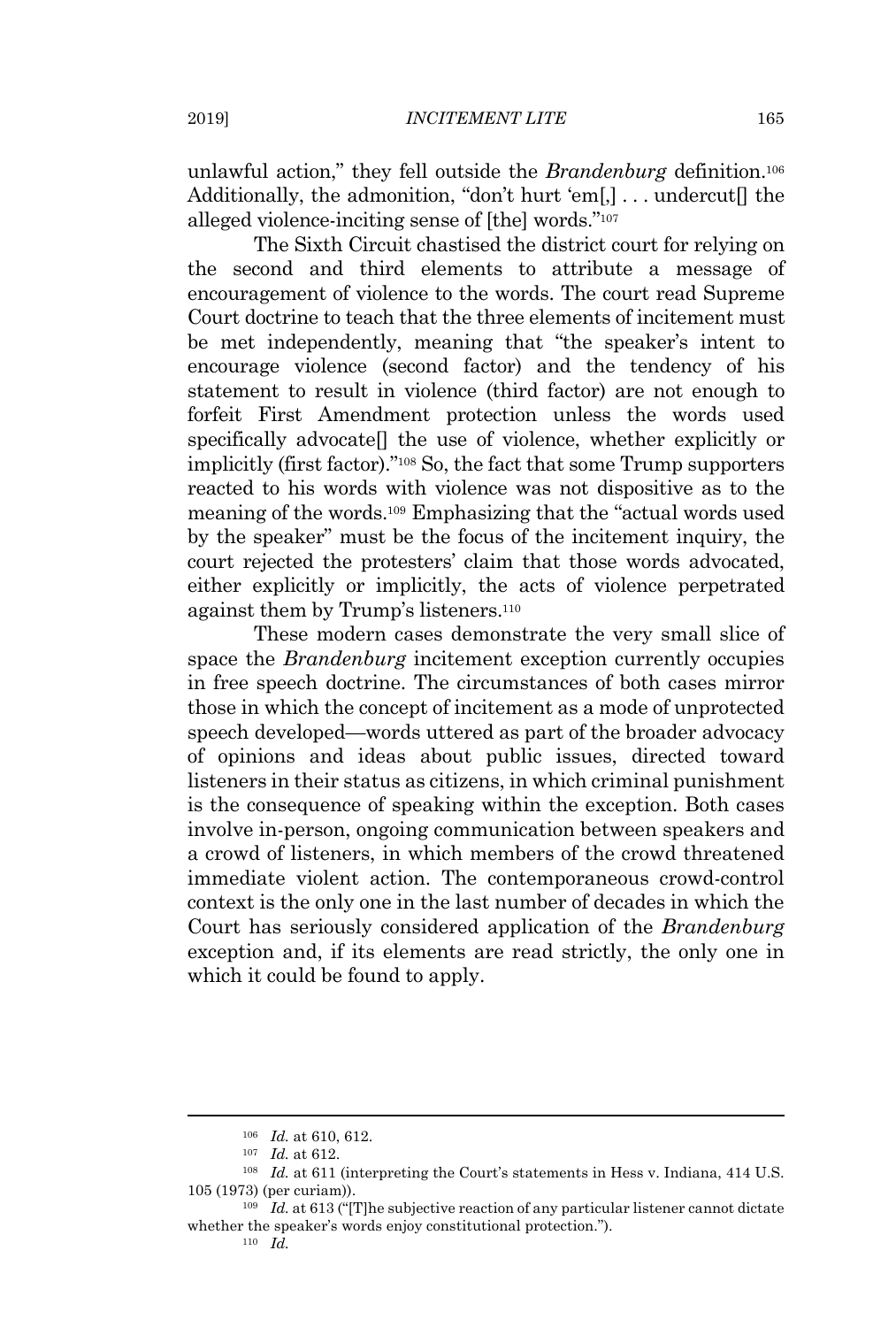## II. THE INCITEMENT EXCEPTION OUTSIDE THE THREAT OF CRIMINAL PUNISHMENT: THE NONPUBLIC FORUM

# *A. Government Authority to Manage Speech to Avoid Disruption on Nonpublic Forum Property*

The *Brandenburg* incitement exception developed to implement the balance of government authority and individual speech rights in places where speakers and listeners engage in highly protected "public communication."<sup>111</sup> Public communication occurs when speakers communicate with listeners in their capacities as citizens, pursuing their own individual purposes by means of receiving information and ideas, and participating in discussion and debate.<sup>112</sup> When public communication occurs on certain types of government property, which the Court has designated as traditional public forums, it receives the same level of heightened constitutional protection as when it flows through private speech channels.<sup>113</sup>

Streets, parks, and sidewalks are paradigmatic traditional public forum properties, which are defined and limited by a history of being dedicated, at least in part, to public speech.<sup>114</sup> The government manages traditional public forum property in its sovereign capacity. When it does so, it must "accommodate private speakers" and treat them equally regardless of its intent to do so, and despite its obligation to manage competing nonspeech uses of the property.<sup>115</sup> The strict scrutiny review of limits on the free speech of private speakers guarantees both equal access and treatment with respect to the content and the viewpoints expressed in their speech.<sup>116</sup> The consequence of these guarantees is that the public must absorb the cost of protecting the right of all speakers and listeners to engage in communication of all types of information and ideas, however unwanted the

<sup>111</sup> Perry Educ. Ass'n v. Perry Local Educators' Ass'n, 460 U.S. 37, 46 (1983) (distinguishing traditional public forum property from nonpublic forum property on the ground that the former is "a forum for public communication" and the latter is not).

<sup>112</sup> *See* Robert C. Post, *Between Governance and Management: The History and Theory of the Public Forum*, 34 UCLA L. REV. 1713, 1715 (1987) (distinguishing traditional public forum property and nonpublic forum property according to the role ofthe government).

<sup>113</sup> Cornelius v. NAACP Legal Def. & Educ. Fund, 473 U.S. 788, 802 (1985) ("Because a principal purpose of traditional public fora is the free exchange of ideas, speakers can be excluded from a public forum only when the exclusion is necessary to serve a compelling state interest and the exclusion is narrowly drawn to achieve that interest.").

<sup>114</sup> Walker v. Tex. Div., Sons of Confederate Veterans, 135 S. Ct. 2239, 2250 (2015) ("The Court has rejected the viewthattraditional public forum status extends beyond its historic confines." (quoting Ark. Educ. Television Comm'n v. Forbes, 523 U.S. 666, 678 (1998))).

<sup>115</sup> *Forbes*, 523 U.S. at 677–78.

<sup>116</sup> *Id.* at 677 (citing Cornelius v. NAACP Legal Def. & Educ. Fund, 473 U.S. 788, 802 (1985)).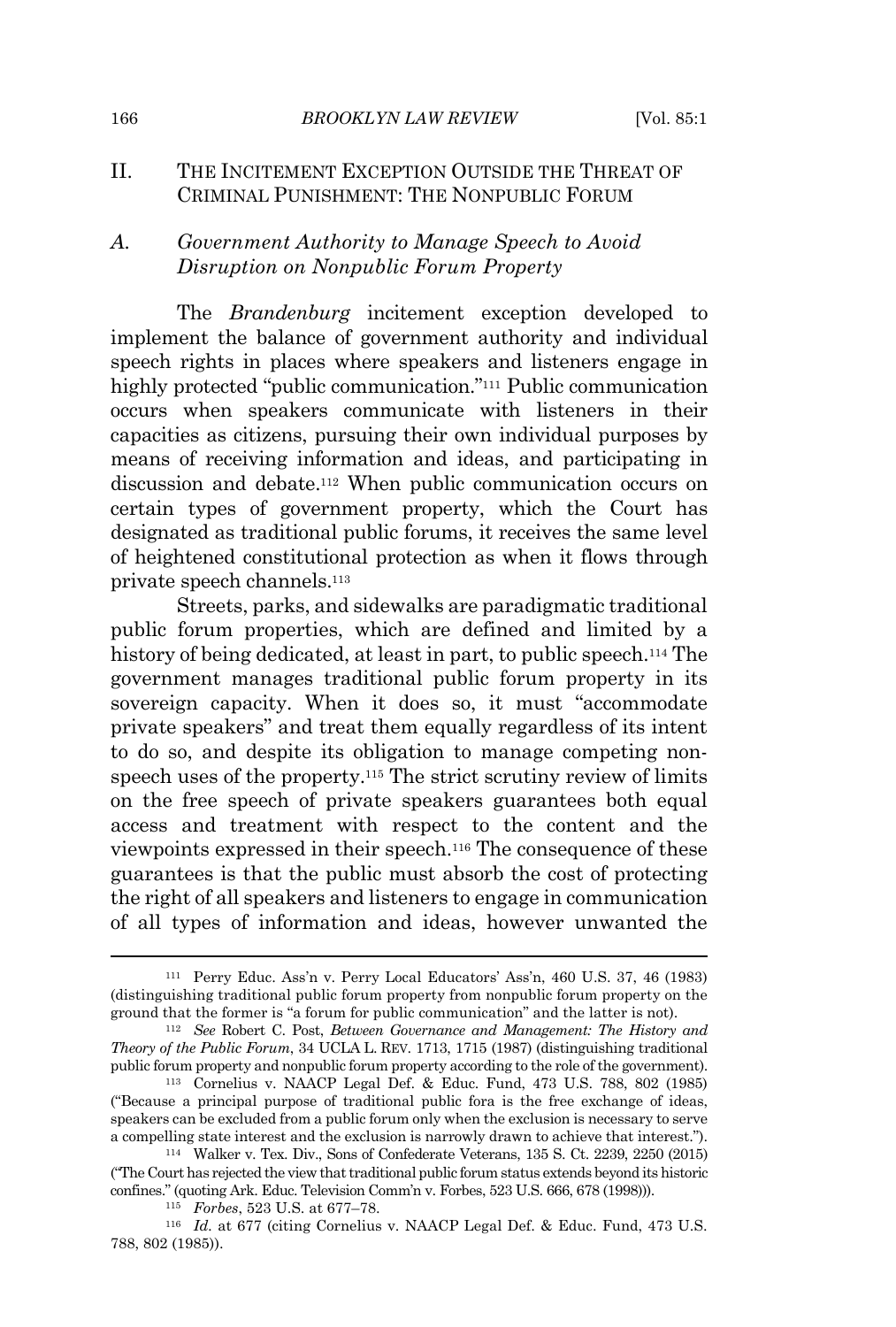speech may be to the government or to the majority of other citizens who frequent the property. 117

The balance of government authority and individual speech rights differs substantially on nonpublic forum property.<sup>118</sup> The government as an institutional entity with a delegated responsibility to fulfill a discrete public mission other than hosting public speech creates and administers a nonpublic forum when it chooses to invite some group of private speakers onto its property. <sup>119</sup> In most instances, the property or program is a true "forum" in the sense that the government manager runs a channel of communication on its property or through its program, <sup>120</sup> and the speech that flows through it is nonpublic in the sense that it is broadcast solely within the institution or enterprise that hosts the

<sup>118</sup> *See* Walker v. Tex. Div., Sons of Confederate Veterans, 135 S. Ct. 2239, 2250 (2015) ("We have previously used what we have called 'forum analysis' to evaluate government restrictions on purely private speech that occurs on government property."); Perry Educ. Ass'n v. Perry Local Educators' Ass'n, 460 U.S. 37, 45–46 (1983) (labelling and describing types of forums). Although the Court's terminology has not been consistent, its most recent iteration uses the label of nonpublic forum to describe government property or programs that differ from traditional public forums and created, or designated, public forums in that they are not "space[s] . . . for public communication." Minn. Voters All. v. Mansky, 138 S. Ct. 1876, 1885 (2018) ("Generally speaking, our cases recognize three types of government-controlled spaces: traditional public forums, designated public forums, and nonpublic forums."); *see* Am. Freedom Def. Initiative v. King County, 136 S. Ct. 1022, 1022 (2016) (Thomas, J., dissenting from denial of certiorari) ("[A] limited public forum [is] []also called a nonpublic forum[ ] . . . ."); *Walker*, 135 S. Ct. at 2250–51 (traditional public forum, designated public forum, limited public forum, nonpublic forum); Christian Legal Soc'y Chapter of the Univ. of Cal., Hastings Coll. of Law v. Martinez, 561 U.S. 661, 679 n.11 (2010) (traditional public forum, designated public forum, limited public forum); *Cornelius*, 473 U.S. at 800 (traditional public forum, designated public forum, nonpublic forum); *Perry*, 460 U.S. at 45–46 (listing the traditional public forum, the designated or limited public forum, and the nonpublic forum); *see also* NAACP v. City of Philadelphia, 39 F. Supp. 3d 611, 618 (E.D. Pa. 2014) ("[I]t is unclear what categories of fora even exist.").

<sup>119</sup> *Walker*, 135 S. Ct. at 2251 (stating a nonpublic forum exists when the government invites private speakers onto its property in its role "as a proprietor, managing its internal operations.").

<sup>120</sup> *See Christian Legal Soc'y*, 561 U.S. 661, 681–82 (students were audience for student group communications); Rosenberger v. Rector and Visitors of Univ. of Va., 515 U.S. 819, 830–31 (1995) (students were audience for student publications); Int'l Soc'y for Krishna Consciousness, Inc. v. Lee, 505 U.S. 672, 675–76 (1992) (private entities permitted access to airport terminals to engage in some forms of speech); United States v. Kokinda, 497 U.S. 720, 723 (1990) (private entities permitted access to sidewalk leading to entry to post office); *Cornelius*, 473 U.S. at 803 (discussing how to classify "instrumentalit[ies] used for communication" and participation in federal government's Combined Charitable Campaign made available to defined class of private charities);*Perry*, 460 U.S. at 47 (school mail facilities made available to some outside groups); Greer v. Spock, 424 U.S. 828, 830–31 (1976) (some outside speakers permitted access to a military base); Lehman v. City of Shaker Heights, 418 U.S. 298, 300–01 (1974) (private entities participate in public transit advertising program). *But see Minn. Voters All.*, 138 S. Ct. at 1886 (polling place is a nonpublic forum).

<sup>117</sup> Forsyth County v. Nationalist Movement, 505 U.S. 123, 134–37 (1992) (government may not charge speakers a fee measured by the cost of protecting them from a hostile audience); Erznoznik v. City of Jacksonville, 422 U.S. 205, 210–11 (1975) ("[T]he burden normally falls upon the viewer to 'avoid further bombardment of [his] sensibilities simply by averting [his] eyes.'" (second and third alterations in original) (quoting Cohen v. California, 403 U.S. 15, 21 (1971))).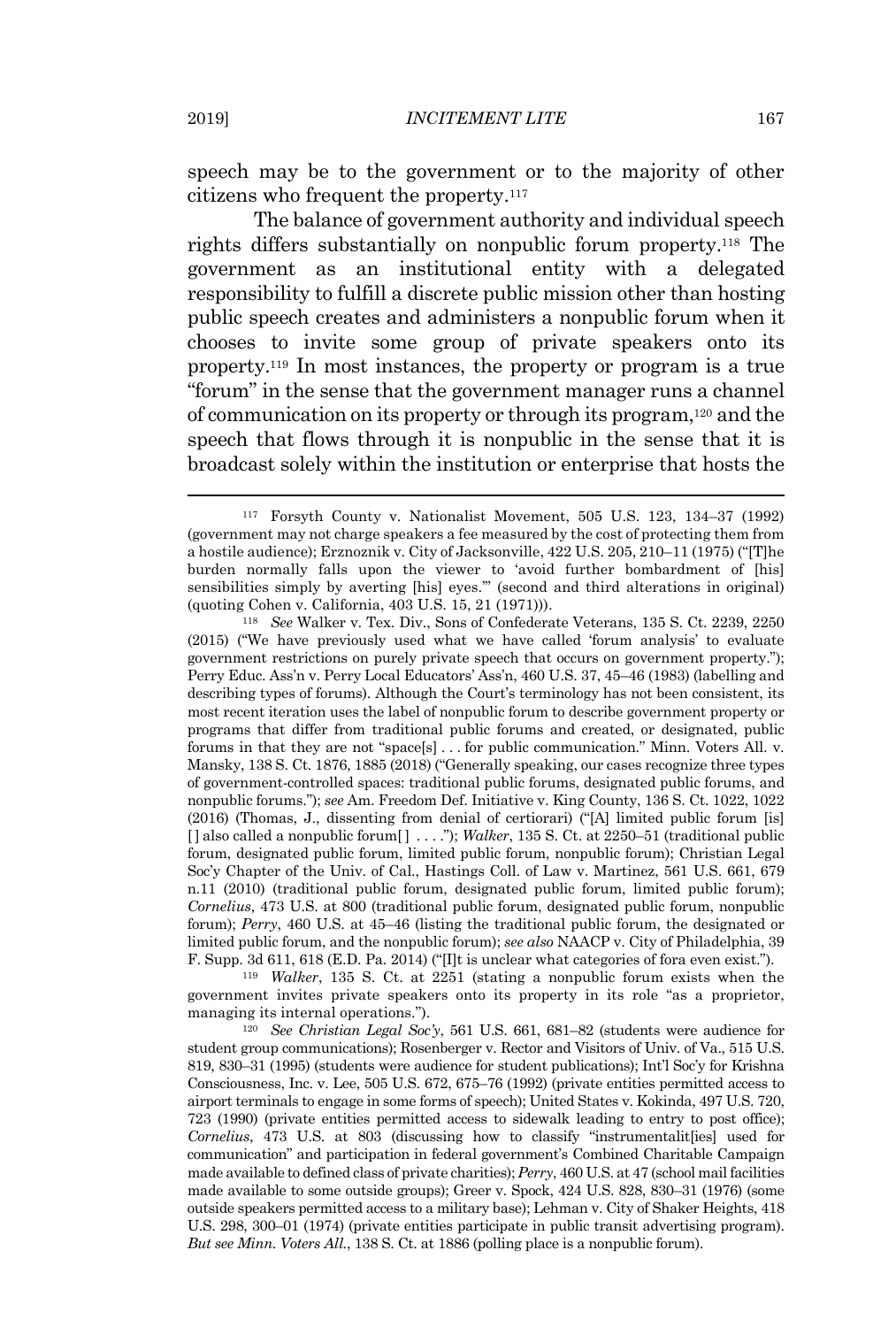speech, rather to the public generally.<sup>121</sup> Nonpublic forums evaluated by the Court include military authorities managing outside speakers present on base,<sup>122</sup> a school board operating an internal mail system, <sup>123</sup> a U.S. post office branch managing private speech activities on the sidewalk entry to its building,<sup>124</sup> and an airport managing speakers who want to communicate with travelers inside the terminals.<sup>125</sup>

Because hosting public communication is not a primary responsibility of nonpublic forum managers, the scope of their authority to restrict speech is greater than the authority of the government-as-sovereign when it manages access to traditional public forum property.<sup>126</sup> By contrast to traditional public forum property, private speakers have no constitutional right of access to nonpublic forum property. <sup>127</sup> When nonpublic forum managers choose to grant access to private speakers, they may limit access according to speaker identity and the content of the speech, grounds which are forbidden to traditional public forum managers. Specifically, the government manager may define the boundaries of the speech invited into the enterprise to avoid listener reactions to the content of the speech that may disrupt the nonspeech operations of the enterprise.<sup>128</sup> So, a school system may exclude a rival union's communications from its internal mail system to avoid transforming the schools into "battlefield[s] for inter-union squabbles" and disrupting "labor peace,"<sup>129</sup> the federal government may exclude advocacy nonprofits from participating in its annual charitable campaign because their advocacy for certain causes might cause employees not to

- <sup>123</sup> *Perry*, 460 U.S. at 46.
- <sup>124</sup> *Kokinda*, 497 U.S. at 730.
- <sup>125</sup> *Lee*, 505 U.S. at 680–81.

<sup>121</sup> *Christian Legal Soc'y*, 561 U.S. at 681–82 (students were audience for student group communications); *Rosenberger*, 515 U.S. at 830–31 (students were audience for student publications); *Lee*, 505 U.S. at 675–76 (airplane passengers were audience for speech activities inside terminals); *Kokinda*, 497 U.S. at 723 (post office patrons were audience for solicitors on sidewalk leading to entry); *Cornelius*, 473 U.S. at 803 (employers were audience for the charitable campaign); *Perry*, 460 U.S. at 47 (mail system "facilitate[s] internal communication of school-related matters to the teachers"); *Greer*, 424 U.S. at 830– 31 (outside speakers addressed members of the military); *Lehman*, 418 U.S. at 302, 305– 07 (although location of all car cards was not clear, the plurality and concurring justice addressed the forum assuming that the audience for the advertising were bus patrons).

<sup>122</sup> *Greer*, 424 U.S. at 838.

<sup>126</sup> *Minn. Voters All.*, 138 S. Ct. at 1885 (noting an institutional government entity, managing access to a nonpublic forum, "has much more flexibility to craft rules limiting speech" (citing *Perry*, 460 U.S. at 46)).

<sup>127</sup> *Perry*, 460 U.S. at 46 (school board may close internal mail system "to all but official business if it chooses" (quoting lower court decision in Perry Local Educators' Ass'n v. Hohlt, 652 F.2d 1286, 1301 (7th Cir. 1981))).

<sup>128</sup> *See Perry*, 460 U.S. at 49 (noting access distinctions may be for the purpose of "limiting a nonpublic forum to activities compatible with the intended purpose ofthe property").

<sup>129</sup> *Id.* at 52 (quoting Haukedahl v. Sch. Dist. No. 108, 75-C-3641 (N.D. Ill. 1976)).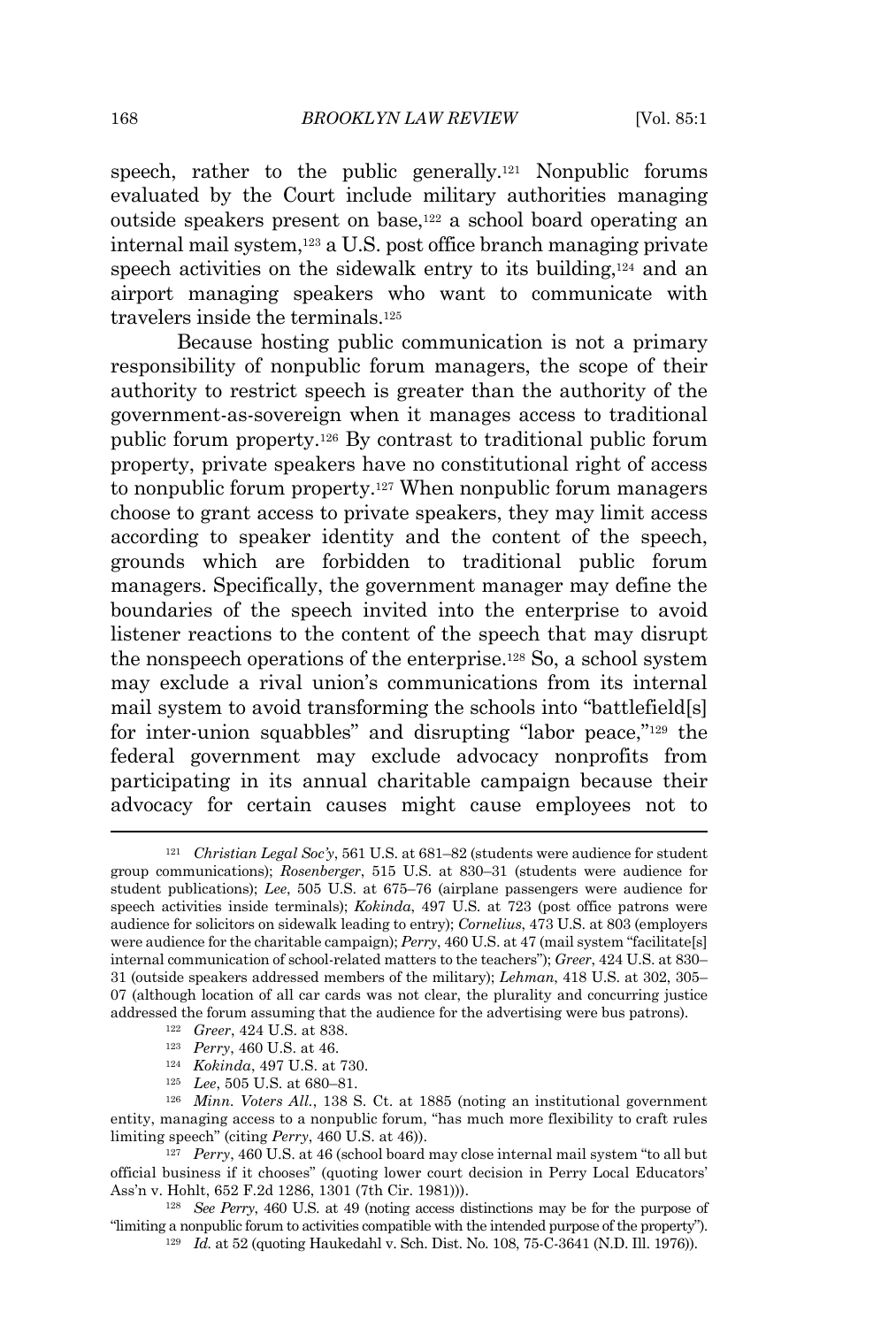donate,<sup>130</sup> a transit system may exclude revenue-generating political advertisements because of the possible adverse reactions of customers to its "controversial" content,<sup>131</sup> and a post office branch or an airport may exclude solicitation activity from their property because its effects on the flow of pedestrians "would prove quite disruptive." <sup>132</sup> Like traditional public forum managers, however, nonpublic forum managers may not discriminate among private speakers according to the viewpoints expressed in their speech.<sup>133</sup>

The impact on private speakers of nonpublic forum regulation also differs substantially from the speaker impact of traditional public forum regulation. The most severe impact of nonpublic forum regulation is exclusion from the forum, as opposed to criminal punishment and other sanctions that apply to regulation of public communication. So, the risk that such speech regulation would create a chilling effect that would deter potential speakers seeking access to the forums should not exist.<sup>134</sup> Nonpublic forum management operates through a process of review and permission,<sup>135</sup> which often includes the alternative of granting access

<sup>132</sup> Int'l Soc'y for Krishna Consciousness v. Lee, 505 U.S. 672, 684–85 (1992); *see* United States v. Kokinda, 497 U.S. 720, 732–33 (1990) (plurality opinion) ("[S]olicitation is inherently disruptive of the Postal Service's business.").

<sup>133</sup> Christian Legal Soc'y Chapter of the Univ. of Cal., Hastings Coll. of Law v. Martinez, 561 U.S. 661, 679 (2010) (recognizing that nonpublic forum managers may exercise their authority to define entry and exclude speech so long as they act reasonably in light of the purpose of the forum and provide equal access to viewpoints within the types of invited speech (citing Rosenberger v. Rector and Visitors of Univ. of Va., 515 U.S. 819, 829 (1995))).

<sup>134</sup> *See* Michael Coenen, *Of Speech and Sanctions: Toward a Penalty-Sensitive Approach to the First Amendment*, 112 COLUM. L. REV. 991, 1032 (2012) ("[G]overnments 'chill' protected speech by restricting some other form of speech that, while unprotected, is similar to the speech getting chilled.").

<sup>135</sup> *See, e.g.*, Walker v. Tex. Div., Sons of Confederate Veterans, 135 S. Ct. 2239, 2251 (2015) (a practice of requiring permission signals that the program is not a public forum); Ark. Educ. Television Comm'n v. Forbes, 523 U.S. 666, 679 (1998) ("[T]he government does not create a designated public forum when it does no more than reserve eligibility for access to the forum to a particular class of speakers, whose members must then, as individuals, 'obtain permission,' to use it." (citation omitted)); C*ornelius*, 473 U.S. at 804–05 ("The Government's consistent policy has been to limit participation in the CFC to 'appropriate' voluntary agencies and to require agencies seeking admission to obtain permission from federal and local Campaign officials. Although the record does not show how many organizations have been denied permission throughout the 24-year history of the CFC, there is no evidence suggesting that the granting of the requisite permission is

<sup>130</sup> Cornelius v. NAACP Legal Def. & Educ. Fund, 473 U.S. 788, 809 (1985) (noting that "the President could reasonably conclude" that the public services performed by the excluded advocacy organization were less "beneficial" than those of the organizations of the type included in the charity campaign forum, or he could have excluded the group as means of "avoiding the appearance of political favoritism" and "avoiding controversy that would disrupt the workplace" and the fundraising campaign).

<sup>131</sup> Lehman v. City of Shaker Heights, 418 U.S. 298, 304 (1974) (plurality opinion) (upholding "the managerial decision to limit car card space to innocuous and less controversial commercial and service-oriented advertising"); *id.* at 306–07 (Douglas, J., concurring) (relying on the captive audience theory).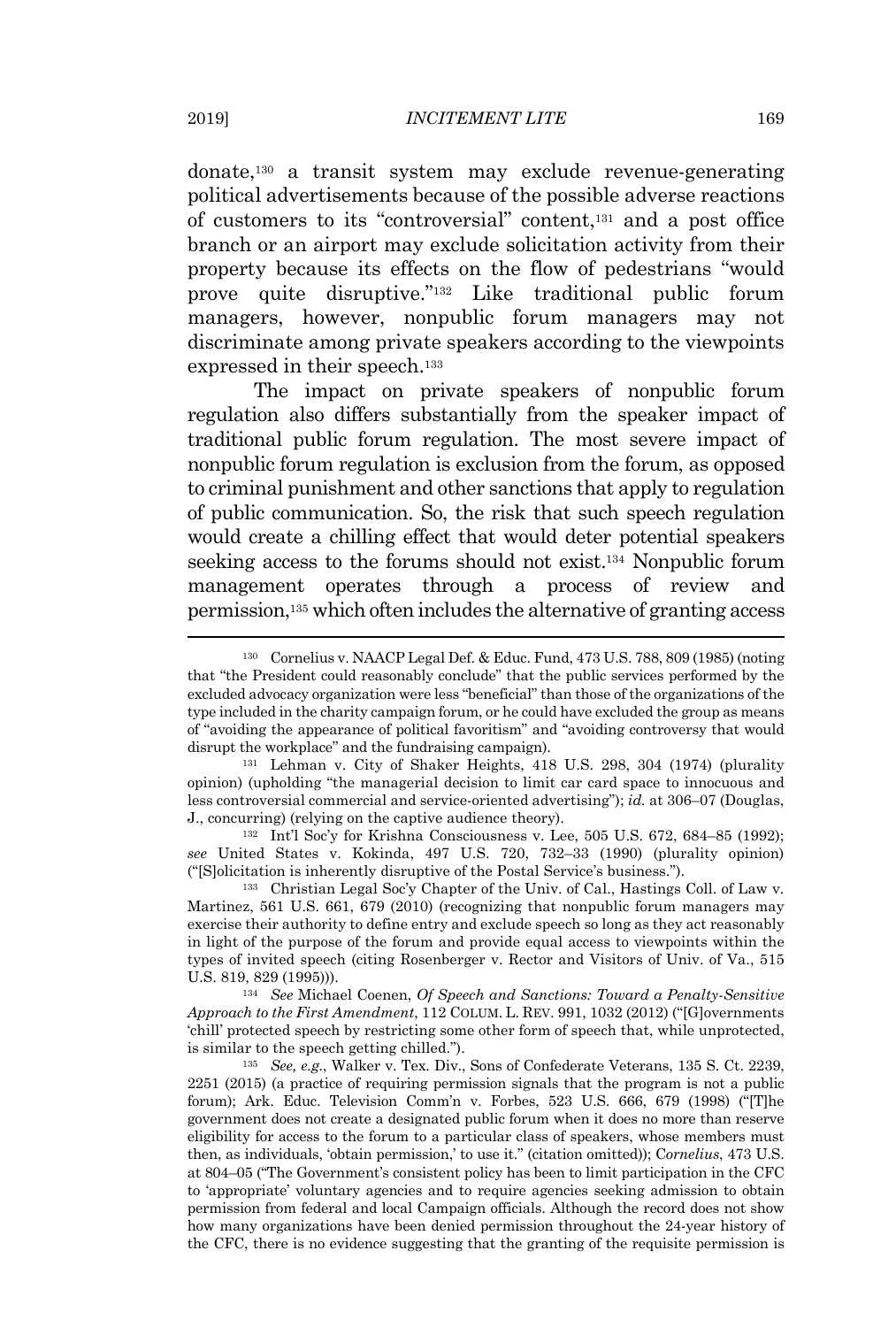to the speech, with content modifications, as opposed to excluding the speech from the forum entirely. This type of middle ground is not available in the regulation of public communication.<sup>136</sup> And, even when the speech is excluded entirely from a nonpublic forum, the exception applies to that venue only, with all channels of public communication still open and available to host the speech.

A final difference between nonpublic and traditional public forum regulation is that a nonpublic forum manager may choose to close its forum entirely to public speakers to avoid hosting speech it predicts will be harmful. The Court has explicitly noted that its deferential review of distinctions drawn by nonpublic forum managers in granting access to private speakers fulfills free speech values by "encourag[ing] the government to open its property to some expressive activity in cases where, if faced with an all-ornothing choice, it might not open the property at all."<sup>137</sup>

## *B. The* Brandenburg *Exception in the Nonpublic Forum*

A recent attempt by the New York Metropolitan Transit Authority (MTA) to exclude speech from its advertising program illustrates the difficulties forum managers face when they attempt to frame their predictions that speech will provoke listeners to engage in harmful conduct within the *Brandenburg* incitement definition.<sup>138</sup> MTA posts advertisements in and around its

merely ministerial. . . . Such selective access, unsupported by evidence of a purposeful designation for public use, does not create a public forum."); Perry Educ. Ass'n v. Perry Local Educators' Ass'n, 460 U.S. 37, 47 (1983) ("Permission to use the system to communicate with teachers must be secured from the individual building principal. There is no court finding or evidence in the record which demonstrates that this permission has been granted as a matter of course to all who seek to distribute material.").

<sup>136</sup> Content-based exclusions from a traditional public forum must survive strict scrutiny. *See Perry*, 460 U.S. at 45.

<sup>137</sup> *Forbes*, 523 U.S. at 680.

<sup>138</sup> *See* Am. Freedom Def. Initiative v. Metro. Transp. Auth., 70 F. Supp. 3d 572, 574–75 (S.D.N.Y.), *vacated on other grounds*, 109 F. Supp. 3d 626, 627–28 (S.D.N.Y. 2015) (dismissing access challenge after transit authority changed its policy to exclude all public issue advertisements). Circuit courts differ on the proper classification of transit advertising programs. *See* Am. Freedom Def. Initiative v. King County, 136 S. Ct. 1022, 1024–025 (2016) (Thomas, J., dissenting from denial of certiorari) (pointing out the split among the circuits and opining that the Court should grant certiorari to resolve it). The original Southern District decision classified the MTA program as "a designated public forum under binding Second Circuit precedent." *Am. Freedom Def. Initiative*, 70 F. Supp. 3d at 580 (citing N.Y. Magazine v. Metro. Transp. Auth., 136 F.3d 123, 130 (2d Cir. 1998)). Although the standard of review of exceptions from designated public forums differs from that which applies to nonpublic forums, the rule against viewpoint discrimination, which is the basis for the difficulties forum managers face in framing their exceptions, applies to each in the same way. *See Cornelius*, 473 U.S. at 800 ("[W]hen the Government has intentionally designated a place or means of communication as a public forum, speakers cannot be excluded without a compelling governmental interest. Access to a nonpublic forum, however, can be restricted as long as the restrictions are 'reasonable and [are] not an effort to suppress expression merely because public officials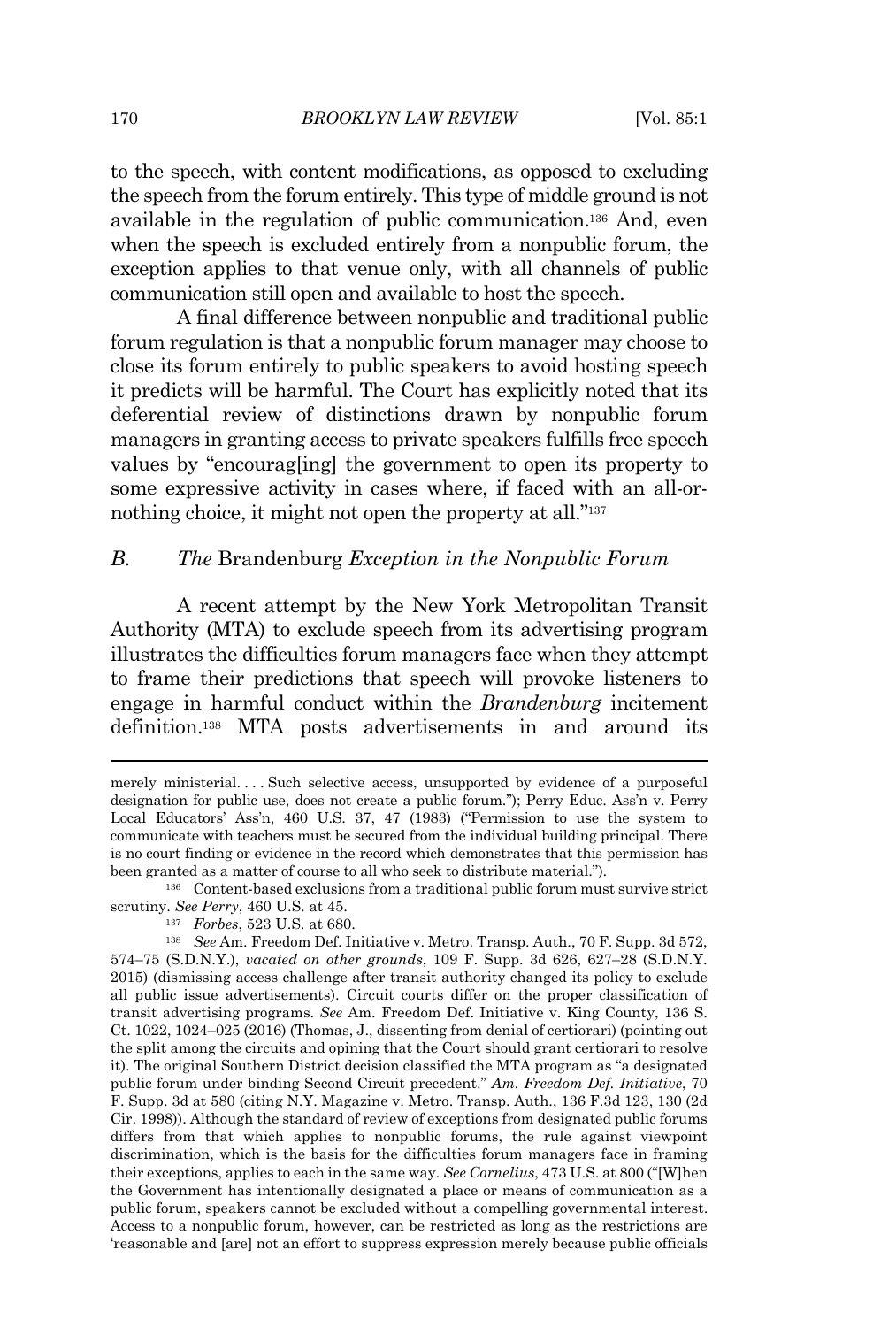transportation facilities and vehicles for the purpose of raising revenue to fund its operations. <sup>139</sup> MTA attempted to rely on the incitement exception as its ground for refusing to post an advertisement on its buses.<sup>140</sup> The advertisement, submitted by the American Freedom Defense Initiative (AFDI), a pro-Israel advocacy organization, "portrayed a menacing-looking man whose head and face [were] mostly covered by a head scarf" with a quote

from "Hamas MTV": "Killing Jews is Worship that draws us close to Allah."<sup>141</sup> "Underneath the quote, the ad[vertisement] stated: 'That's His Jihad. *What's yours?*'" <sup>142</sup> The MTA claimed that the advertisement would incite viewers to commit unlawful acts of violence.<sup>143</sup> A federal district court in the Southern District of New York reviewed MTA's claim.

Consistent with the definition of the exception, the court sought "evidence or rational inference from the import of the language" to show that the advertisement was "intended to produce, and likely to produce, imminent lawless action."<sup>144</sup> The transit authority acknowledged that the advertisement's sponsors did not subjectively intend to incite violence. <sup>145</sup> It argued, however, that the advertisement's objective intent, interpreted through the perspective of "a subset of Islamic extremists" was "an implicit command to follow the Hamas quote and commit violent acts

<sup>144</sup> *Id.* at 581 (quoting Hess v. Indiana, 414 U.S. 105, 109 (1973) (per curiam)).

<sup>145</sup> *Id.* at 582, 582 n.7 (declining to decide whether the *Brandenburg* test requires a subjective or objective intent because it found the lesser, objective intent standard not to be met).

oppose the speaker's view.'" (second alteration in original) (quoting *Perry*, 460 U.S. at 46)). The format of the MTA advertising forum is typical of nonpublic forums and the doctrinal barriers it faced are the same as a nonpublic forum manager would face. Therefore, it illustrates the difficulties that nonpublic forum managers would face if they sought to exclude the same type of speech on the same basis.

<sup>139</sup> *Am. Freedom Def. Initiative*, 70 F. Supp. 3d at 575.

<sup>140</sup> *Id.* at 576.

<sup>&</sup>lt;sup>141</sup> *Id.* at 574. Both sides agreed to refer to the submission as the "Killing Jews" advertisement." *Id.* at 575.

<sup>142</sup> *Id.* at 574. "The bottom of the ad included a disclaimer that it was sponsored by the plaintiff organization . . . and did not imply the [transit authority's] endorsement of the views expressed by the ad." *Id.*

<sup>143</sup> *Id.* at 577–78. The MTA amended their advertising standards and added language that "precluded any advertisement that 'contains material the display of which the MTA reasonably foresees would imminently incite or provoke violence or other immediate breach of the peace, and so harm, disrupt, or interfere with safe, efficient, and orderly transit operations.'" *Id.* at 576. The transit authority also argued that the ad fell into the fighting words exception. The court quickly rejected this claim. *Id.* at 580–81 (questioning whether fighting words, which must be "directed to the person of the hearer," could ever be communicated through advertising space and finding that even if they could, the particular Hamas-TV quote "would [not] tend to incite an '*immediate* breach of the peace'" (first quoting Cohen v. California, 403 U.S. 15, 20 (1971); and then quoting Provost v. City of Newburgh, 262 F.3d 146, 160 (2d Cir. 2011))).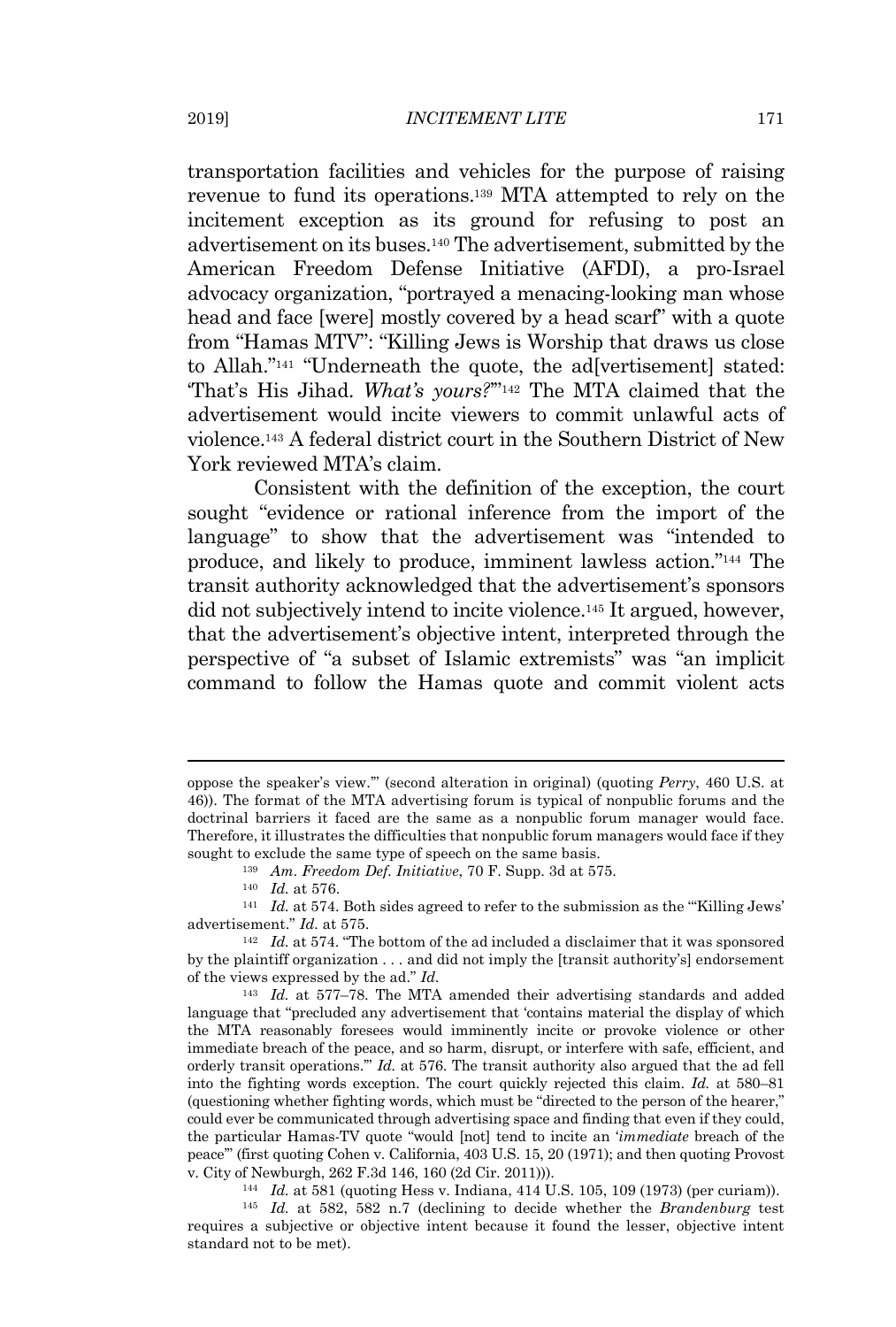against Jewish people."<sup>146</sup> The court rejected this interpretation as "thoroughly unpersuasive."<sup>147</sup> Because the advertisement "clearly attribute[d] the 'killing Jews' quote to Hamas MTV and contain[ed] a visible attribution of the ad to [its sponsor], and not to Hamas," the court found it did not advocate violence on its face. <sup>148</sup> As to the claim that the advertisement would incite a small subset to violence, the court reasoned that "if that group is as violent and radicalized as the [the transit authority] contend[s], presumably they would not need a bus advertisement to remind them of Hamas's interpretation of the Quran." 149

The court also found that the transit authority had not sufficiently demonstrated that violence was likely or imminent. The transit authority could not produce any "evidence of any violent responses to [the] same advertisement when it ran in [other cities], or even to any similar ad in any city."<sup>150</sup> The court rejected the transit authority's attempt to distinguish the likely reactions of New York viewers from those in other cities.<sup>151</sup> The transit authority, the court said, "underestimate[d] the tolerant quality of New Yorkers and overestimate[d] the potential impact of [the] fleeting advertisements."<sup>152</sup> The court also rejected the transit agency's claim that "a generalized, heightened 'potential' for violent acts due to the city in which [an] ad would be shown" may qualify the speech as incitement.<sup>153</sup> Rather, to exclude speech as incitement, the government must show that the message of the particular advertisement, in that context, meets the elements of the category. The transit agency, the court concluded, had "made no such showing."<sup>154</sup>

Through this reasoning, the court rejected MTA's bid to exclude the speech as incitement. And, indeed, the assertion that each of the incitement elements are present in the single, stationary, and unattended communication "strains credulity." 155 Intent is difficult to prove, even with face-to-face communications.

<sup>&</sup>lt;sup>146</sup> *Id.* at 582. The court conflated the inquiries into objective intent and the form of the communication, concluding after examining the import of the words to viewers that the transit agency could not "show the ad is 'directed to' inciting violence." *Id.*

<sup>147</sup> *Id.*

<sup>148</sup> *Id.*

<sup>149</sup> *Id.*

<sup>150</sup> *Id.*

<sup>151</sup> *Id.* at 582–83 (rejecting argument that a New York viewer would understand the advertisement as advocating violence because, unlike viewers in the other cities, they had not seen a prior advertisement that the current advertisement parodied, and because New York is a more prominent terrorism target than other cities).

<sup>152</sup> *Id.* at 583.

<sup>153</sup> *Id.*

<sup>154</sup> *Id.*

<sup>155</sup> *Id.*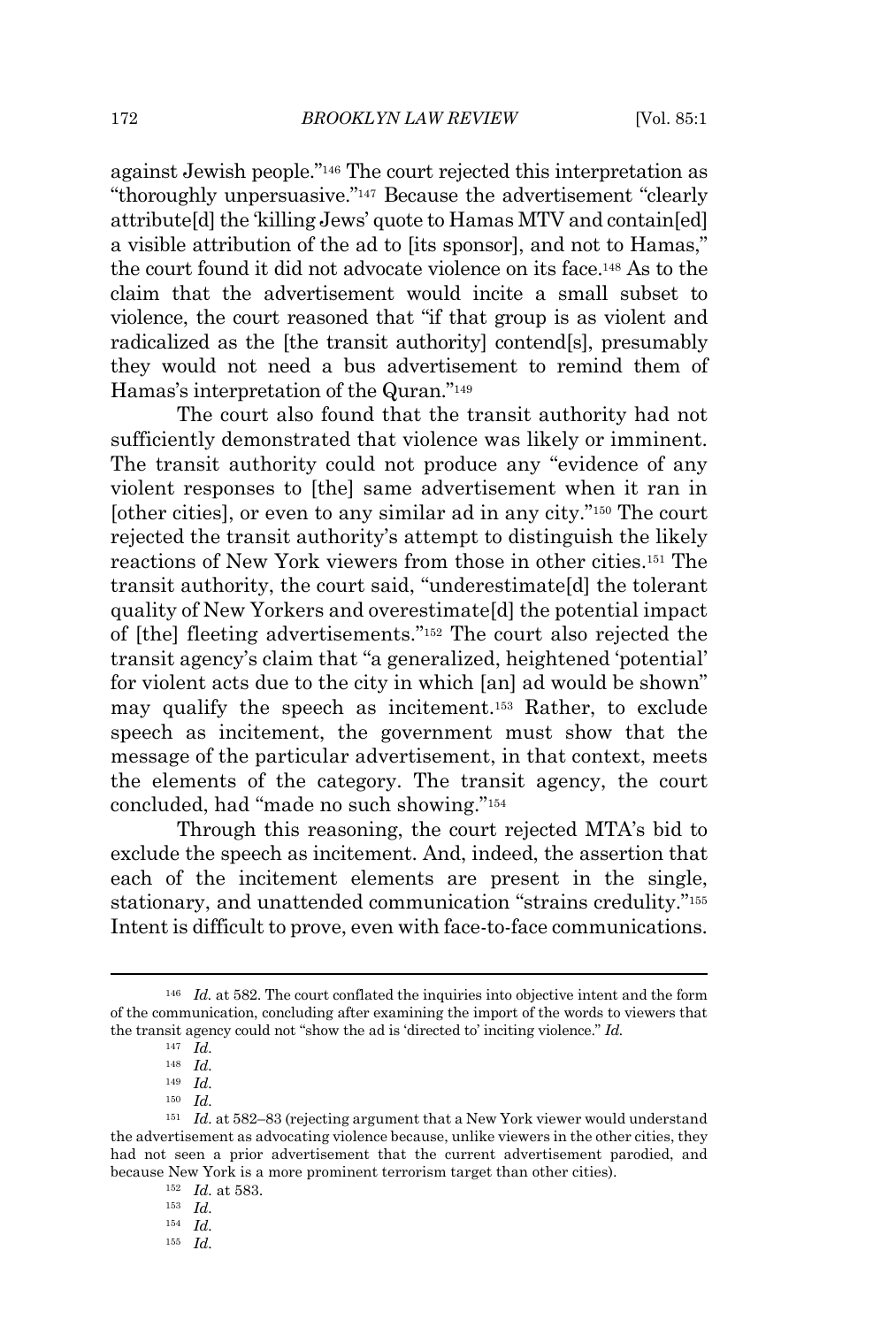The words were few, and did not explicitly urge action.<sup>156</sup> Most notably, the requirement that recipients will likely and imminently be persuaded to engage in conduct that carries with it criminal punishment is a high bar. <sup>157</sup> The requirement that they be likely to break the law immediately while in the status of a participant in an operational enterprise, such as an employee or bus passenger, is almost impossible to meet.<sup>158</sup> So, when compared to the requirements of the *Brandenburg* incitement exception, MTA's claims that listeners would react in a harmful manner to this speech appear exaggerated. 159

It is not clear, however, that the threat of violence or other unlawful acts of terror was the true focus of MTA's concern. MTA is charged with providing safe, efficient, and cost-effective transportation, not preventing public harms.<sup>160</sup> Most likely, and appropriately, the harms MTA sought to avoid by excluding the advertisement were to its own operations, rather than to the public welfare more generally. MTA could have made the judgment that viewers upon which its existence depends—employees and patrons, current and potential—would react to the image of the menacing Muslim man, combined with an attributed intent to kill people, by avoiding buses on which the advertisement was posted, or avoiding MTA transit altogether. <sup>161</sup> In this scenario, MTA would

<sup>156</sup> *Cf.* Nwanguma v. Trump, 903 F.3d 604, 611–12 (6th Cir. 2018) (interpreting incitement doctrine to require that "the words used specifically advocate<sup>[]</sup> the use of violence, whether explicitly or implicitly," and finding that candidate Trump's words "get 'em out of here," said to a crowd of supporters at a convention center campaign rally, referring to protesters, "may have had a tendency to elicit a physical response, in the event a disruptive protester refused to leave, but . . . did not specifically advocate such a response").

<sup>157</sup> *See Am. Freedom Def. Initiative*, 70 F. Supp. 3d at 581 ("[T]he Supreme Court has rarely applied the *Brandenburg* incitement standard, and never explicitly found speech to be on the proscribable side of the standard.").

<sup>158</sup> *See id.* at 583 ("[T]here is no evidence that seeing one of [the 'Killing Jews'] advertisements on the back of a bus would be sufficient to trigger a violent reaction."). Exterior transit advertising is directed to citizen listeners and does not fit the paradigm of a nonpublic forum. Presumably, this court would have found it even less likely that the same advertisement, displayed inside a bus or transit terminal, would trigger immediate unlawful conduct by viewers.

<sup>159</sup> *Cf*. Clark v. Cmty. for Creative Non-Violence, 468 U.S. 288, 315 (1984) (Marshall, J., dissenting) (noting that "public officials have strong incentives to overregulate even in the absence of an intent to censor particular views," which "stem[ ] from the fact that of the two groups whose interests officials must accommodate—on the one hand, the interests of the general public and, on the other, the interests of those who seek to use a particular forum for First Amendment activity—the political power of the former is likely to be far greater than that of the latter").

<sup>160</sup> *Cf*. N.Y. Magazine v. Metro. Transp. Auth., 136 F.3d 123, 130 (2d Cir. 1998) (noting that transit authority's reason for excluding an advertisement to prevent privacy violations was the concern of the government-as-sovereign, not as a transit agency).

<sup>161</sup> *See* Carolyn Mala Corbin, *Terrorists Are Always Muslim but Never White: At the Intersection of Critical Race Theory and Propaganda*, 86 FORDHAM L. REV. 455, 458 (2017) (stereotypes of Muslims as terrorists influence the conduct of those who see them); Antske Fokkens et al., *Studying Muslim Stereotyping Through Microportrait Extraction*, *in* LREC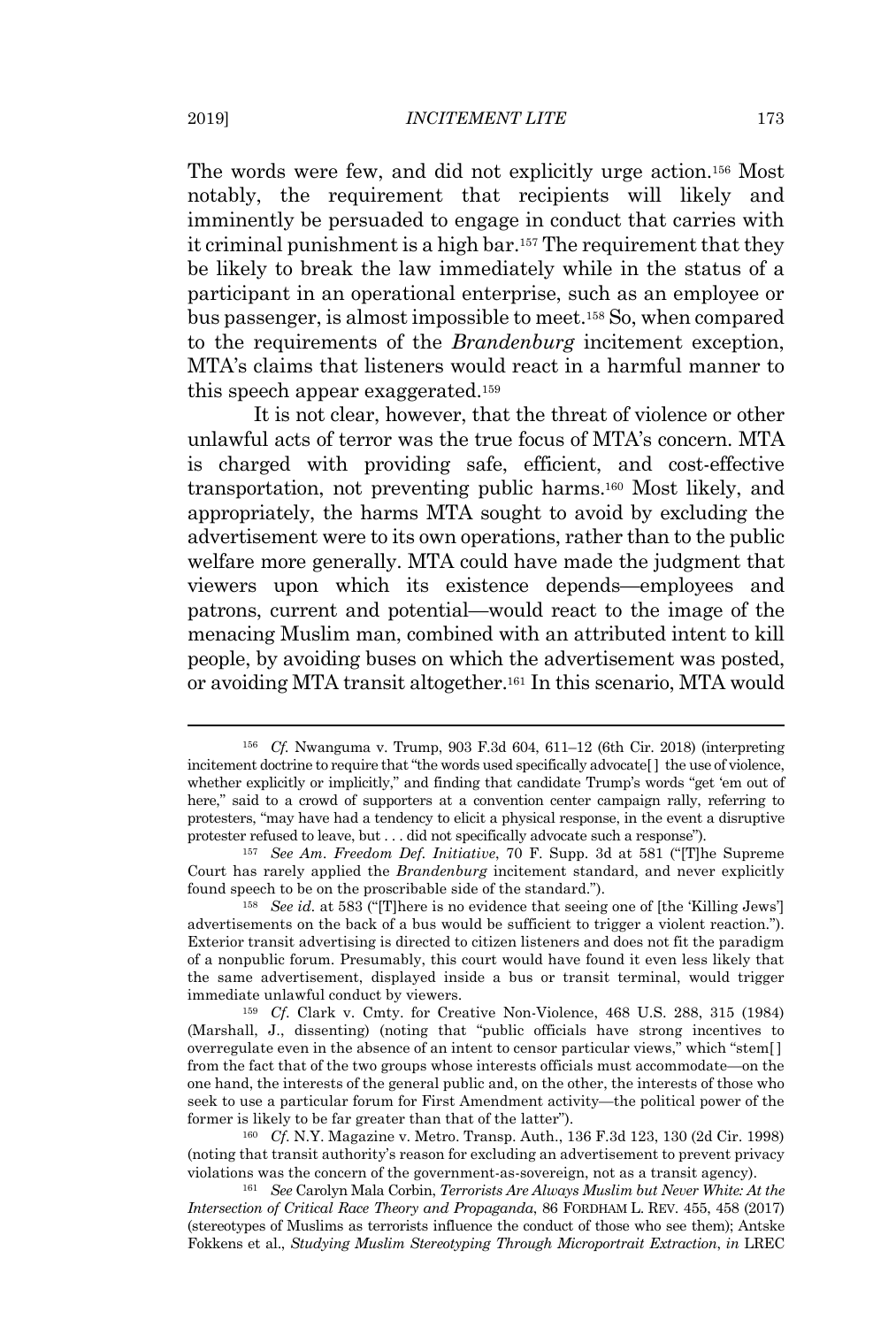have sought to exclude the advertisement because the conduct its message would likely provoke would undermine its mission to provide the public service of transportation by convincing employees and patrons to stay away.

MTA attempted to use the incitement exception to justify its regulation of this speech; however, this framing was not successful due to doctrinal constraints that have been imported from the realm of public communication. These constraints effectively limited MTA's ability to regulate the speech from both sides. On one side, were it to characterize the conduct it sought to avoid as the result of listener "offense" at the hateful content of the advertisement, its move to exclude it would run up against the Court's "broad sense" of viewpoint discrimination.<sup>162</sup> In a recent decision invalidating application by the Patent and Trademark Office (PTO) of a federal statutory provision prohibiting registration of trademarks which, inter alia, disparage "racial or ethnic groups," <sup>163</sup> the plurality, in reasoning echoed by the four concurring justices, held that even the most broadly stated exception, which "evenhandedly prohibits disparagement of all groups," is viewpoint discriminatory.<sup>164</sup> Although content discrimination is permissible in management of nonpublic forums, viewpoint discrimination is prohibited in all types of forums.<sup>165</sup>

On the other side, were MTA to characterize the conduct it sought to avoid as the result of persuasion—that viewers should understand that they are hated and unwelcome, and should stay away—<sup>166</sup> then the existing incitement exception presumptively

<sup>2018</sup> CONFERENCE PROCEEDINGS 3734 (Nicoletta Calzolari et al. eds., 2018) https://www. aclweb.org/anthology/L18-1.pdf [https://perma.cc/WA24-3JRT] ("Media coverage of different groups in society influences the perception people have aboutthese groups and even increases distrust and polarization among different groups.").

<sup>162</sup> *See* Matal v. Tam, 137 S. Ct. 1744, 1763 (2017) (plurality opinion) ("Giving offense is a viewpoint."); *id.* at 1766 (Kennedy, J., concurring) (distinguishing positive from derogatory trademarks "reflects the Government's disapproval of a subset of messages it finds offensive," which is "the essence of viewpoint discrimination"). Because circuit precedent classified the MTA advertising program as a designated public forum, in which content discrimination is forbidden, the breadth of the Court's interpretation of the scope of viewpoint discrimination is of less significance than in other similar advertising and other forums that are classified as nonpublic.

<sup>163</sup> *Id.* at 1755; *see* 15 U.S.C. § 1052(a) (2006) (prohibiting registration of trademarks that may "disparage . . . or bring . . . into contempt, or disrepute" any "persons, living or dead"), *invalidated by* Matal v. Tam, 137 S. Ct. 1744, 1755 (2017) (plurality opinion) (interpreting the provision to include marks that disparage "non-juristic entities such as racial and ethnic groups").

<sup>164</sup> *See Matal*, 137 S. Ct. at 1763; *id.* at 1766 (Kennedy, J., concurring) ("To prohibit all sides from criticizing their opponents makes a law more viewpoint based not less so.").

<sup>165</sup> Perry Educ. Ass'n v. Perry Local Educators Ass'n, 460 U.S. 37,46 (1983).

<sup>166</sup> *See* Shaima Hassan, *Islamophobia and Media Stigma Is Having Real Effects on Muslim Mothers in Maternity Services*, CONVERSATION (Dec. 10, 2018), https:// theconversation.com/amp/islamophobia-and-media-stigma-is-having-real-effects-onmuslim-mothers-in-maternity-services-101768?%20(PhD%20study%20shows%20that%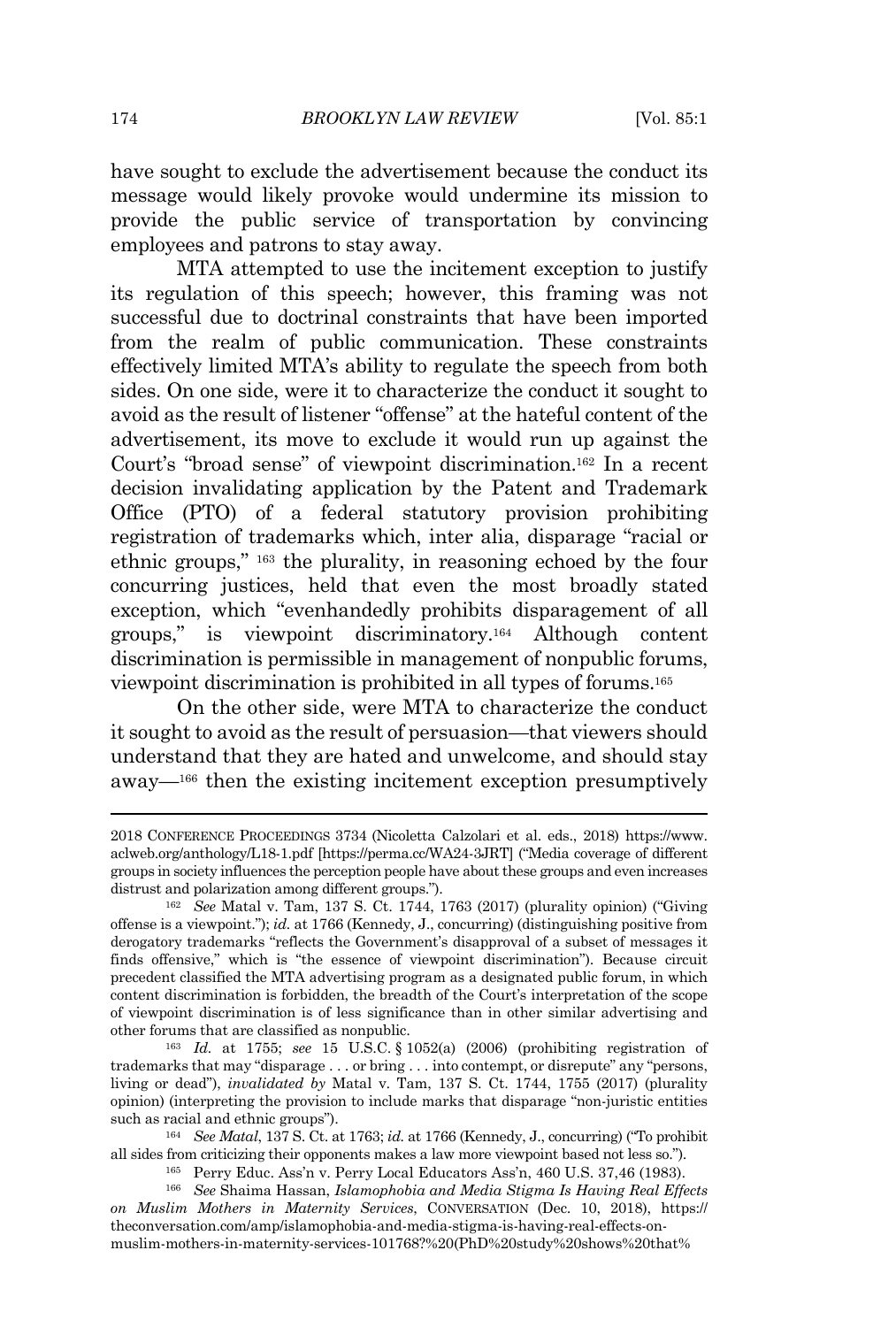marks the limit of its authority to exclude the speech, because acting to avoid the persuasive effect of the message on viewers outside the boundaries of the exception would be viewpoint discriminatory. <sup>167</sup> Viewed in this way, MTA's awkward effort to fit its exception into the incitement category illustrates the lack of alternatives it, like other created forum managers, perceives under existing doctrine to host broad categories of outside speech but nevertheless exclude discrete instances of speech within those categories that they predict will cause severe harm to their abilities to carry out their core delegated functions by persuading enterprise participants, essential to their operations, to leave.

MTA's response to the court mandate that it publish the speech it viewed as dangerous to its operations serves as a harbinger of how other created forum managers may respond to this doctrinal squeeze. After AFDI won an injunction ordering MTA to run the "Killing Jews" advertisement,<sup>168</sup> MTA closed its advertising forum inside and outside all public transit to all public issue ads.<sup>169</sup> Other transportation agencies in Philadelphia, Chicago, Seattle, and Washington, D.C. have done the same thing, limiting the outside speech they permit to commercial advertising.<sup>170</sup> These agencies have lost millions of dollars in revenue yearly due to the change, and a wide range of public issue speakers have lost an outlet for their speech.<sup>171</sup> Outside transit

<sup>171</sup> *See* WASH. METRO. AREA TRANSIT AUTH, ADVERTISING AND RETAIL POLICY REVIEW, at 9 (Nov. 5, 2015), https://www.wmata.com/about/board/meetings/board-pdfs/

<sup>20</sup>Muslim%20women%20avoid%20discussing%20health%20needs%20with%20doctors%2 0because%20of%20fear%20of%20negative%20perceptions%20created%20by%20media%2 0images);%20twitter\_impression=true [https://perma.cc/Z68C-8P3F] (PhD study showing that Muslim women avoid discussing health needs with doctors because of fear of negative perceptions created by media images); Melissa Fisher Paoni, *Understanding the Harm in Hate Speech*, ILL. TIMES (Nov. 8, 2018), https://illinoistimes.com/article-20600-under standing-the-harm-in-hate-speech.html [https://perma.cc/VF8P-L853] ("Hate speech leads to consequential harm, which persuades hearers to believe negative stereotypes and engage in harmful conduct while normalizing discrimination, and constitutive harm, which involves indirect effects related to power imbalances.").

<sup>167</sup> The Court has not determined whether the *Brandenburg* incitement category authorizes the government to discriminate according to viewpoint. One lower court has done so. *See* Gay, Lesbian, Bisexual All. v. Pryor, 110 F.3d 1543, 1549 (11th Cir. 1997).

<sup>168</sup> *See* Am. Freedom Def. Initiative v. Metro. Transp. Auth., 70 F. Supp. 3d 572, 575 (S.D.N.Y.), *vacated on other grounds*, 109 F. Supp. 3d 626 (S.D.N.Y. 2015).

<sup>169</sup> *The MTA's Advertising Policy: Frequently Asked Questions*, METRO. TRANSP. AUTH. (Nov. 15, 2018), http://web.mta.info/mta/realestate/PDF/MTA-Advertising-FAQs.pdf [https://perma.cc/N3GW-RUEQ].

<sup>170</sup> Allegra Kirkland, *The MTA's Ban on 'Political' Ads Has Turned It into the Free-Speech Police*, NATION (June 21, 2016), https://www.thenation.com/article/themtas-ban-on-political-ads-has-turned-it-into-the-free-speech-police/ [https://perma.cc/Y6 U4-95WX]; Emma G. Fitzsimmons, *M.T.A. Board Votes to Ban Political Ads on Subways and Buses*, N.Y. TIMES (Apr. 29, 2015), https://www.nytimes.com/2015/04/30/nyregion/ mta-board-votes-to-ban-political-ads-on-subways-and-buses.html?\_r=0 [https://perma.cc/5YX6-YXAF].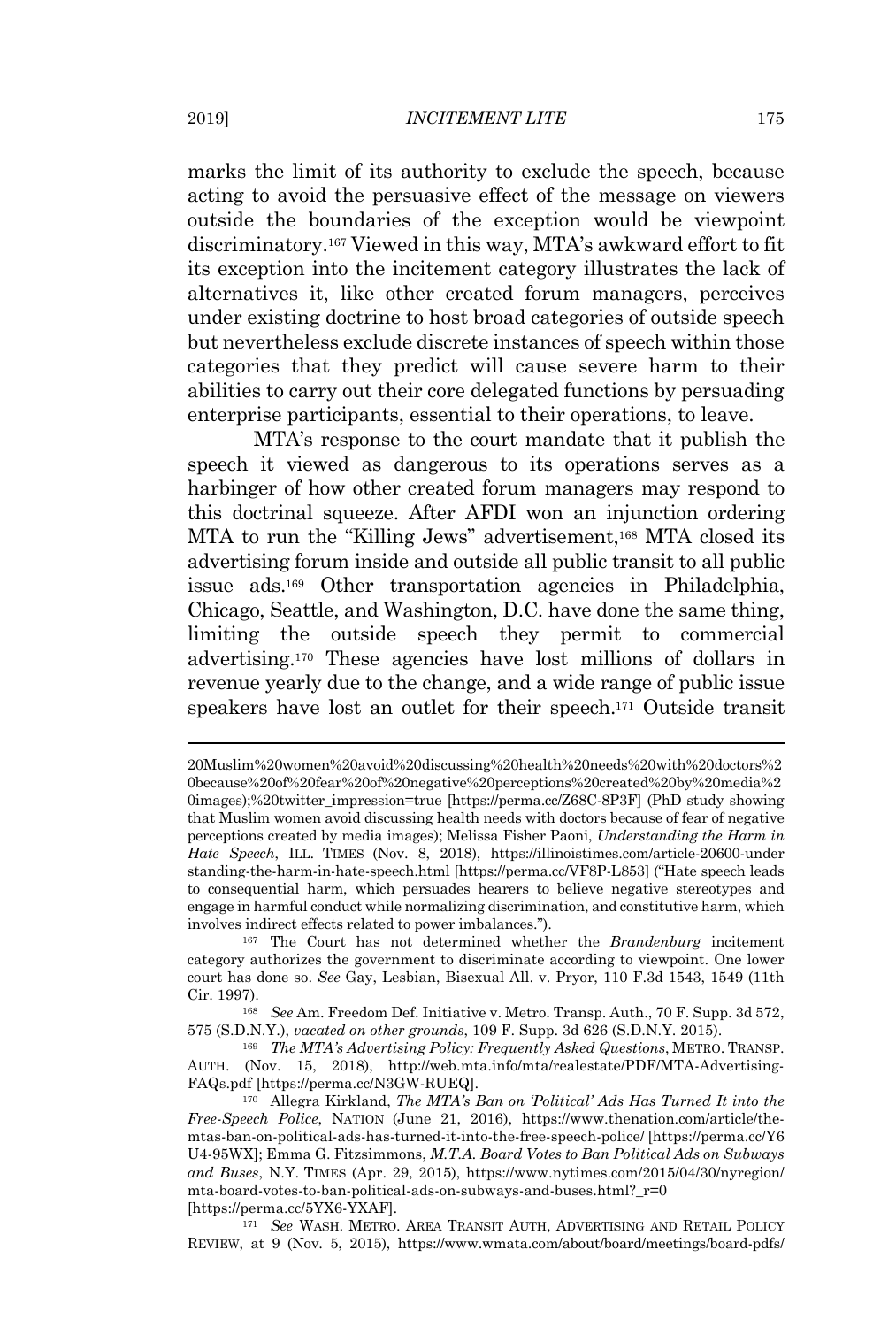advertising programs, the wide range of government agencies that could choose to open their property to broadcast some scope of private speech to their employees, clients, or patrons by means of mail systems, chatrooms, websites, and display boards and spaces, are certainly taking note of the widely publicized transit agency experience and likely either restricting, closing or not opening private speech opportunities within their enterprises.<sup>172</sup>

Perhaps these consequences are the inevitable result of fully protecting private speakers from the risk of dangerous government censorship.<sup>173</sup> It could be, however, that an impulse toward bright lines and uniform applications ignores constitutionally salient differences in government responsibilities, speakers' rights, and the impact of speech distinctions that underpin the incitement definition and that caused the Court to create the distinct category of the nonpublic forum in the first place.<sup>174</sup> A more nuanced definition of the government's authority to exclude speech, tailored to the circumstances of the nonpublic forum, could better implement constitutional values while preserving the spirit of the *Brandenburg* incitement exception. 175

<sup>172</sup> *See* Gay Guardian Newspaper v. Ohoopee Reg'l Library Sys., 235 F. Supp. 2d 1362, 1373–79 (S.D. Ga. 2002) ("Faced with a choice between possible First Amendment litigation regarding denial of access to an open forum for some persons and the ability to close the nonpublic forum completely, many prudent property managers may be expected to choose the legally safe harbor of closing the nonpublic forum altogether." (quoting Sefick v. United States, No. 98-C5301, 1999 WL 778588, at \* 15 (N.D. Ill. May 6, 1999))), *aff'd*, 90 F. App'x 386 (11th Cir. 2003) (unpublished table decision). Whether closing a nonpublic forum in all circumstances is "legally safe" is unclear. *See* Stephen R. Elzinga, Note, *Retaliatory Forum Closure*, 54 ARIZ. L. REV. 497, 499–503 (2011) (collecting cases of forum closure and arguing that forum closure for a viewpoint-discriminatory purpose should be unconstitutional); Kerry L. Monroe, Note, *Purpose and Effects: Viewpoint-Discriminatory Closure of a Designated Public Forum*, 44 U. MICH. J.L. REFORM 985, 987 (2011) (same).

<sup>173</sup> *See* Matal v. Tam, 137 S. Ct. 1744, 1763 (2017) (plurality opinion) ("[A] bedrock principle underlying the First Amendment . . . is that the government may not prohibit the expression of an idea simply because society finds the idea itself offensive or disagreeable." (quoting Texas v. Johnson, 491 U.S. 397, 414 (1989))); *id.* at 1766 (Kennedy, J., concurring) (permitting the Patent and Trademark Office to exclude "disparaging" marks would risk "silenc[ing] dissent and distort[ing] the marketplace of ideas").

<sup>174</sup> *See* Smolla, *supra* note 7, at 14 ("[A] doctrinal standard formulated to vindicate [free speech] values in one specific context is not necessarily appropriate when those values surface in tension with other social interests in other contexts.").

<sup>175</sup> Leslie Gielow Jacobs, *The Public Sensibilities Forum*, 95 NW. U. L. REV. 1357, 1386 (2001) ("[W]hile the government may have little discretion to apply 'risky' standards in the context of speech regulations, which might excise certain speech entirely from the marketplace of ideas, slightly more risk may be tolerable in the context of a forum that

upload/110515\_3AAdvertisingandRetailPolicyReview.pdf [https://perma.cc/4H85-HVEX] ("Since the temporary ban on issue-oriented advertising was enacted, WMATA and our contractor have foregone approximately \$1.6 million in advertising sales that we would have otherwise shared. This includes \$500,000 in existing contracts that were refunded and approximately \$1.1 million in new business that was rejected upon review by a panel of attorneys from WMATA's General Counsel's Office. Some examples of the existing advertisers whose contracts were cancelled include the Airline Pilot Association, the D.C. Department of Public Health, Corn Farms, Alzheimer's Association, Knights of Columbus and the American Association of Railroads, all of which were considered advocacy ads.").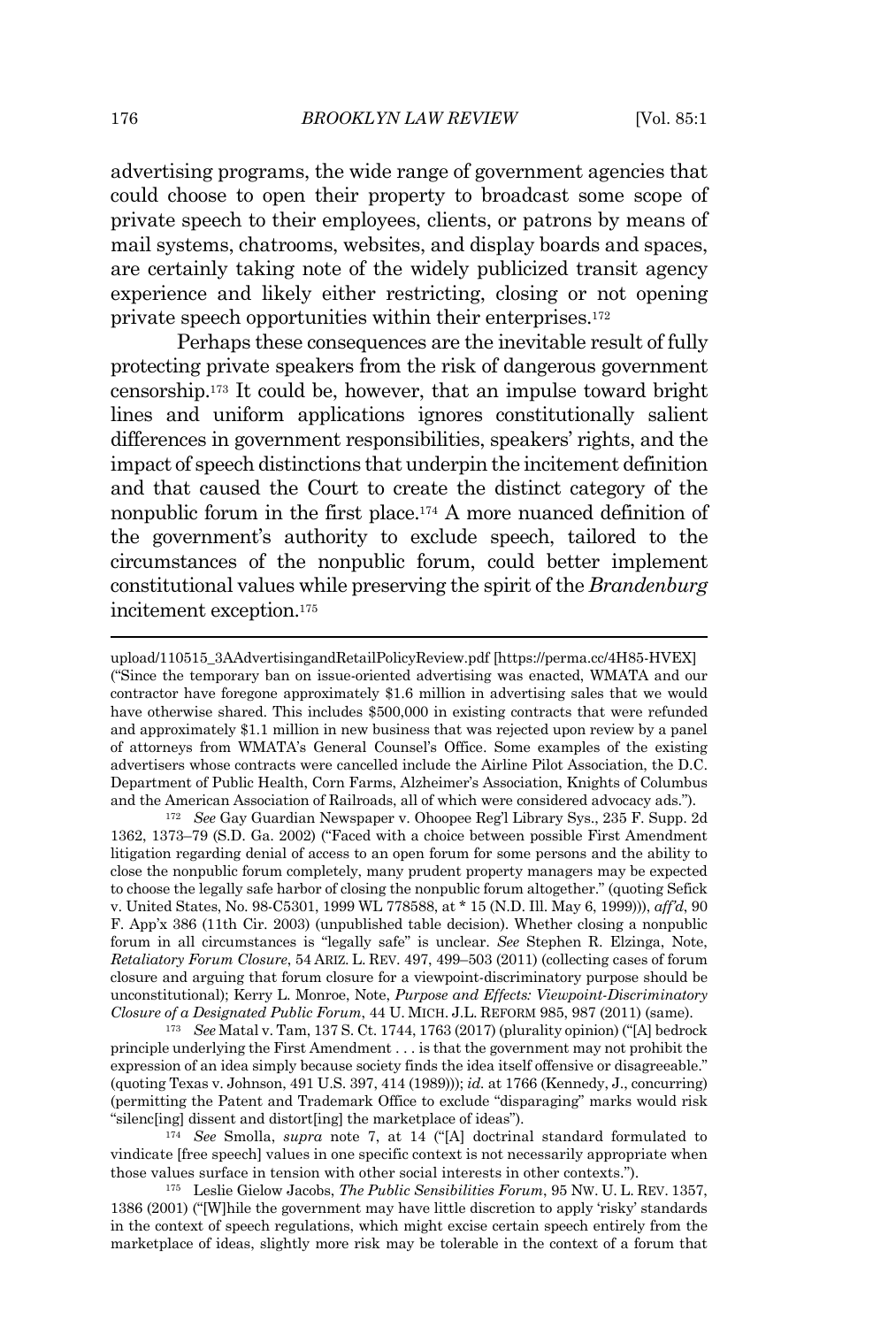## *C. Incitement Lite in the Nonpublic Forum*

The *Brandenburg* incitement exception has as its threshold requirement that a speaker "advoca[te] . . . the use of force or . . . law violation."<sup>176</sup> The common presumption is that this requirement defines the exclusive universe of speech that the government may restrict on the theory that its message may persuade listeners to engage in harmful conduct.<sup>177</sup> Another possibility, however, is that the particular elements of the *Brandenburg* incitement exception identify when speech that borders on criminal crosses the line so that the government-assovereign may punish it as a crime, but that other, or adjusted elements, may define when the government, acting in a different capacity, with different public responsibilities, may regulate in different ways speech that may persuade listeners to engage in different types of harmful conduct. Forum doctrine, and its articulation of the different scope of authority of institutional entities to manage the content of nonpublic communication by private individuals they invite into their operational domains, developed after the Court settled on the *Brandenburg* incitement exception.<sup>178</sup> The many differences that exist between the scope of government authority to restrict private speech, the impact on private speech opportunities from such regulation, and the effect on the broader free speech marketplace when the government-as-sovereign uses the heavy hammer of criminal punishment to remove persuasive speech entirely from all channels of public communication as opposed to when the government as a single institutional entity manages the private speech that it permits to be broadcast within its operational realm make nonpublic forum management ripe for application of some adjusted form of incitement lite.<sup>179</sup>

occupies a limited space in the marketplace of ideas, that the government need not create and can close at will." (footnote omitted)).

<sup>176</sup> Brandenburg v. Ohio, 395 U.S. 444, 447 (1969) (per curiam).

<sup>177</sup> Scholars have addressed difficulties caused by this presumption in various contexts. *See, e.g.*, David Franklyn, *Media Violence Tort Cases: Problems of Causation and the First Amendment*, 27 N. KY. L. REV. i, i–ii (2000) (introducing symposium); Andrew B. Sims, *Tort Liability for Physical Injuries Allegedly Resulting from Media Speech: A Comprehensive First Amendment Approach*, 34 ARIZ. L. REV. 231, 233, 233 n.4 (1992) (listing scholarly commentary on torts resulting from media-disseminated speech); Alexander Tsesis, *Foreword: Terrorist Incitement on the Internet*, 86 FORDHAM L. REV. 367, 367 (2017) (introducing symposium).

<sup>178</sup> *See* Perry Educ. Ass'n v. Perry Local Educators Ass'n, 460 U.S. 37, 45–46 (1983) (setting out forum analysis).

<sup>179</sup> *Cf.* David S. Han, *Managing Constitutional Boundaries in Speech-Tort Jurisprudence*, 69 DEPAUL L. REV. (forthcoming 2020) (arguing that the Court has erroneously presumed "that the risk of impermissible chilling effects and the potential for government abuse—the fundamental reasons for extending First Amendment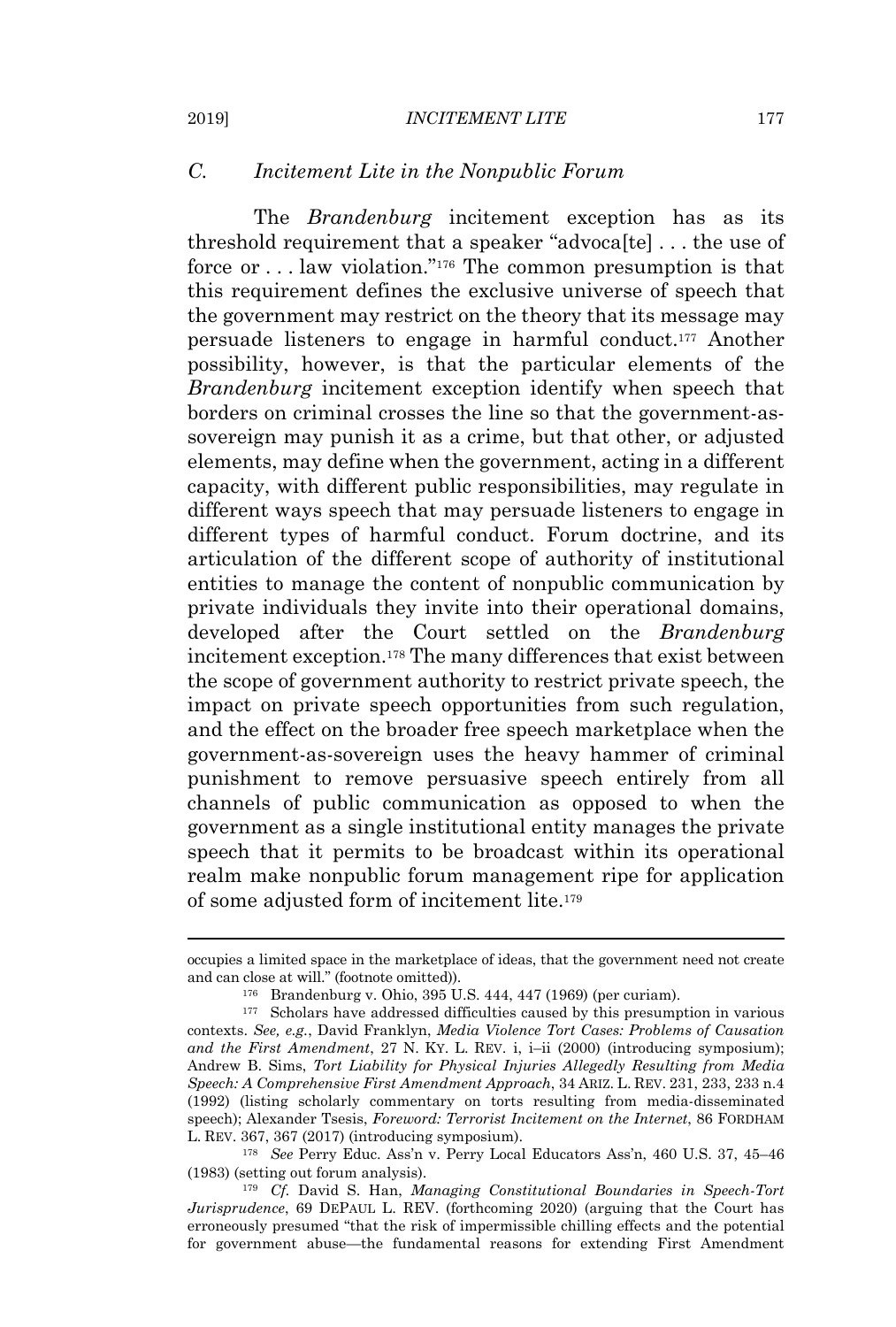Although all elements of the definition must be reconsidered, the element most in need of adjustment to fit nonpublic forum management is the end the government may seek to achieve by restricting persuasive speech. The governmentas-sovereign is charged with enforcing public laws to keep public order. Preventing illegal action is the end the government-assovereign may seek to achieve when it restricts speech because its message persuades listeners to engage in harmful conduct. <sup>180</sup> The government as institutional entity is charged with ensuring efficient operation of its enterprise to provide a public service. Preventing listener conduct that disrupts the efficient operation of the enterprise, or, more narrowly, disrupts the operations so severely that it undermines its ability to provide the public service, is more appropriately the end the government as institutional entity may seek to achieve according to the same theory of connection between speech and action.<sup>181</sup>

Again, transit advertising provides a more generally applicable example of the appropriate scope of nonpublic managers' authority to exclude speech that persuades viewers to engage in harmful conduct. Transit agencies widely believe that they have the authority to exclude advertisements that persuade their passengers to use alternate means of transportation.<sup>182</sup> This authority would allow transit agencies to exclude from the view

protection to tort liability—are effectively identical in the speech-tort context as compared to the direct-regulation context," that this error "has caused the Court to adopt a highly blunt, excessively prophylactic approach to speech-tort cases that threatens to overprotect speech interests at the expense of tort interests," and that a "more modest, contextualized approach[ ]" to assessing speech restrictions would better balance government authority and speaker interests in the speech-tort context).

<sup>180</sup> *See Brandenburg*, 395 U.S. at 447–48.

<sup>181</sup> *See supra* notes 149–153.

<sup>182</sup> *See Bus/Trolley Advertising Policy and Regulations*, HARBOR TRANSIT, https://harbortransit.org/advertising-policy/ [https://perma.cc/YD2V-GEAE] (excluding "[a]dvertising that encourages persons to refrain from using Harbor Transit or public transit in general" and "[a]dvertising that explicitly and directly promotes or encourages the use of means of transportation in direct competition with public transit"); *Southern California Regional Rail Authority*, METROLINK, https://www.metrolinktrains.com/ globalassets/customer-service/scrra\_revenue\_advertising\_policy.pdf [https://perma.cc/EA S4-KK8X] (excluding advertising that "[c]ontains images, copy or concepts that actively denigrate public transportation or the services provided by Metrolink"); *MTA Advertising Policy*, METRO. TRANSP. AUTH., http://web.mta.info/mta/realestate/PDF/MTA\_Ad\_Policy\_ April\_2015.PDF [https://perma.cc/9HDF-GFJF] (excluding advertising that "[e]ncourages or depicts unsafe behavior with respect to MTA's transportation operations, such as failure to comply with normal safety precautions in awaiting, boarding, riding upon or debarking from MTA vehicles, or is otherwise directly adverse to the commercial, administrative or operational interests of the MTA as a business"); *SFMTA Advertising Policy*, S.F. MUN. TRANSP. AGENCY, https://www.sfmta.com/sites/default/files/reports-and-documents/2017/ 11/sfmta\_advertising\_policy.pdf [https://perma.cc/8ZAP-DBYZ] (excluding "[a]dvertising, or any material contained in it, that is directly adverse to the commercial or administrative interests of the SFMTA, or that tends to disparage the quality of service provided by the SFMTA, or that tends to disparage public transportation generally").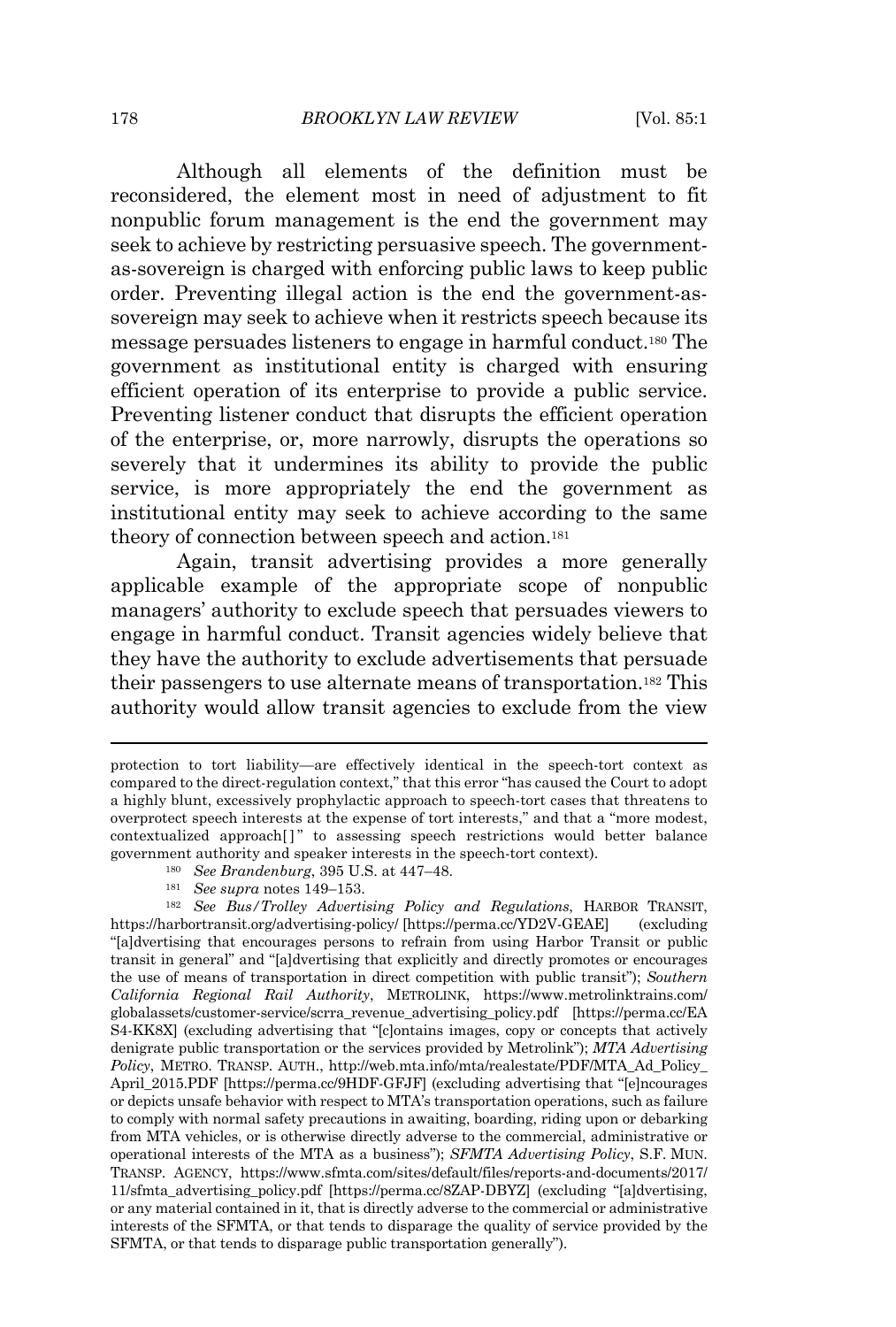of their passengers advertisements like those broadcast by Uber (woman sadly eyeing a departing subway train next to the slogan, "You can't miss an Uber") and Lyft (slogan on closed subway doors: "we would've held the door for you").<sup>183</sup> Obviously, these advertisements seek to persuade public transit passengers to abandon that mode of transportation and, in fact, they seem to successfully do so, severely undercutting the ability of the transit systems to perform their public functions effectively.<sup>184</sup> The conduct that the advertisements are designed to provoke strikes at the very heart of the transit agencies' delegated authority, like unlawful action does to the responsibility of the government-assovereign to keep public order. Equally as obviously, excluding the advertisements because of listeners' reactions to the persuasive messages would be viewpoint discrimination outside the boundaries of the *Brandenburg* incitement exception.<sup>185</sup> This dilemma thus poses the question succinctly: does the Constitution require public entities to broadcast commercial advertising that disparages their services and directly urges passengers to spend their money on a competing product as a condition to running the advertising program that helps fund their operations and defray the fares they charge their public constituency?<sup>186</sup>

<sup>185</sup> Rosenberger v. Rector and Visitors of Univ. of Va., 515 U.S. 819, 831 (1995) (holding exclusion based on a "prohibited perspective, not the general subject matter" is viewpoint discriminatory).

<sup>183</sup> Angie Schmitt, *Uber and Lyft Ads Are Really Annoying Us Lately*, STREETSBLOG, https://usa.streetsblog.org/2018/10/31/uber-and-lyft-ads-are-really-annoyingus-lately/ [https://perma.cc/J4U9-PGJW].

<sup>184</sup> *See id.* (asserting that Uber and Lyft advertising on New York City subway and other transit vehicles "worked" and citing "[a] study from Boston [that] found [fortytwo] percent of Uber and Lyft users were substituting the services for transit[,] [and] [a]nother study [that] showed that vehicle miles traveled from Uber and Lyft increased the fastest in cities—like New York and Boston—that had relatively strong transit ridership, prior to their arrival"); Emma G. Fitzsimmons, *Subway Ridership Dropped Again in New York as Passengers Flee to Uber*, N.Y. TIMES (Aug. 1, 2018), https:// www.nytimes.com/2018/08/01/nyregion/subway-ridership-nyc-metro.html [https://perm a.cc/Z7KF-YJEB] ("[R]idership dropped for the second year in a row [on the New York subway system] as passengers flee the system for Uber and other ride-hailing services, draining the transit system of badly needed revenue.").

<sup>186</sup> The standard of review of restrictions on advertising is not clear. The Court has not yet abandoned the "relaxed scrutiny" for commercial speech established in Cent. Hudson Gas & Elec. Corp. v. Pub. Serv. Comm'n of N.Y., 447 U.S. 557 (1980). *See* Matal v. Tam, 137 S. Ct. 1744, 1764 (applying Central Hudson review to trademark registration requirement and finding the test not to be met). Nevertheless, as Justice Kennedy emphasized in *Matal*, the Court has held that even with commercial speech, "the First Amendment 'requires heightened scrutiny whenever the government creates a regulation of speech because of disagreement with the message it conveys.'" 137 S. Ct. at 1767 (Kennedy, J., concurring) (citation omitted). Exception of advertisements urging patrons to go elsewhere is message-sensitive in this way, so, if pressed, the Court would almost certainly find "heightened scrutiny" of the type that applies to noncommercial speech restrictions rather than *Central Hudson* scrutiny to apply.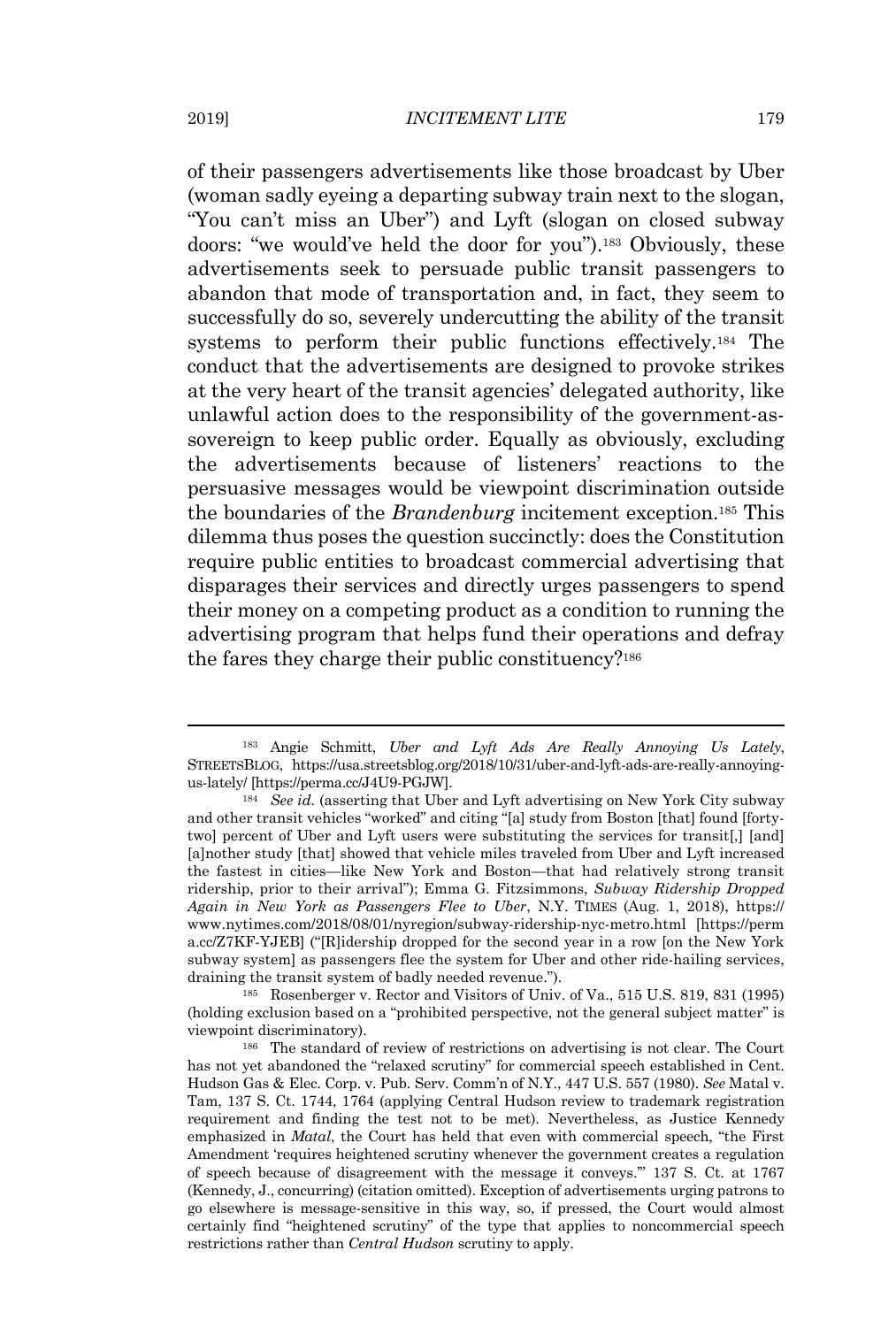The *Brandenburg* incitement exception is designed to protect abstract criticism of the government and its policies while segregating speech that urges listeners to take specific action that directly subverts its public charge to maintain order. An adjusted nonpublic forum incitement exception could maintain the spirit of the *Brandenburg* distinction while still incorporating the different scope of conduct that most severely threatens the continued existence and effective functioning of an institutional government entity, which is the conduct of participants on which it depends to function abandoning the enterprise. In practice, this might mean that transit agencies would have to accept advertising that criticized their actions or policies, but that they could exclude advertising, like those of Uber or Lyft, which directly urges passengers to use competing services in lieu of those they offer. This scope of authority to restrict persuasive speech extends beyond the boundaries of the *Brandenburg* exception, but only somewhat, and in a narrow and defined way that mirrors the government-as-sovereign's scope of authority to act against speakers to avoid the conduct their speech may provoke.

An adjustment to what is considered a permissible end that a nonpublic forum manager may seek to achieve in this way could better balance government authority, speaker rights, and the speech market impact because it identifies the core harm that most likely would cause them to close the forum entirely, and so encourages them to open, or to continue to hold open, private speech opportunities on their properties.<sup>187</sup> The impact on speakers who want to urge nonpublic forum participants to abandon the enterprise may be as minimal as a modification in the manner in which they convey their messages. If it is complete exclusion, then the speakers have all other channels of public communication and likely other nonpublic forums hosted by different types of enterprises to convey their messages. A clear, narrow definition of the scope of the government's authority to restrict speech that will likely persuade participants to abandon the enterprise can limit the discretion of administrators to discriminate according to viewpoint outside the boundaries of the adjusted exception.<sup>188</sup>

Adjustments to other elements of the *Brandenburg* exception may be required to define the appropriate scope of a nonpublic forum incitement exception. With respect to the Uber and

<sup>187</sup> *See* Ark. Educ. Television Comm'n v. Forbes, 523 U.S. 666, 680 (1998).

<sup>188</sup> *See* Am. Freedom Def. Initiative v. King County, 796 F.3d 1165, 1170 (9th Cir. 2015) (stating requirement of reasonableness in a nonpublic forum is that an exclusion standard "be 'sufficiently definite and objective to prevent arbitrary or discriminatory enforcement'" (quoting Seattle Mideast Awareness Campaign v. King County, 781 F.3d 489, 500 (9th Cir. 2015))).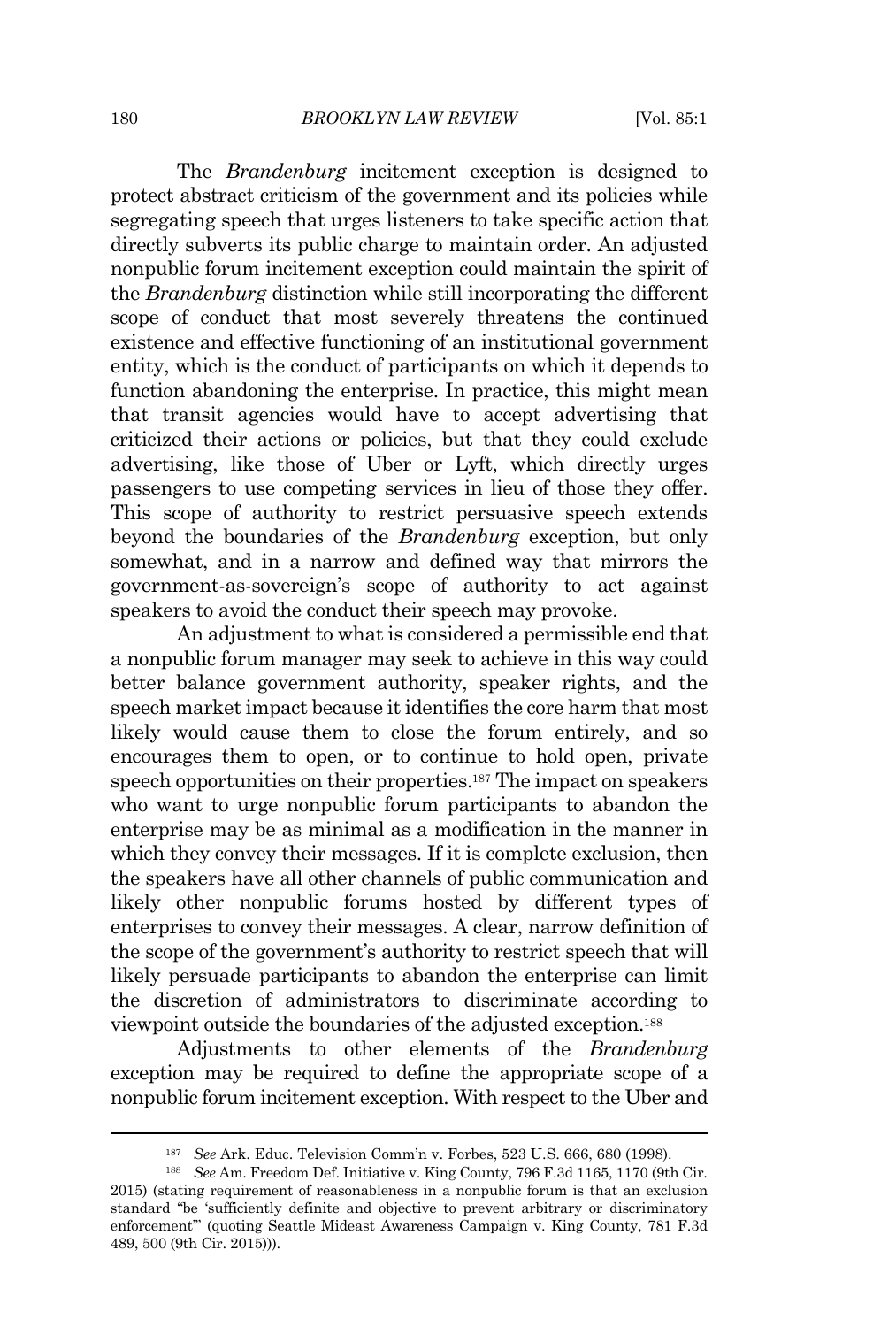Lyft advertisements, the requirement that the speaker intend to incite viewers to leave the enterprise is met. Whether this should be a requirement of an adjusted nonpublic forum incitement exception is much less clear, since the threat of criminal punishment, and the chilling effect that it may provoke in speakers who intend to engage in protected speech, is the best justification for it.<sup>189</sup> A strict interpretation of the imminence requirement would need to be relaxed to take into account the circumstances in which nonpublic forum speech is presented, which is frequently unattended displays such as the transit advertising forum. As part of the broader question of whether the conduct nonpublic forum managers predict is likely harmful enough to justify restricting speech, courts should apply an adjusted inquiry into imminence that requires a credible connection to harm. This would ensure that these entities have some scope of authority to restrict speech.<sup>190</sup>

Another example helps to explore the scope of an incitement lite exception that permits nonpublic forum managers to restrict speech submissions that urge participants in the enterprise to stay away. For a short time in Canada, General Motors (GM) tried to sell its cars by means of an advertisement featuring a large photo of a bus with a destination header titled "Creeps and Weirdos." <sup>191</sup> The clear message, of course, was that bus riders are socially unequal and undesirable, and that viewers should abandon bus transportation for GM's cars. The advertisement directly urges passengers to leave and market research presumably predicted that it would be effective, so on these grounds alone, it could fall within an adjusted incitement lite exception. The "Creeps and Weirdos" messaging, however, presents a variation. As a persuasive technique, to achieve its end, which in this instance was commercial, GM unambiguously attacked the social worth of necessary participants in the bus transit enterprise, labeling them as unfit for other participants to associate with on an equal basis. GM's purpose was not to trigger action by the passengers it attacked, but rather to influence potential passengers who would not want to associate with them or, if they chose to stay on the bus, become like them. Still, the additional question that this example presents is the same: does the Constitution require public entities to broadcast commercial

<sup>189</sup> *See* Ridley v. Mass. Bay Transp. Auth., 390 F.3d 65, 94 (1st Cir. 2004) ("[In the nonpublic forum] there is no serious concern about . . . chilling effects, where there are no consequences for submitting a non-conforming advertisement and having it rejected.").

<sup>190</sup> Alexander, *supra* note 54, at 599 (questioning the relevance of "imminence independent of its bearing on likelihood").

<sup>191</sup> *Creeps Campaign Spurs Protest in Vancouver, B.C.*, METRO MAG. (Apr. 1, 2003), https://www.metro-magazine.com/management-operations/article/210433/creeps-campaignspurs-protest-in-vancouver-bc. [https://perma.cc/49UF-SQGB]. These advertisements were not placed on buses. *Id.*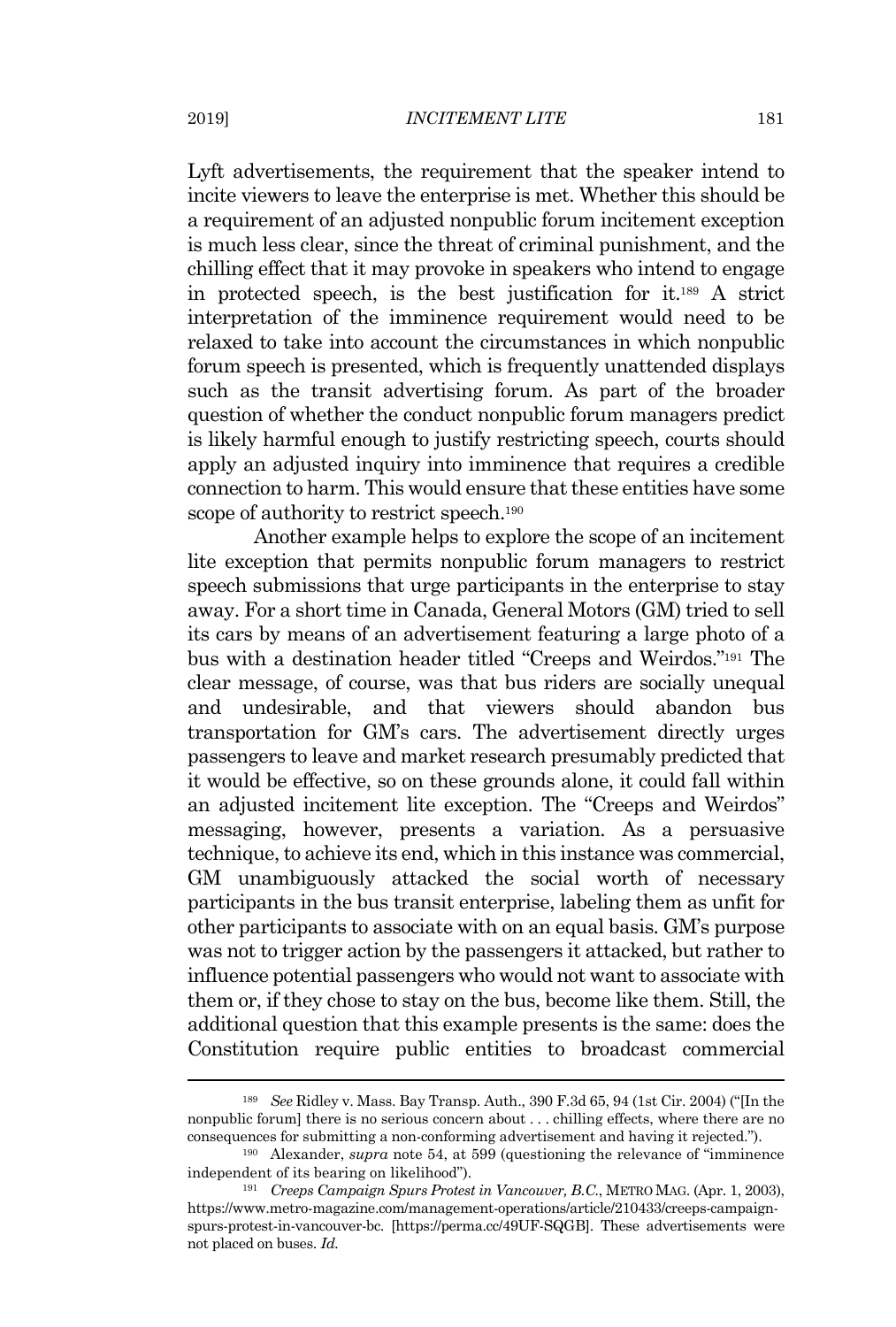advertising that attacks the social worth of their participants, and which will persuade participants that they are unwelcome and may provoke them to leave, or, may persuade other viewers to treat them as unwelcome, which may also drive them away?

A narrow, but adjusted incitement lite exception could allow nonpublic forum managers some scope of authority to reject submissions that vilify their participants as a persuasive technique to sell a commercial product, or to require modifications to remove the message that viewers should abandon the enterprise. A transit agency could, for example, require modification of the GM advertisement to promote the cars without attacking the customers. A speaker's mode of communicating an idea, however hateful, is protected in public communication like the content of the idea itself.<sup>192</sup> The different balance of interests in the nonpublic forum could allow managers some scope of authority to require that speakers modify persuasive techniques that target abuse at employees or the members of the public the agency is charged with serving.

If an incitement lite exception were to permit nonpublic forum managers to exclude speech that targets hate at enterprise participants as an indirect means of persuasion to purchase a product, it could also permit some scope of authority to exclude such speech as a direct means of persuasion to participants in the enterprise that they should behave with hate toward other participants or, if they are its targets, that they should behave as if they are hated, and leave the enterprise. MTA's effort to exclude the "Killing Jews" advertisement raises this possibility.<sup>193</sup> MTA could have concluded that the image of the menacing Muslim man and accompanying text would prompt instant and visceral hate reactions in some viewers, either that they should hate or are hated, akin to the reflexive reaction in the *Brandenburg* paradigm, and that some number of viewers—passengers, prospective passengers, or employees—would move from opinion change to the action of abandoning public transportation, or at least the buses on which the advertisements were posted.

This is one of several meanings that the "Killing Jews" advertisement may send to viewers and, for this reason, it may not meet the requirement that it express hate in a way that is likely to persuade viewers to take action. More direct messaging identifies the issue more clearly. Consider a hypothetical submission of much

<sup>192</sup> Cohen v. California, 403 U.S. 15, 16–18, 25 (1971) (invalidating disorderly conduct conviction for wearing a jacket with "Fuck the Draft" on the back in the lobby of a courthouse and noting that "one man's vulgarity is another's lyric").

<sup>193</sup> *See supra* Section II.A.2.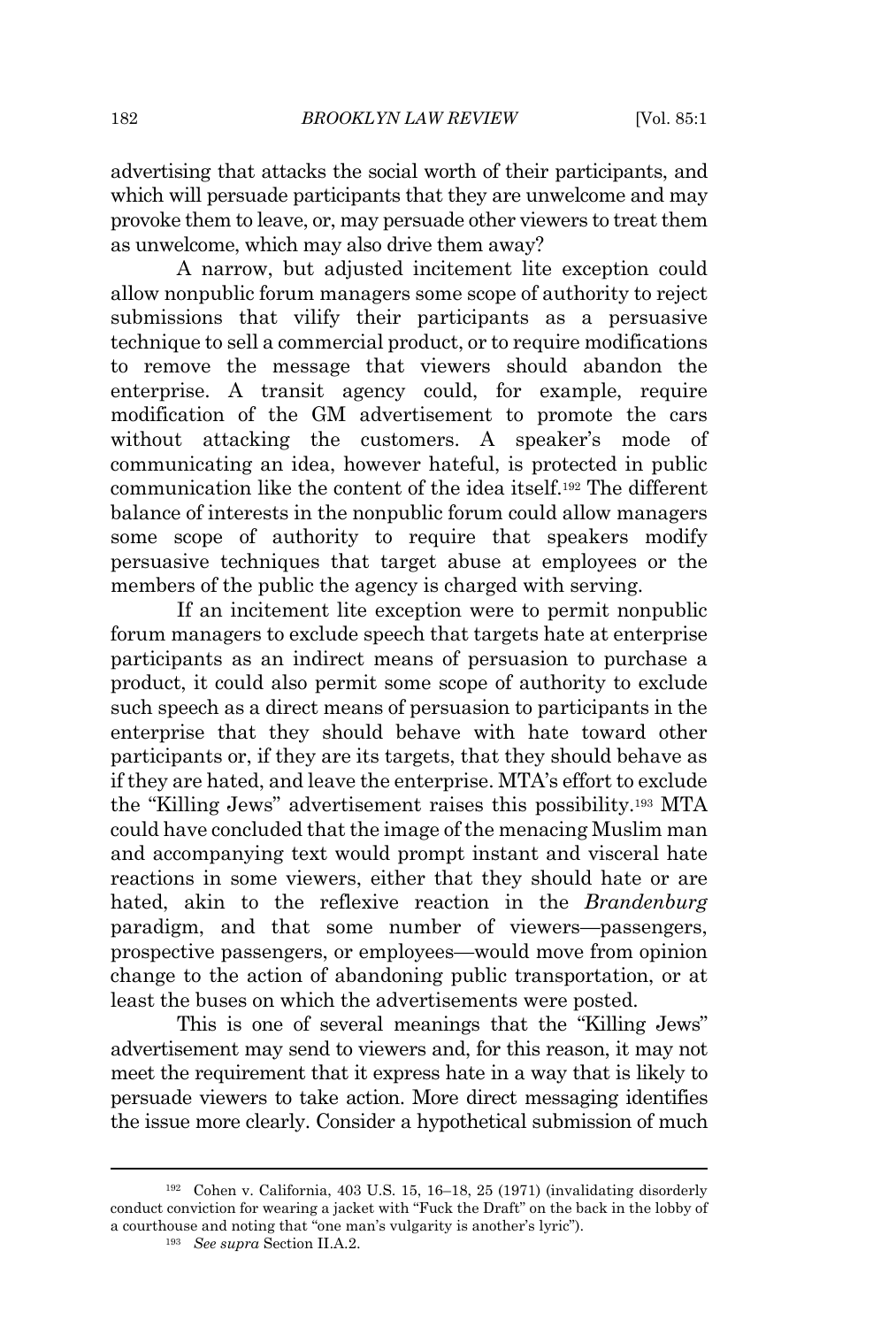larger and much more numerous postings, of the same menacingman photo with the simple and succinct text such as "Fear Men Like" This!" or "Men Like This Not Welcome In Here!" inside vehicles occupying most or all of the advertising space or throughout bus or subways terminals as part of a "domination campaign."<sup>194</sup> However infrequent such direct hate message submissions may be, or however unlikely that they will take the form of such overwhelming messaging, the extreme possibilities frame the question whether nonpublic forum managers must accept hate messages targeted at their internal audience if they accept other types of advertisements addressing the same subject matter.

The government-as-sovereign must tolerate these types of messages on public forum property and must address the consequences through means other than suppressing speech when it persuades viewers to act hatefully toward each other, or to leave public spaces because they are persuaded that they are unwelcome there. Nonpublic forum managers have a stronger, and more focused interest, in avoiding speech that will alienate participants in their enterprises. Nevertheless, the evertightening doctrinal constraints seem to make it impossible for them to exclude such speech from inside their operational domains in a way that escapes condemnation as viewpoint discriminatory. A tightly defined incitement lite exception that allowed nonpublic forum managers authority to exclude some narrowly drawn scope of hate messaging targeted at their employees, clients, or patrons, when that speech will likely persuade viewers to abandon the enterprise, might not be used often, but knowing that it could be, might provide these managers breathing space to fulfill free speech values by opening valuable speech channels that the Constitution permits them to close entirely.

### **CONCLUSION**

Over the decades, the incitement exception, which defines the line between protected advocacy of ideas and unprotected urging of unlawful action, has evolved, and narrowed, so that even in the realm of face-to-face public issue protests, demonstrations, and rallies that explain its evolution, it rarely justifies restriction

<sup>194</sup> *Own the Station*, OUTFRONT, https://www.outfrontmedia.com/media/additionalmedia/station-domination [https://perma.cc/NR93-R4PU] (link to a media company that helps those seeking to "dominate" a subway station to surround commuters with brand messages).